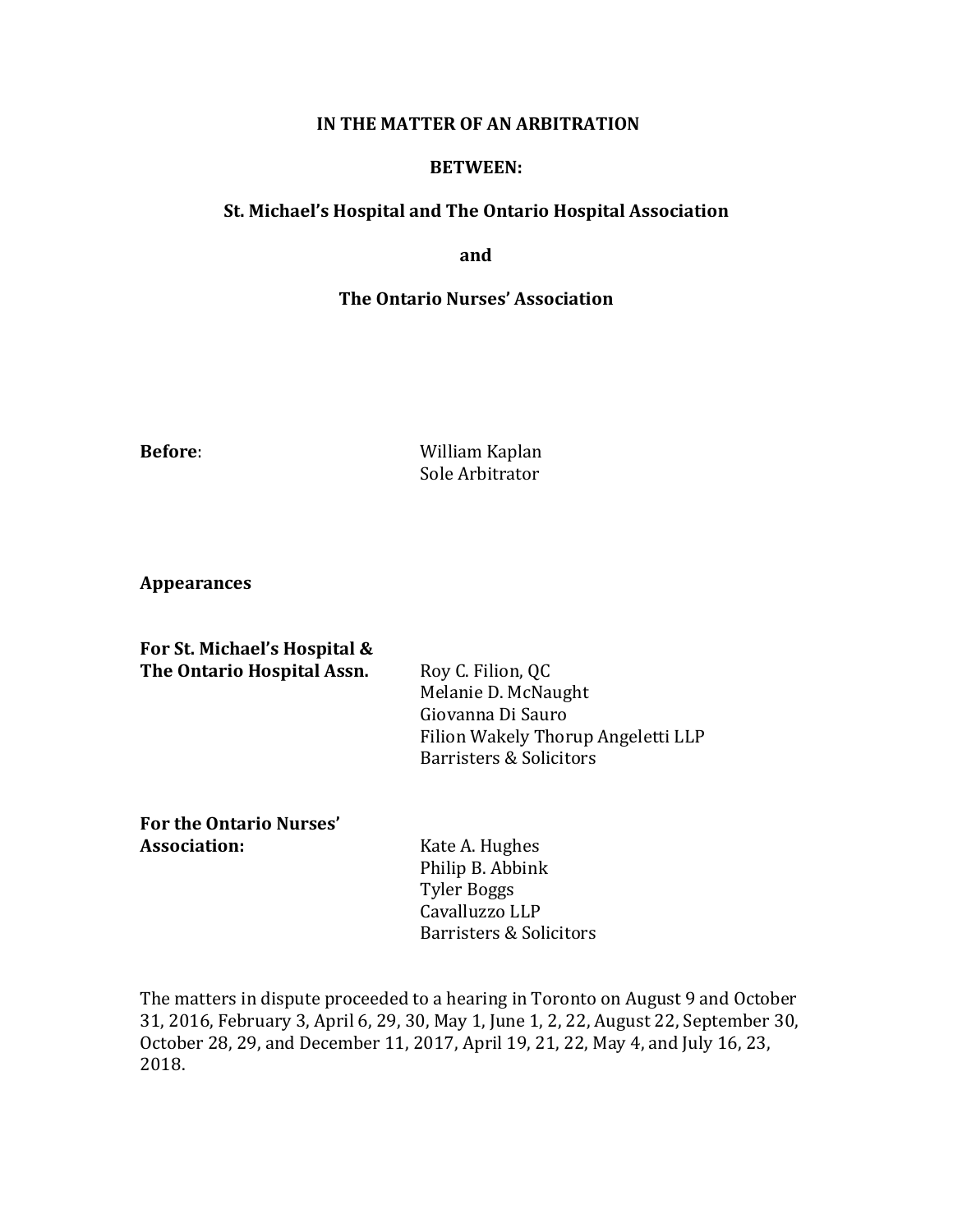#### **Introduction**

Summarily stated, this case concerns the reasonableness of the Vaccinate or Mask Policy (hereafter "VOM policy") that was introduced at St. Michael's Hospital (hereafter "St. Michael's") in 2014 for the  $2014$ -2015 flu season and which has been in place ever since. Under the VOM policy, Health Care Workers and that group, of course, includes nurses (hereafter "HCWs"), who have not received the annual influenza vaccine, must, during all or most of the flu season, wear a surgical or procedural mask in areas where patients are present and/or patient care is delivered.

St. Michael's is one of a very small number of Ontario hospitals with a VOM policy: less than 10% of approximately 165 hospitals. The Ontario Nurses' Association (hereafter "the Association") immediately grieved the VOM policy in every hospital where it was introduced. It should be noted at the outset that the VOM policy has nothing to do with influenza outbreaks that are governed by an entirely different protocol, and one that is not at issue in this case.

This is not the first Ontario grievance taking issue with the VOM policy. The parties appropriately recognized that the matters in dispute were best decided through a lead case rather than through multiple proceedings at the minority of hospitals where the policy was in place. Accordingly, the Association grievance at the Sault Area Hospital was designated as that lead case and proceeded to a lengthy hearing before arbitrator James K.A. Hayes beginning in October 2014 and ending in July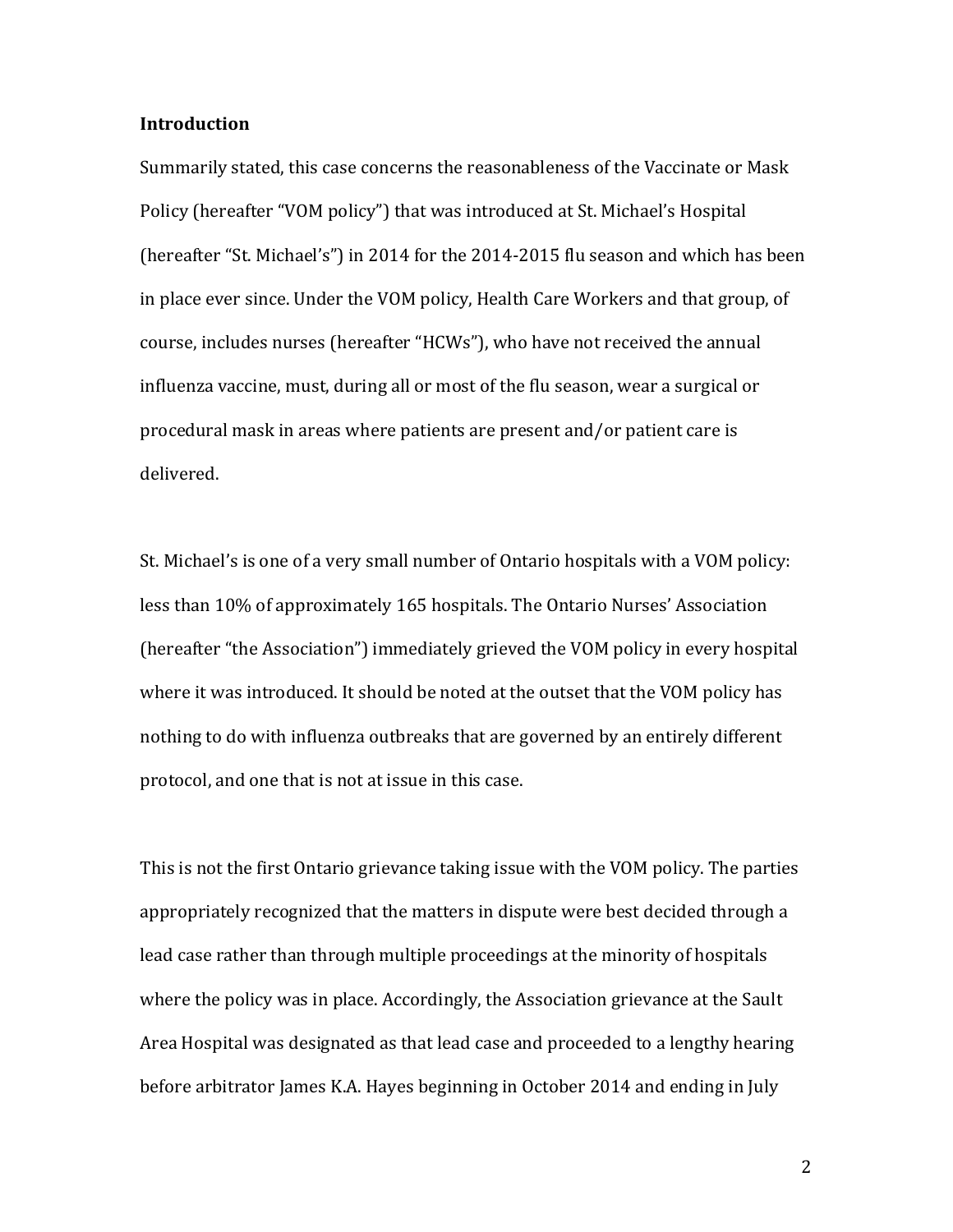2015. Arbitrator Hayes heard multiple days of evidence (replicated to some extent in this proceeding) and issued his decision, discussed further below, on September 8, 2015 (hereafter "the Hayes Award"). Arbitrator Hayes found that the Sault Area Hospital's VOM policy was inconsistent with the collective agreement and unreasonable. The grievance was, accordingly, upheld.

## **The Hayes Award**

In the Sault Area Hospital case  $(SAH & OHA & ONA, [2015]$  O.L.A.A. No. 339), the Association asserted that the VOM policy, identical in all material respects to the one contested here, was inconsistent with the collective agreement and constituted an unreasonable exercise of management rights. The Association, in that case, took the position that there was insufficient scientific evidence supporting the VOM policy. Arbitrator Hayes agreed. He concluded that there was "scant" scientific evidence supporting the VOM policy and he upheld the grievance.

In particular, Arbitrator Hayes determined, following an exhaustive review of the scientific evidence, and the detailed and extensive submissions of the parties, as follows:

On the merits, I sustain the core of the Union position. I find that the Policy was introduced at SAH for the purpose of driving up vaccination rates. I also find that the weight of scientific evidence said to support the VOM Policy on patient safety grounds is insufficient to warrant the imposition of a mask-wearing requirement for up to six months every year. Absent adequate support for the freestanding patient safety purpose alleged, I conclude that the Policy operates to coerce influenza immunization and, thereby, undermines the collective agreement right of employees to refuse vaccination. On all of the evidence, and for the reasons canvassed at length in this Award, I conclude that the VOM Policy is unreasonable (at para. 13).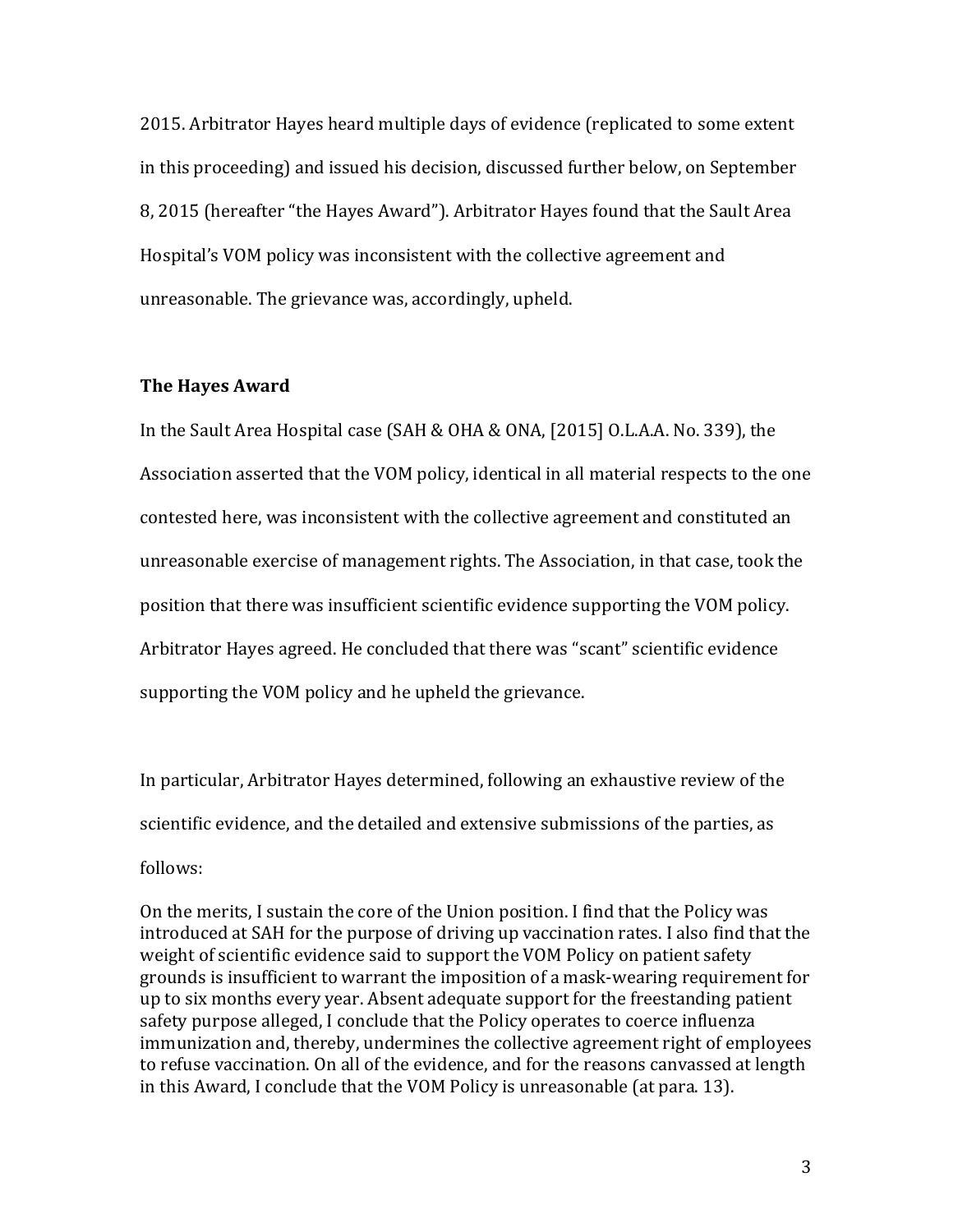Accordingly, Sault Area Hospital immediately discontinued its VOM policy, as did other hospitals. However, some hospitals, including a number of hospitals like St. Michael's, did not do so, necessitating this second proceeding. In order to ensure finality, the Ontario Hospital Association and the Association agreed on March 25, 2016, that the award in two St. Michael's VOM policy grievances would be binding on it and on a number of other scheduled hospitals (except to the extent that an issue raised by another policy was not addressed).

In light of the March 25, 2016 agreement, the matters in dispute proceeded to a hearing over a number of days in 2016, 2017 and 2018. The parties did not agree about much, although there was common ground that the contested scientific evidence had to be examined and then subjected to a legal assessment: did the VOM policy violate and/or conflict with the collective agreement, and was it reasonable?

## **Preliminary Observations**

Some preliminary observations are appropriate starting with the following: St. Michael's effort to distinguish the Hayes award was unsuccessful. The new evidence that was introduced in the attempt to do so was not particularly helpful. Indeed, by and large, the same policy, the same legal issues, and some of the very same evidence that was introduced in this proceeding had earlier been put before Arbitrator Hayes. For reasons that will be elaborated below, and in general, the new evidence that was called by the Association corroborated and reconfirmed that which had been put before Arbitrator Hayes, while that called by St. Michael's was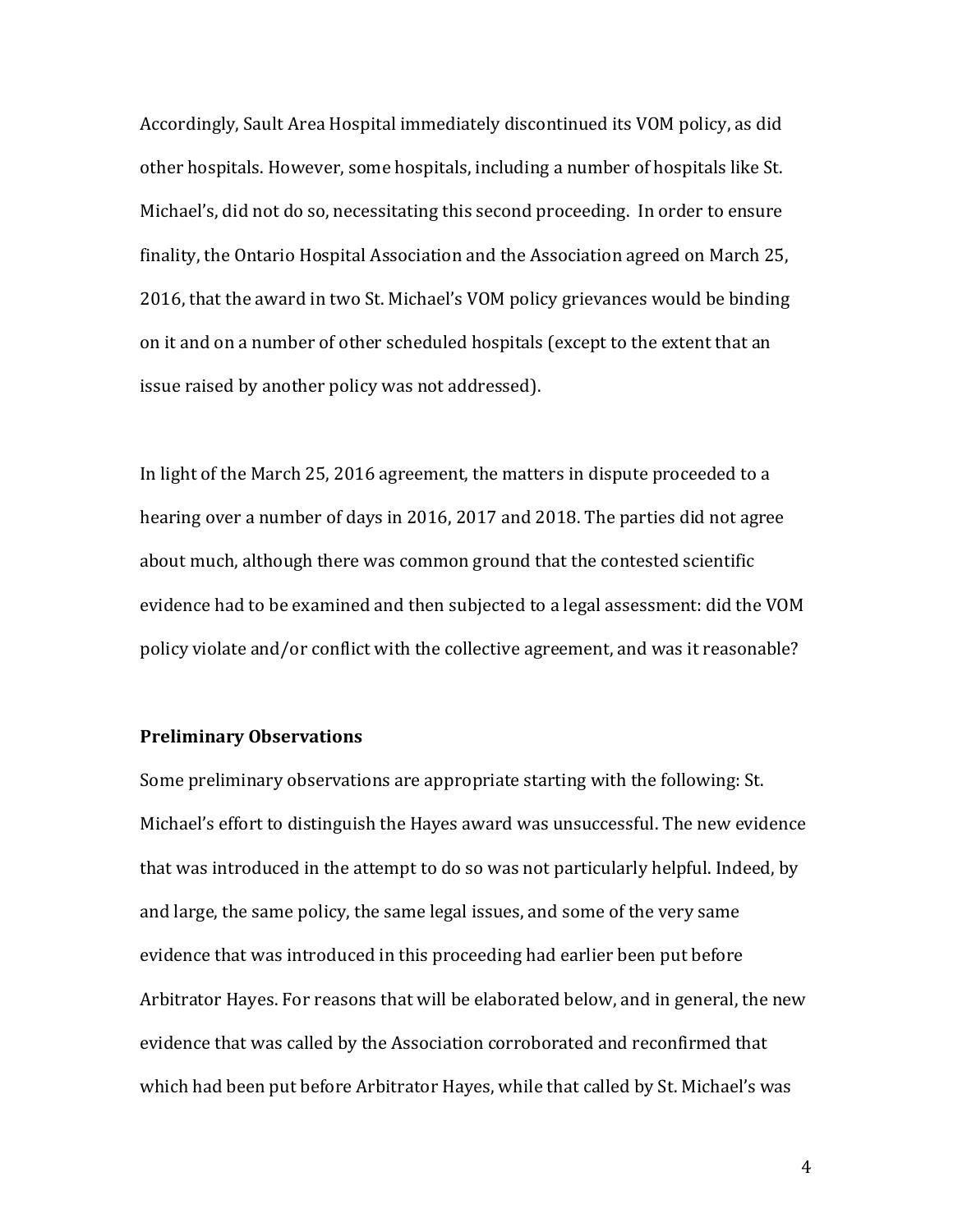not particularly persuasive, and as noted later, in the case of one report, has been

completely disregarded. 

# **VOM at St. Michael's – The TAHSN Report**

The VOM policy was based on a recommendation drafted by a working group of the

Toronto Area Health Sciences Network (hereafter "TAHSN"). TAHSN is composed of

13 Toronto-area teaching hospitals (and a number of associate hospital members).

The THASN report found as follows:

There are several important infection control measures that help to prevent influenza transmission. These include: restricting HCWs with symptoms from attending the hospital, good hand hygiene practices, influenza vaccination, cough etiquette, early identification and management of infected patients, and appropriate outbreak management including prompt use of anti-viral medications for unvaccinated HCWs and exposed patients. The wearing of face masks can serve as a method of source control of infected HCWs who may or may not have symptoms. Masks may also prevent unvaccinated HCWs from as yet unrecognized infected patients or visitors. While all these measures are valuable and should be part of a comprehensive prevention program, vaccination remains the cornerstone of efforts to control influenza transmission.

The THASN report made it clear that voluntary efforts to increase influenza immunization had failed - 40% to 60% uptake "despite robust influenza education campaigns" – and that steps were necessary to address that failure and "to significantly improve healthcare worker influenza immunization rates." The report recommended that VOM policies "be part of a comprehensive prevention and control program aimed at preventing hospital-acquired influenza...." This recommendation was made in the admitted absence of direct evidence that maskwearing HCWs protected patients from influenza; but on the basis of "indirect" evidence [that] suggests it does." The only fair words to describe the evidence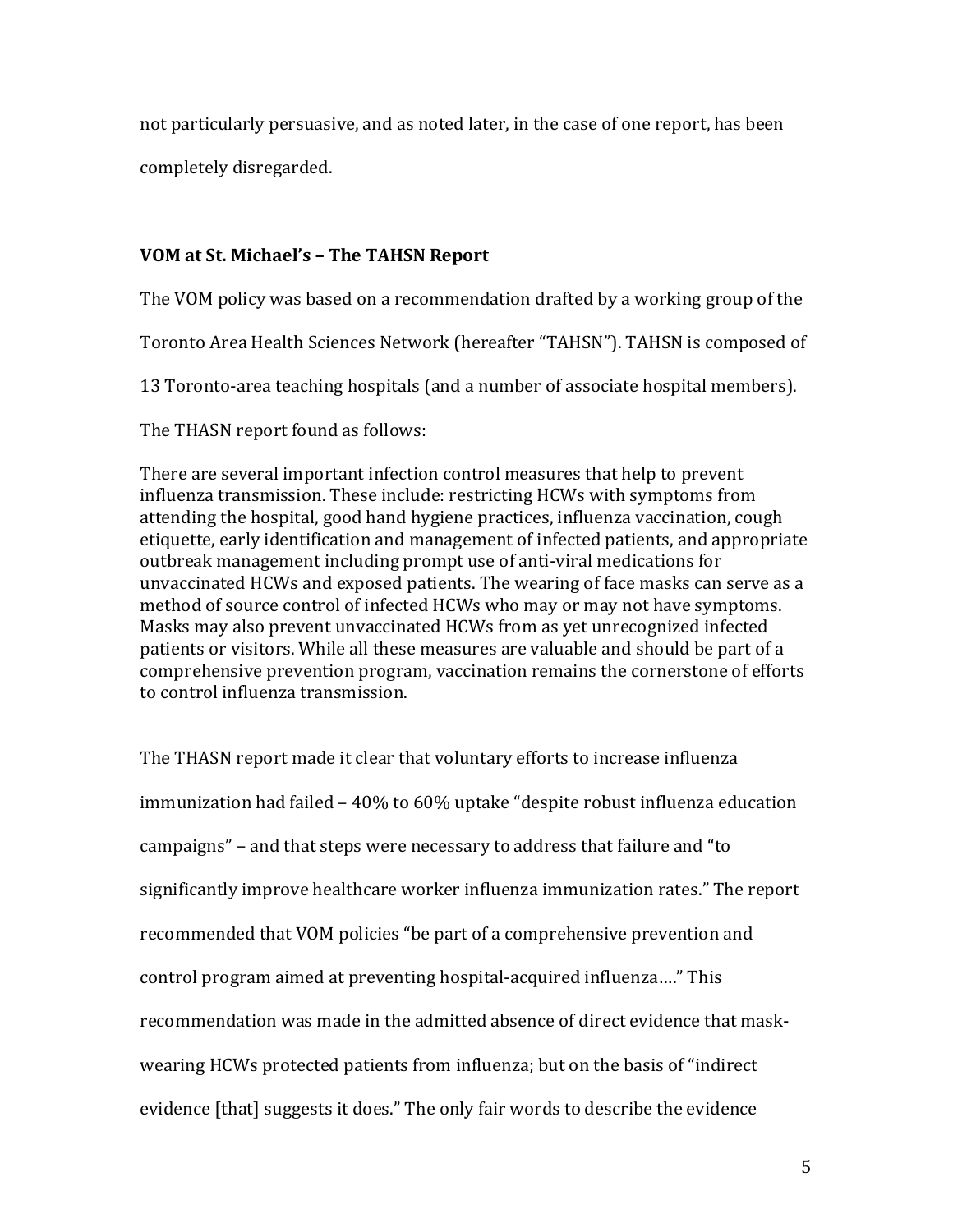advanced in support of the masking component of the VOM policy in the THASN

report, and in this proceeding, are insufficient, inadequate, and completely

unpersuasive.

# **The Collective Agreement**

It is useful to set out certain provisions of the collective agreement:

# 6.05 Occupational Health & Safety

(a) It is a mutual interest of the parties to promote health and safety in workplaces and to prevent and reduce the occurrence of workplace injuries and occupational diseases. The parties agree that health and safety is of the utmost importance and agree to promote health and safety and wellness throughout the organization.

…

\* When faced with occupational health and safety decisions, the Hospital will not await full scientific or absolute certainty before taking reasonable  $action(s)$  that reduces risk and protects employees.

\* The employee shall use or wear the equipment, protective devices or clothing that the employer requires to be used or worn [*Occupational Health and Safety Act*, s.  $28(1)(b)$ .

…

…

…

(e) (vi) The Union agrees to endeavour to obtain the full cooperation of its membership in the observation of all safety rules and practices.

# 18.07 Influenza Vaccine

The parties agree that influenza vaccinations may be beneficial for patients and nurses. Upon a recommendation pertaining to a facility or a specifically designated  $area(s)$  thereof from the Medical Officer of Health or in compliance with applicable provincial legislation, the following rules will apply:

(a) Nurses shall, subject to the following, be required to be vaccinated for influenza.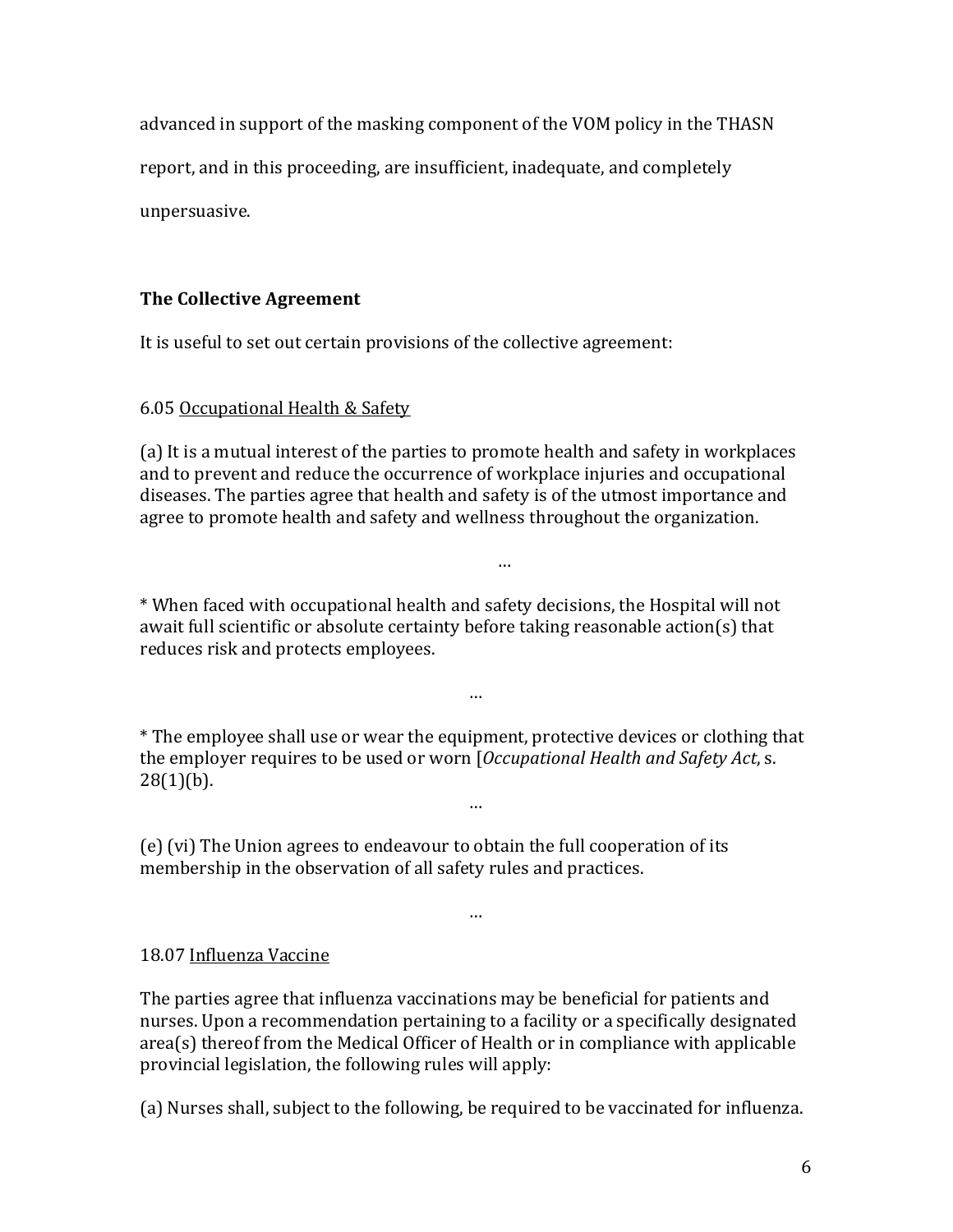(c) Hospitals recognize that nurses have the right to refuse any required vaccine.

…

One of the provisions of the local agreement is also relevant:

...the Association acknowledges that it is the exclusive function of the Hospital to...make and enforce and alter from time to time reasonable rules and regulations to be observed by nurses, provided that such rules and regulations shall not be inconsistent with the provisions of this Agreement.

#### **Additional Preliminary Observations**

Whatever its value, a labour arbitration is not an ideal forum by any intelligent measure to establish best practices in public health. In this case, a (second) hearing was made necessary by the continuing division of expert opinion, not to mention the disagreement in some quarters with the original arbitral outcome. In the result, questions that should normally be resolved by experts - based on the best possible evidence – must be decided by a decidedly inexpert tribunal through a collective agreement and labour law lens, albeit one that has been exceptionally well informed by a thoroughly argued case that included the evidence of internationally recognized experts, or persons with subject matter expertise.

There is no shortage of questions requiring answers, but two of the principal ones are the extent to which unvaccinated HCWs pose a risk to patients  $-$  a risk of transmitting influenza especially when they are asymptomatic – and whether masking appreciably reduces that risk.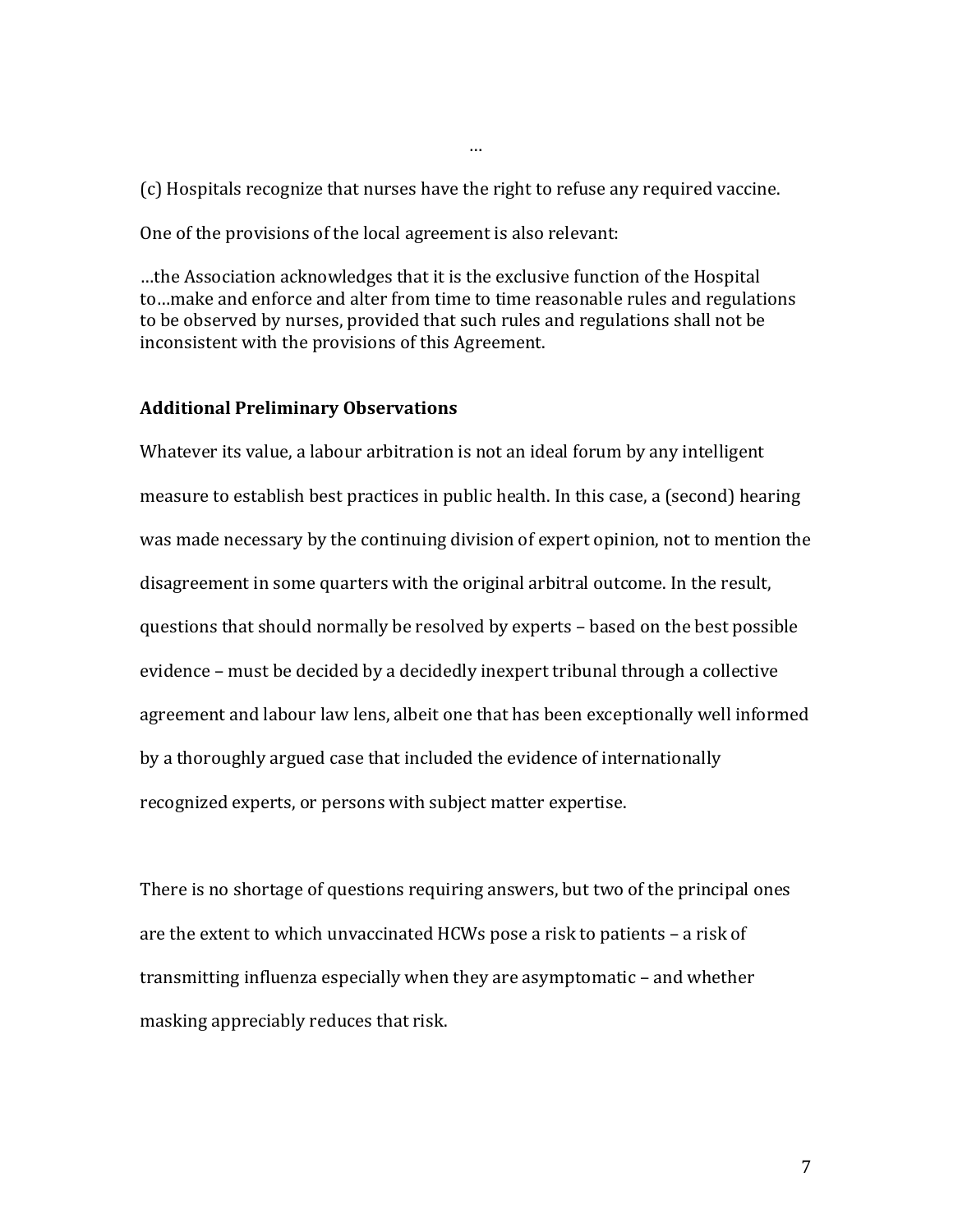The interests at issue are substantial. On the one hand, there is a hospital policy designed to ensure patient well-being by taking steps to prevent nosocomial – hospital acquired – influenza. If unvaccinated HCWs are infecting patients, and if wearing a surgical or procedural mask prevents the spread of influenza – meaning it prevents serious illness and death – that is, by any objective standard, a reasonable precaution even if the evidence is not all in. However, if the vaccination itself is of questionable utility, and if the masks are of limited value in preventing transmission of influenza by asymptomatic HCWs (symptomatic HCWS should not be at work), then the entire enterprise is put into question even if the motive underlying the policy is completely salutary.

It is clear and agreed that influenza is a serious and life-threatening illness. There is also consensus about other things. In general, the influenza vaccine is safe for most persons and has a "moderate" effectiveness for much of the population: up to 60%, (although in some years substantially less, and once in a while, vaccination provides virtually no protection). The vaccine has no effectiveness against influenza-like illnesses. The influenza virus mutates quickly, requiring annual development of a new vaccine. Vaccine effectiveness depends on the closeness of the match of the strains in the vaccine to the strains circulating in the season in which the vaccine is employed. For influenza to be transmitted, the virus must be both shed and transmitted. Contact - direct contact with the infected person, or indirect contact through infected surfaces  $-$  and droplets  $-$  particles that travel ballistically  $-$  and aerosol – particles suspended in the air – are the likely modes of transmission.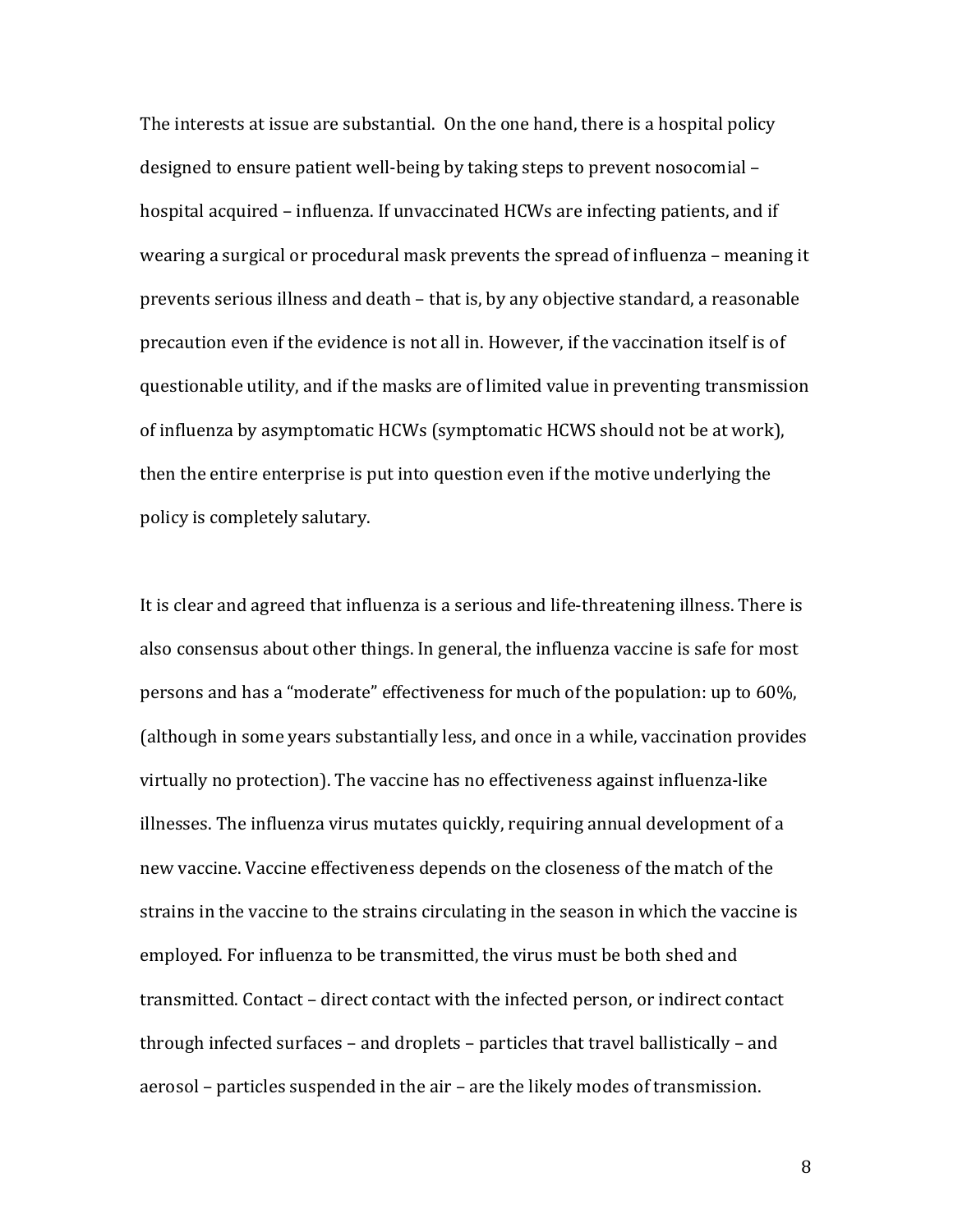There is clearly a health benefit in vaccination. Except in years of a complete mismatch, the vaccine provides some protection against influenza. Indeed, the influenza vaccine is the best available intervention to prevent influenza (although repeated annual vaccinations reduces vaccine efficacy and this is known as the repeat vaccination effect). Effectiveness also varies with age and population groups. The general effectiveness of the vaccine, i.e., whether the vaccine is a match for circulating strains, is only ascertainable once the influenza season is underway, although early indications are available from the experience in the southern hemisphere. Because the vaccination provides only partial protection, unvaccinated HCWs contract influenza but so too do vaccinated  $HCWs - that$  is obvious given the effectiveness rate.

In the broadest possible terms, the issue to be decided, on the evidence, is whether a VOM policy for HCWs is reasonable. Stated somewhat differently, the question to be answered is whether the evidence supports the conclusion that the use of surgical or procedural masks, worn by unvaccinated HCWs for some or all of the flu season, actually results in reduction of harm to patients? Does it prevent the transmission of illness? Does it save lives? If the VOM policy prevented patient illness and saved patient lives, its reasonableness would be difficult to challenge. After all, preventing illness and saving lives is the core purpose of St. Michael's and other hospitals. It is central to the mission.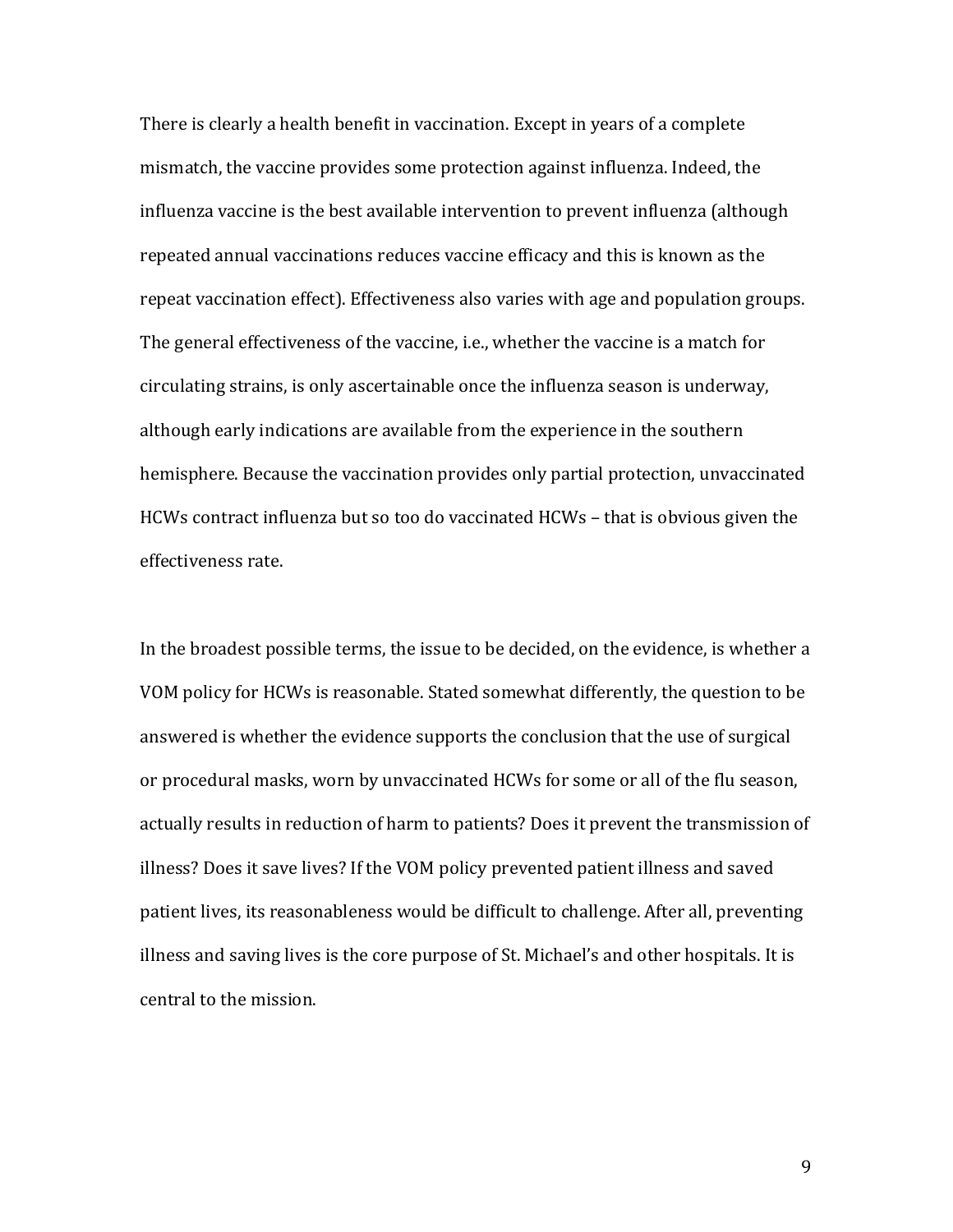If, on the other hand, the evidence indicated that the policy did not achieve this objective, and if the science said to support it was unsound at best, then the reasonableness of the policy would be appropriately called into question.

This case was tried over multiple hearing days over three calendar years. The evidentiary record is extensive: Volumes of scientific articles - cluster randomized controlled trials (hereafter "cRCTs"), observational studies, summaries, critiques, literature reviews, meta-analyses, commentaries, etc. and numerous expert reports, more than one hundred and fifty exhibits and thousands of pages of transcript. Two Association members also testified about the impact of the VOM policy on them: their experience of being compelled to don a mask for days, weeks and months on end. But at the end of the day, the evidence adduced here leads to the very same conclusion reached by Arbitrator Hayes. The exhaustive evidentiary review in the Hayes award need not be repeated, or a similar exercise replicated here, although the key evidence and arguments must, of course, be appropriately addressed, and this follows.

# **Position of the Parties**

# **Overview of Ontario Nurses' Association Submissions**

The Association argued that the VOM policy must be set aside for a number of reasons including:

1. The VOM policy was inconsistent with and/or contrary to the collective agreement.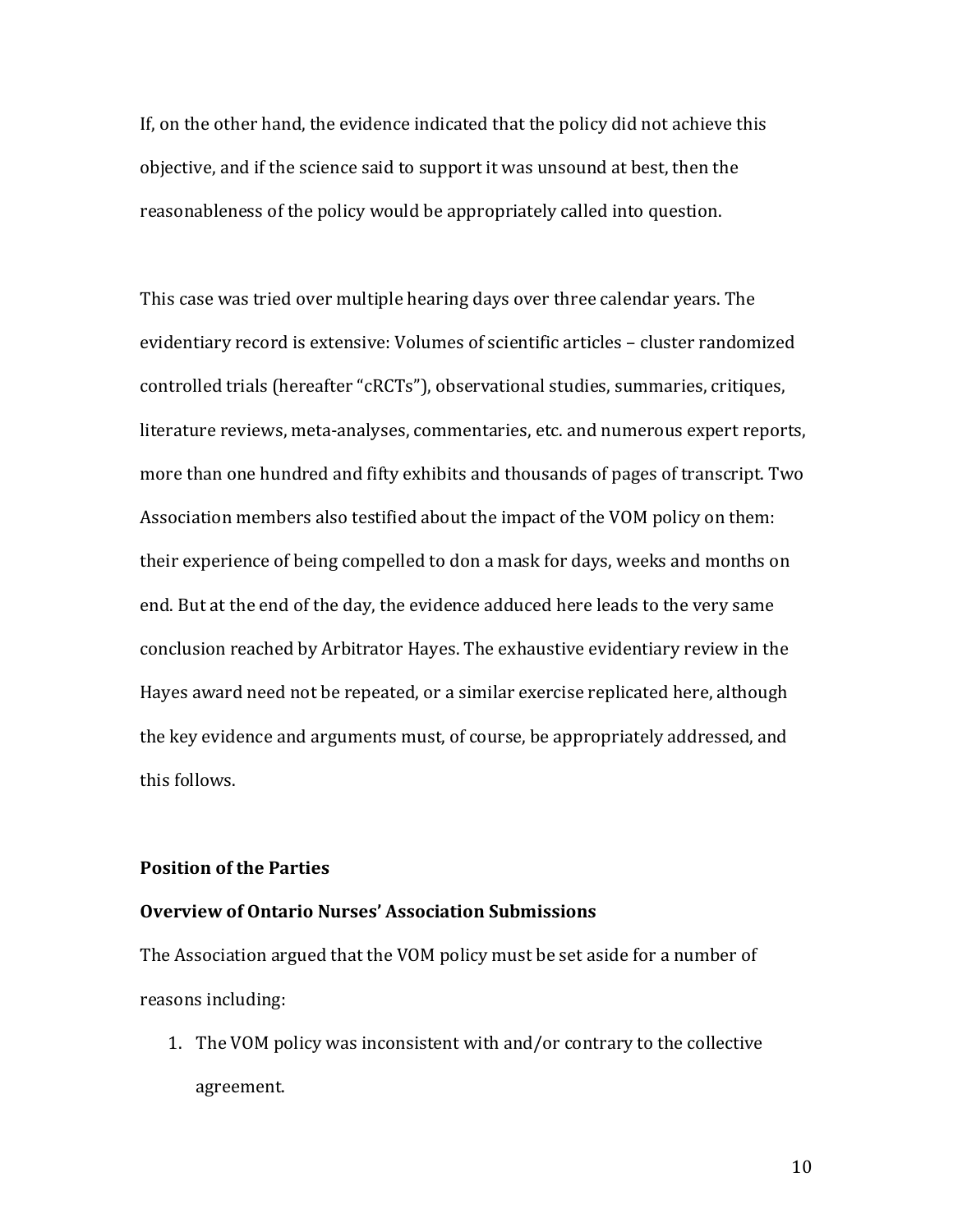- 2. The TAHSN report the basis for the VOM policy was unreliable.
- 3. Evidence that masking as a source control results in any material reduction in transmission was scant, anecdotal, and, in the overall, lacking.

In a related point, the Association argued that the evidence establishing asymptomatic transmission – that is transmission by HCWs when shedding virus either prior to symptom onset or when asymptomatically infected was absent. The risk, based on the evidence, the Association argued, was theoretical or minimal and insufficient to justify the VOM policy on a reasonableness standard.

In any event, if masking were effective, it would be required of all HCWs in addition to vaccination as all HCWs can acquire influenza whether vaccinated or not. The experience of mismatch years illustrated this point. From time to time the vaccine failed to work – it provided little or, rarely, no protection. In those years logic dictated a directive that everyone mask. But that was neither the policy nor the practice. The VOM policy was, in a word, "illogical."

4. There was no evidence of a problem; nor was there evidence that the "problem" was effectively addressed by the VOM policy "solution."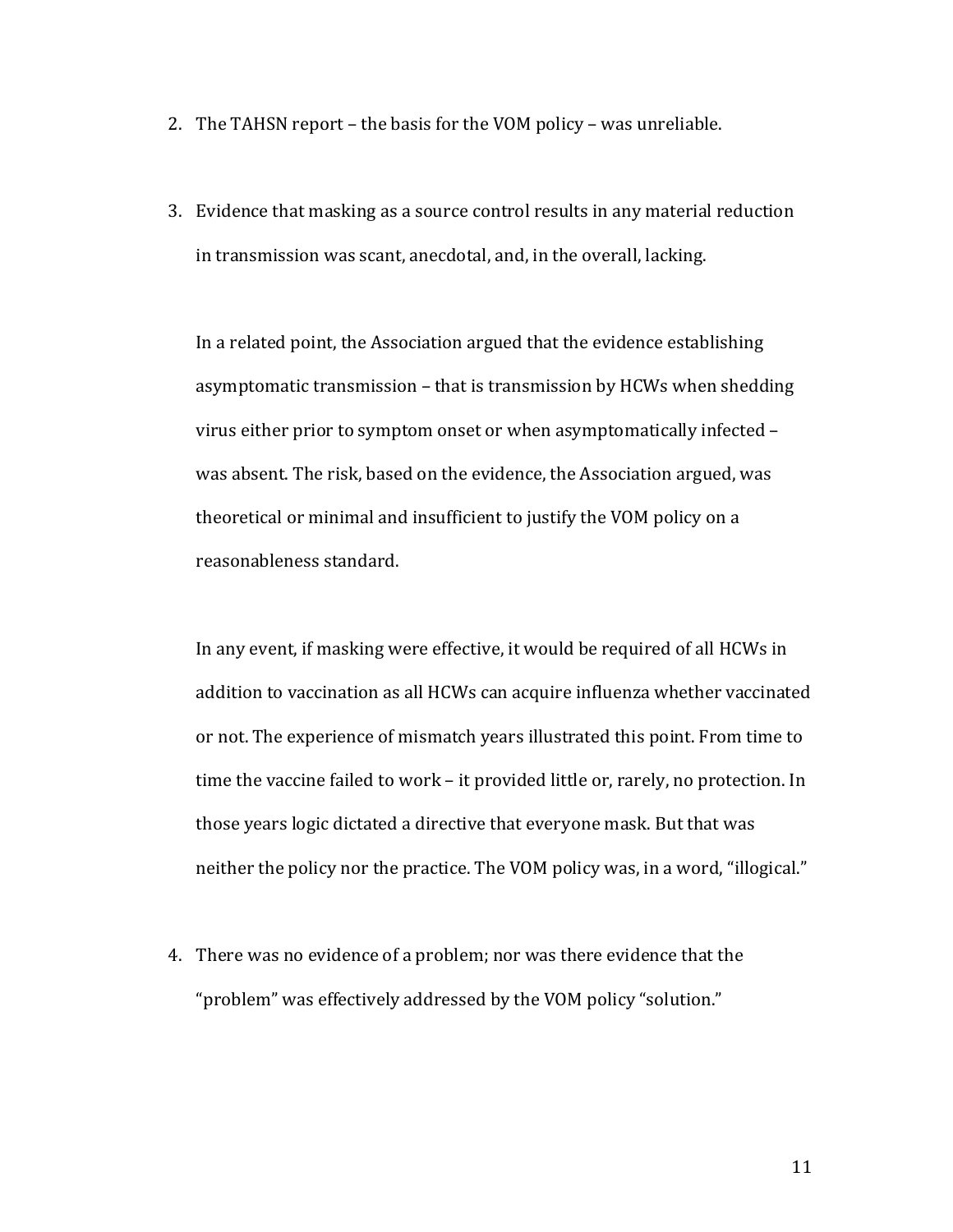**5.** In all of these circumstances, requiring a HCW to wear a mask for each and every shift for up to six months was unwarranted and unjustifiable in light of the impact of doing so  $-$  the impact on HCWs, not to mention its adverse implications for patient care.

## **Inconsistent with and/or Contrary to the Collective Agreement**

In the Association's submission, St. Michael's could issue rules and regulations, but they could not be inconsistent with and/or in conflict with the collective agreement. However, the VOM policy did just that by undermining and interfering with the categorical right of a nurse to refuse an unwanted vaccination. The VOM policy was unreasonable as it coerced HCWs into agreeing to vaccination by imposing on unvaccinated HCWs the obligation to wear a mask when it served no useful purpose.

## **The TAHSN Report was Unreliable**

The justification for the VOM policy was the TAHSN report. However, that report cited no substantive evidence that VOM policies reduce influenza transmission, and the reason it failed to do so, in the Association's submission, was because there was no such evidence.

The initial focus of the working group that drafted the TAHSN report was on increasing vaccination rates and it went about its work, the Association argued, with that goal squarely in mind. Indeed, St. Michael's evidence established this, and specific reference was made to the testimony of some of its witnesses. It was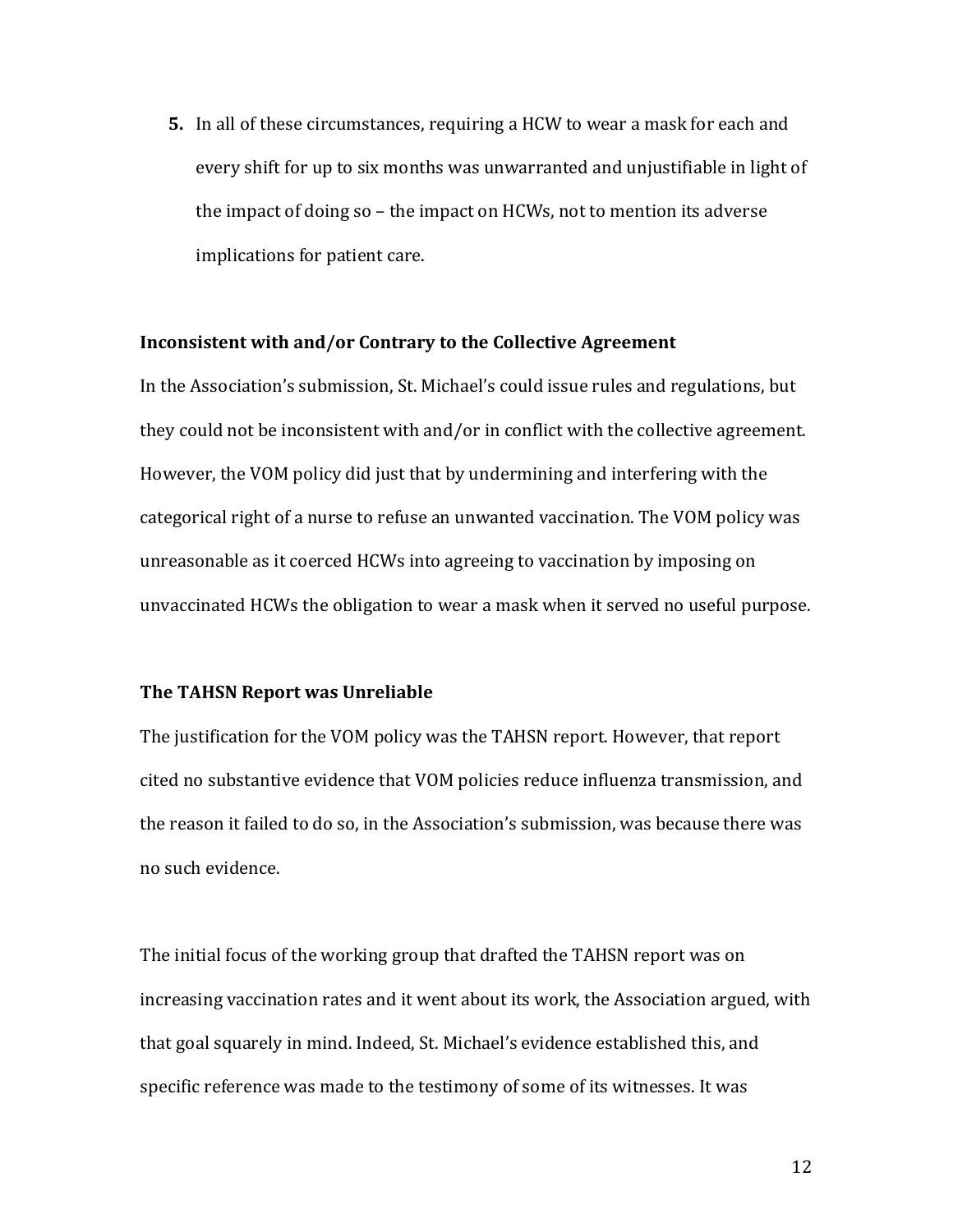particularly noteworthy to the Association that the working group went out of its way to avoid hearing from experts who disagreed with what the Association characterized as a pre-determined outcome.

The TAHSN report substantially relied on four cRCTS: Potter, Carman, Hayward & Lemaitre (hereafter the "four cRCTs") conducted in long-term care (hereafter "LTC") facilities (not hospital settings like St. Michael's). These four cRCTS found that there was a substantial reduction in all-cause mortality in LTC facilities when HCWs were vaccinated. Stated in the simplest terms, these four cRCTs concluded that when HCW vaccination rates increased, patient deaths decreased. Additional evidence was cited by St. Michael's to support the following proposition: the risk of influenza outbreaks decreased when the rate of HCW immunization increased.

However, in the Association's view, the findings of the four cRCTs were inapplicable, implausible and unreliable (LTC vs. acute care hospital setting like St. Michael's, allcause mortality vs. influenza-caused death, etc.), and had been thoroughly and conclusively debunked by the overwhelming weight of credible scientific evidence. (Discussion of the four cRCTs, it should be noted, occupied countless days of evidence engaging all of the experts but one.)

The fact of the matter was that the TAHSN report could not survive serious scrutiny given its manifest deficiencies. One example, the Association argued, amply illustrated this point.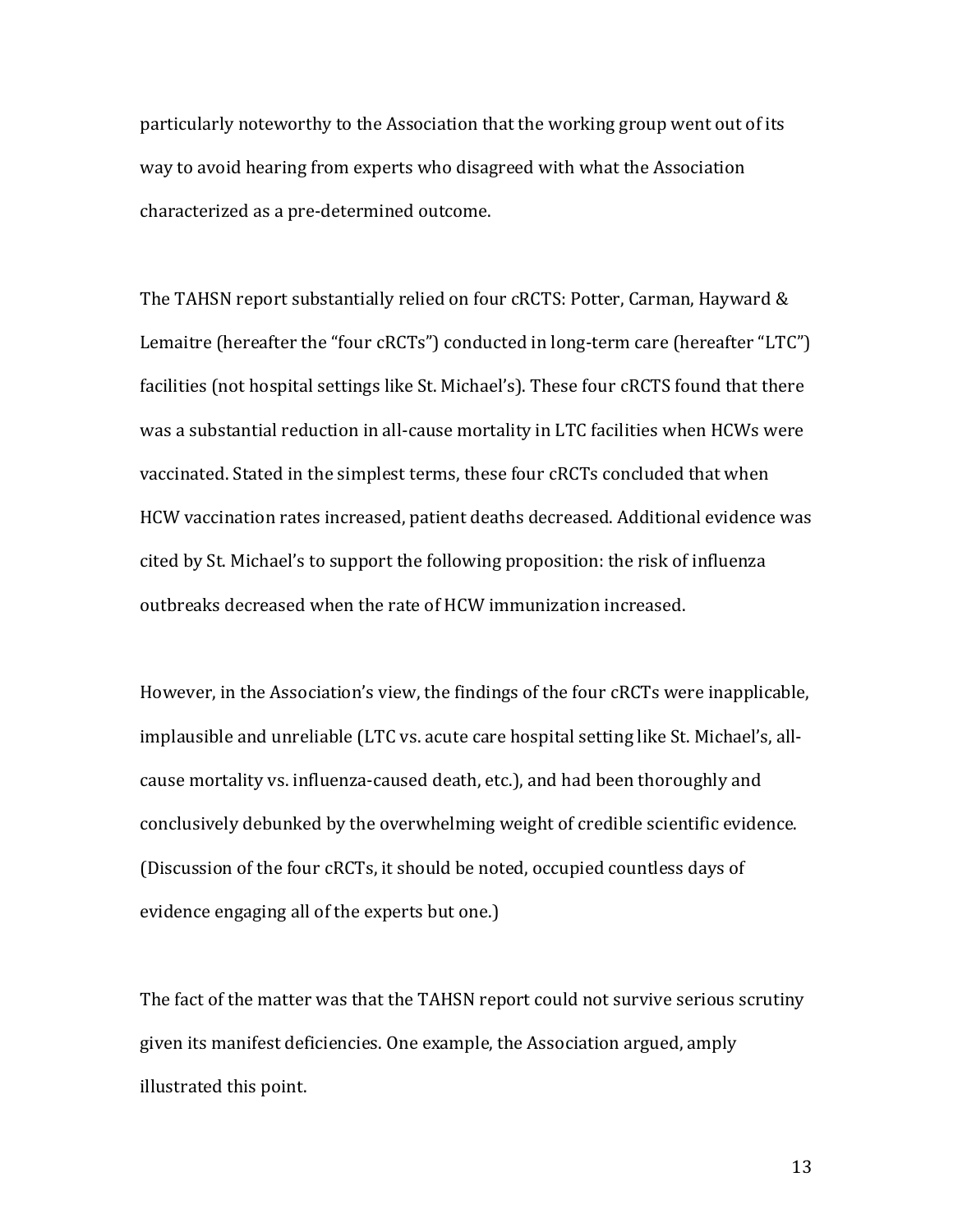Relying on the four cRCTs, the TAHSN report stated that for every 8 HCWs vaccinated 1 patient death would be prevented. This is known as the Number Needed to Vaccinate (hereafter "NNV"). But when carefully analyzed, this number was nonsensical and could not be sustained. In fact, St Michael's witnesses readily conceded limitations of the four cRCTs, while those for the Association completely rejected their findings – the experts testified that they were "controversial," "low grade," and "fundamentally flawed" - and could not serve a scientific foundation for a VOM policy. It was notable, the Association argued, that the College of Nurses did not require that nurses be vaccinated, that the Province of Ontario had not designated influenza for mandatory HCW immunization, nor had the Province of Quebec. Public Health Ontario's Provincial Infectious Disease Advisory Committee does not recommend a VOM policy (although masking for symptomatic individuals was a different matter).

Indeed, the Association made detailed reference in its submissions to the most compelling critiques of the four cRCTS, including the Cochrane Review, described by the Association as universally respected. It's finding, that the four cRCTs had a "high risk of bias" and that there was "no evidence...that vaccinating healthcare workers against influenza protects elderly people in their care," was material and directly on point. 

This conclusion was supplemented by Association expert reports and peerreviewed publications, most notably "*Influenza Vaccination of Healthcare Workers*,"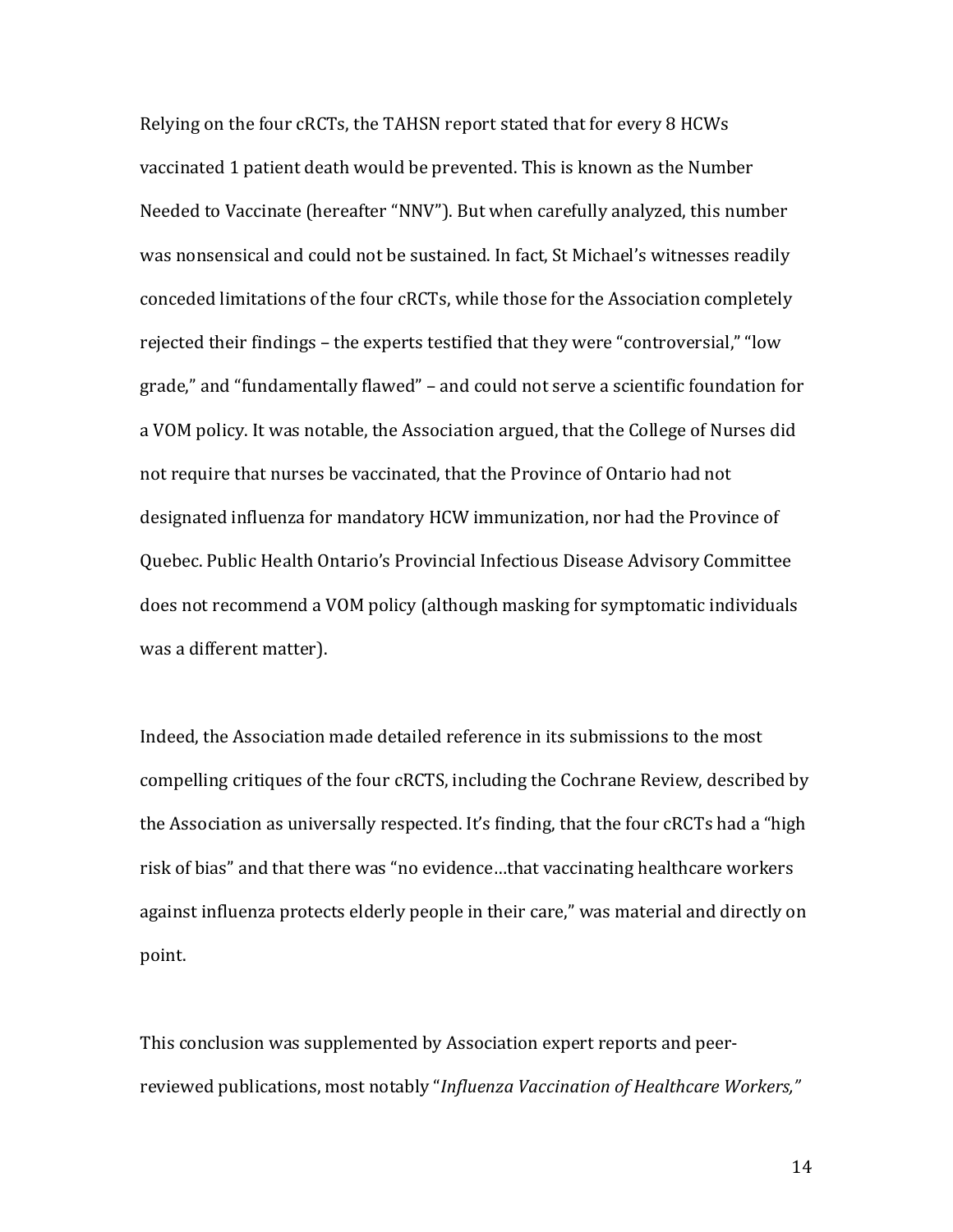a 2017 *Plos One* article by Association expert Dr. Gaston De Serres (and others). Dr. De Serres was the principal Association witness. He has an MD and a PhD in epidemiology. His evidence, along with other leading studies, e.g., Osterholm, cast serious doubt on the validity of the four cRCTs and their various findings, including their applicability to the acute care hospital setting.

As Dr. Osterholm wrote: "The four randomized controlled trials...do not provide strong evidence to support an impact on patient mortality when increased numbers of healthcare workers are vaccinated. In fact, two of the studies do not support this claim...and the other two only weakly support it."

The De Serres article reached the following conclusion:

The four cRCTs ... attribute implausibly large reductions in patient risk to HCW vaccination, casting serious doubts on their validity. The impression that unvaccinated HCWs place their patients at great influenza peril is exaggerated. Instead, the HCW-attributable risk and vaccine-preventable fraction both remain unknown and the NNV to achieve patient benefit still requires better understanding. Although current scientific data are inadequate to support the ethical implementation of enforced HCW influenza vaccination, they do not refute approaches to support voluntary vaccination or other more broadly protective practices, such as staying home or masking when acutely ill.

The rest of the data relied on by St. Michael's, the Association submitted, fell far short of making a case  $-$  and this was reviewed in detail.

In summary, on this point, neither the TAHSN report, nor any of the evidence

adduced by St. Michael's at the hearing, established that the use of surgical and

procedural masks by unvaccinated nurses reduced the risk of transmission of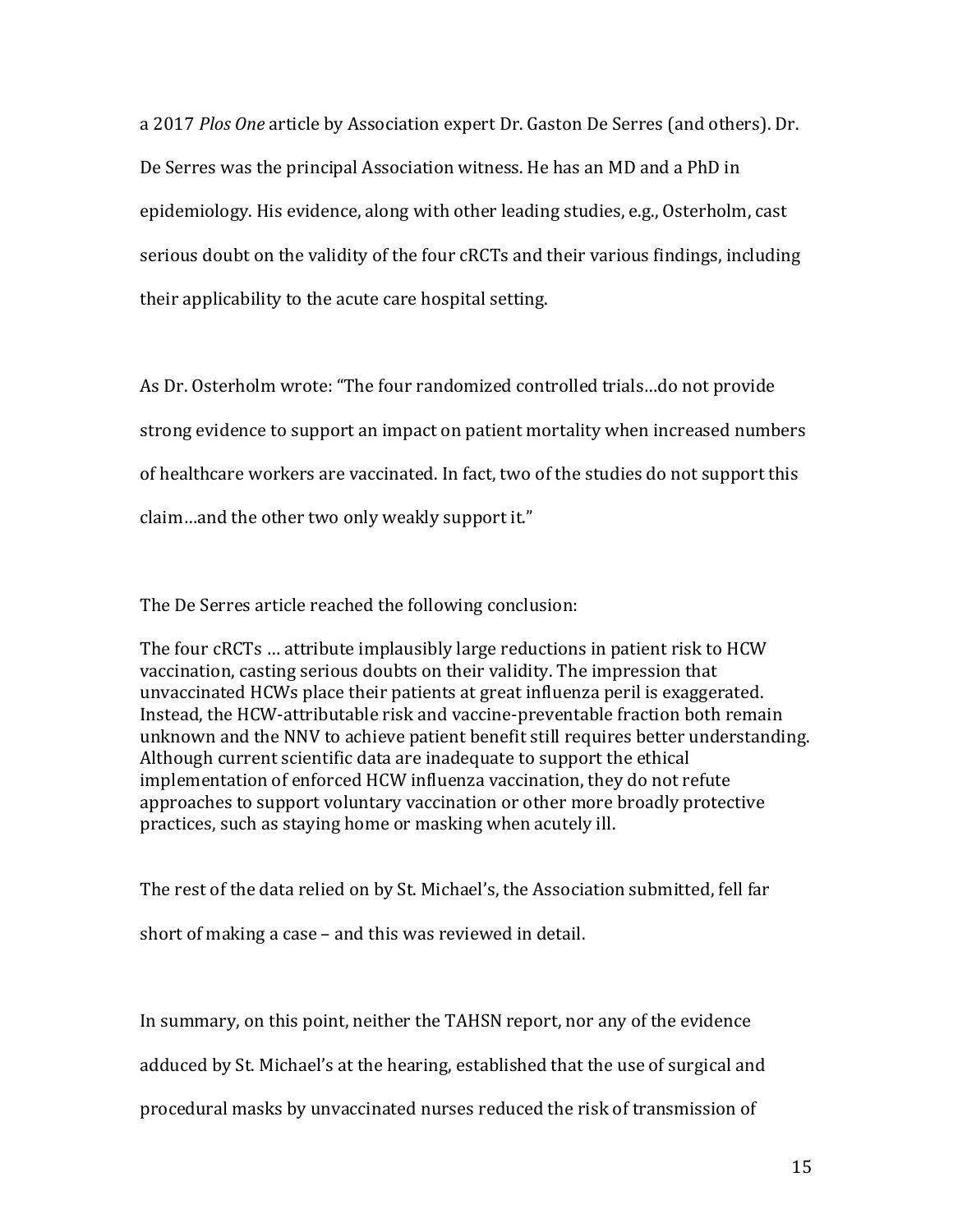influenza to patients or led to a reduction in outbreaks. Arbitrator Hayes had concluded, given the absence of underlying scientific support, that the VOM policy was motivated by an improper purpose: it was, he found, a coercive practice designed to drive up vaccination rates, and the Association urged me to reach the same conclusion.

#### **Masking Effectiveness**

Influenza is transmitted in a number of ways, but primarily through droplets emitted by an infected person. The virus droplet has to be shed and then transported in sufficient amount and close enough to potential recipients to infect them (and evidence was led that explored this process in detail). The question to be asked here, and which the Association answered, was whether these masks effectively prevent influenza transmission: Are they an effective means of source control?

This answer to this question was "no," and the Association pointed to the report and evidence of masking expert Professor Lisa Brosseau. In her report, Professor Brosseau canvassed all of the relevant literature and wrote: "It is my opinion that the surgical masks required for unvaccinated staff at St. Michael's Hospital will offer no or a very low level of protection from infectious aerosols either for the wearer exposed to nearby patients or for patients exposed to an infected wearer." Referring specifically to surgical and procedural masks, she testified: "...none of the surgical masks exhibited adequate facial fit characteristics to be considered respiratory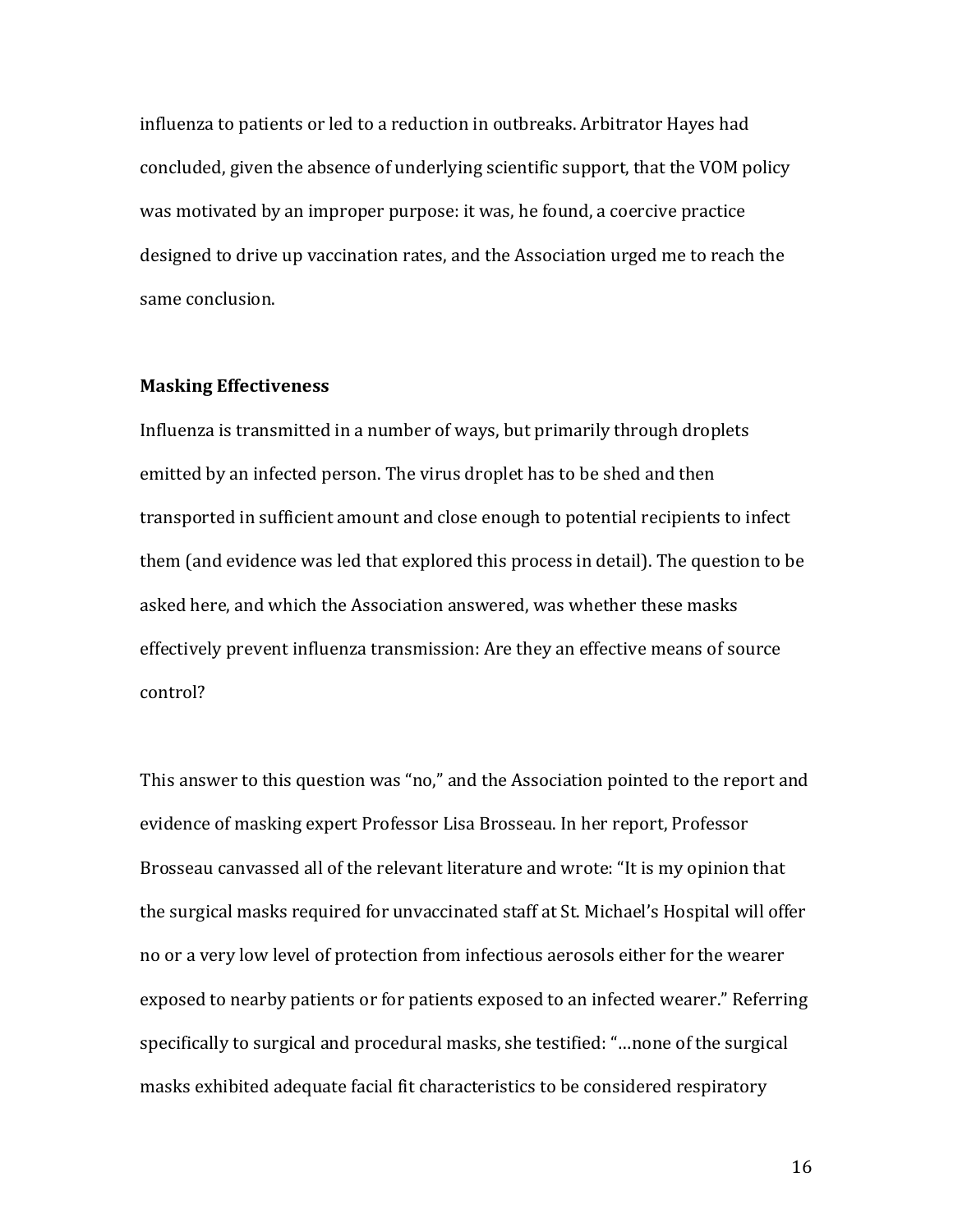protection devices." In particular, surgical and procedural masks did not prevent influenza transmission by an infected person: "In addition to having filters that do not perform very well, the fit of these masks on your face will allow a lot of leakage around the side."

In Professor Brosseau's opinion, coughing, sneezing and talking produced a wide range of particles, and in different sizes, all of which could be infectious. The smaller particles could bypass the filter, making it unlikely that a mask would lower the risk of nosocomial influenza from an infected HCW. Masks might prevent or impede large droplets, but that was only one of the ways in which influenza was transmitted. Other evidence, which the Association pointed to, supported this conclusion indicating that the influenza virus can bypass/penetrate surgical masks.

In the Association's submission (developed further below) masking did not stop the spread of influenza. For example, as the Centers for Disease Control (hereafter "CDC") observed, "no studies have definitively shown that mask use by...health care personnel prevents influenza transmission...." Masks were, as one of St. Michael's witnesses conceded, "the weak point (not much data that they work") and, as another agreed, "there really isn't data for using the mask in a way that we have used it in the VOM policy." These admissions alone, the Association argued, formed a sufficient factual and legal basis to uphold both grievances: they made the Association case.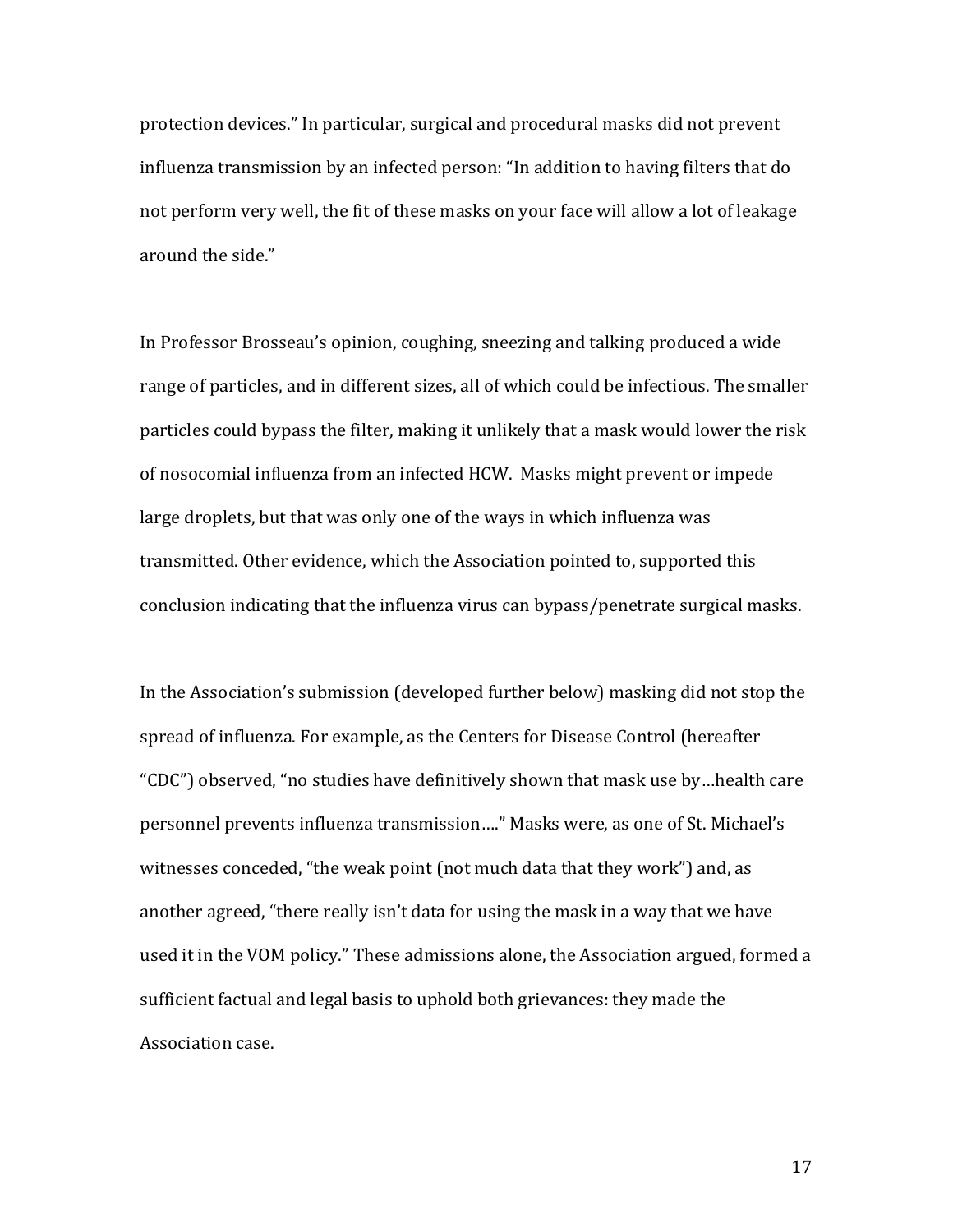For the VOM policy to survive arbitral review, it could not be arbitrary. There had to be a problem – nosocomial influenza from unvaccinated HCWs, and a link between it and the solution: the "ask", i.e., wearing the mask. No element of this test - legally or factually – the Association submitted, had been met. First, there was very little persuasive evidence about the existence, indeed, scope of the problem. Second, even assuming, for the sake of argument that the evidence about unvaccinated HCWs as a source of nosocomial influenza was accurate, the evidence about mask effectiveness as a solution was insufficient, at best, to support the VOM policy.

(It should be noted that on January 18, 2018, St. Michael's amended its *Influenza Prevention & Control & Inpatient Vaccination Guideline* by posting signs asking unvaccinated visitors to wear a mask while in patient care areas. The new policy was entirely voluntary and no visitor is asked about vaccination status. This new policy, in the Association's submission, did very little to address the logical flaws in the application of the VOM policy.)

## **Asymptomatic Transmission**

Influenza is highly contagious and it can be transmitted by asymptomatic individuals. The Association did not dispute the possibility of asymptomatic transmission. However, the evidence indicated that the rate of asymptomatic transmission was low and "unlikely to be of clinical significance" as the production of the virus and the development of symptoms was linked. Data establishing asymptomatic infection was, the Association argued, extremely limited -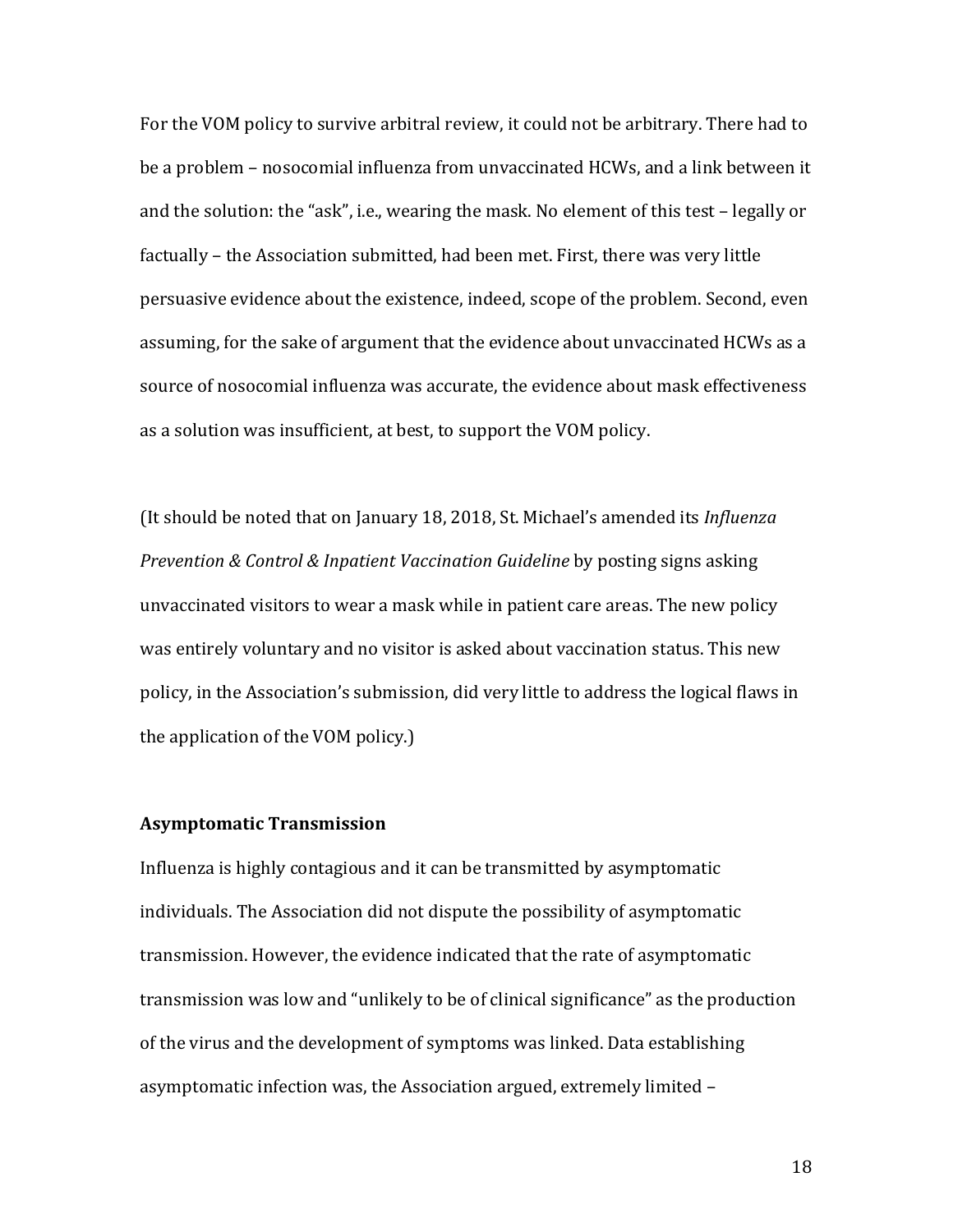inconclusive at best – and certainly coming nowhere near establishing a problem requiring a solution. Numerous authorities were referred to in support of this submission.

Moreover, if there really was, as St. Michael's asserted, a problem with asymptomatic transmission, and if masking really worked, then universal masking would be required because both vaccinated and unvaccinated HCWs can become infected with influenza and, if infected and asymptomatic, can transmit it (albeit minimally, at best). Moreover, family members, police, ambulance drivers and many others who regularly pass through patient areas of the hospital are not required to vaccinate or mask. Why just HCWs, the Association asked? This, again, illustrated how illogical the VOM policy actually was and this went to the heart, the Association argued, of its unreasonableness.

On this point, the evidence further established that masking provided even less protection against transmission by asymptomatic individuals than the already low protection they provided in the case of symptomatic persons. Masking was not an effective means of source control in general, and, in particular, in the case of asymptomatic transmission.

## **Mismatch Years**

Even in the best year  $-$  the best match  $-$  the influenza vaccination was only partially successful (and the Association argued was become increasingly less so because of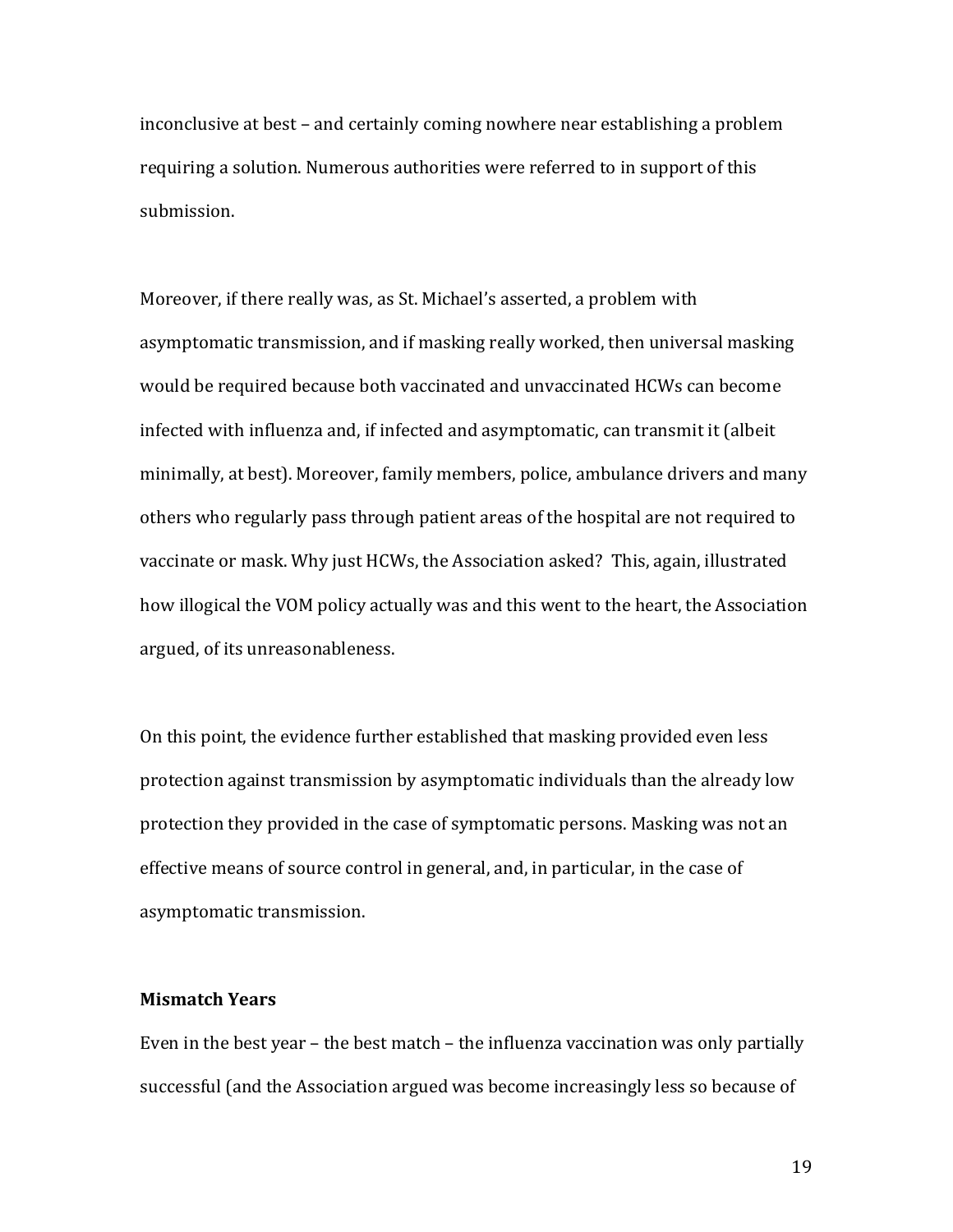the repeat vaccination effect). During the  $2017/2018$  influenza season, for example, when it became apparent that there was a serious mismatch – meaning that the vaccine did not provide significant protection - St. Michael's did not impose a system-wide masking requirement. On an earlier occasion, the 2014/2015 influenza season, the vaccine had minimal effectiveness. In all circumstances, and in every year, both vaccinated and unvaccinated HCWs could transmit influenza to patients, but only unvaccinated individuals were required to mask.

The only conclusion that could be drawn in these circumstances, and it was one that the Association urged upon me, was to find that the true purpose of the VOM policy was to increase vaccination rates by offering up an unpalatable alternative  $$ wearing close to useless, inconvenient and burdensome masks for months on end. By definition, this could not be reasonable.

## **No Evidence of a Problem**

For a policy to be found to be reasonable, the Association argued, and where that policy must be balanced against employee interests, then the scale and nature of the issue must be known. The solution must actually address a real, not imaginary, problem. Here, the Association submitted, there was no evidence of the burden of disease - St. Michael's experts had admitted as much - no evidence of any demonstrated need, and no evidence of the degree to which unvaccinated HCWs were the cause of nosocomial influenza. Likewise, there was a complete absence of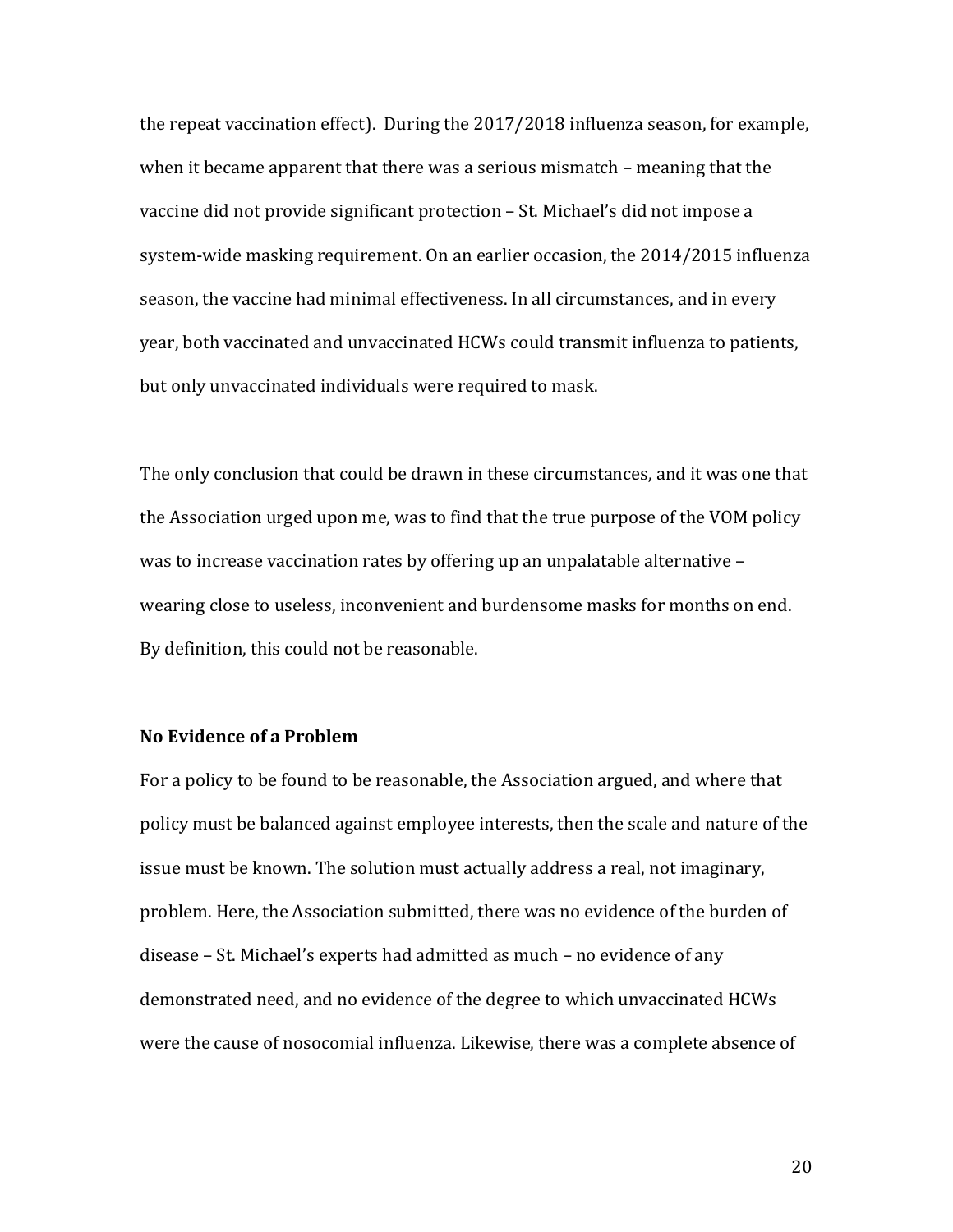quantification of the amount of influenza that was preventable by surgical and procedural masks.

Pre-existing Infection Protection and Control (IPAC) policies and practices at St. Michael's - which Association counsel described - were not only working and evidence-based, but accepted. There was no problem and no need for a solution, especially the masking solution that did not work. And that meant the policy was arbitrary. In these factual circumstances, the Association argued, the VOM policy could not be found to be reasonable.

## **Adverse Impacts on HCWs and Patients**

Although challenged, the evidence was largely uncontradicted that wearing surgical and procedural masks over the course of an entire shift day in and day out for weeks and months on end was extremely uncomfortable for the nurse and problematic for patient care, a point established in the evidence of two long-service nurses. They testified about adverse reactions to the vaccine, the discomfort they experienced from wearing masks for prolonged periods, that wearing the masks attracted negative attention, that it seemed like a punishment for not being vaccinated, that it disturbed patients who were concerned whether they – the HCWs – were infectious, and that it frequently interfered with their care. They also spoke about their concerns about empathy and understanding and how masks undermined both  $-$  an issue raised in some of the literature. The VOM policy, in short, shamed and blamed,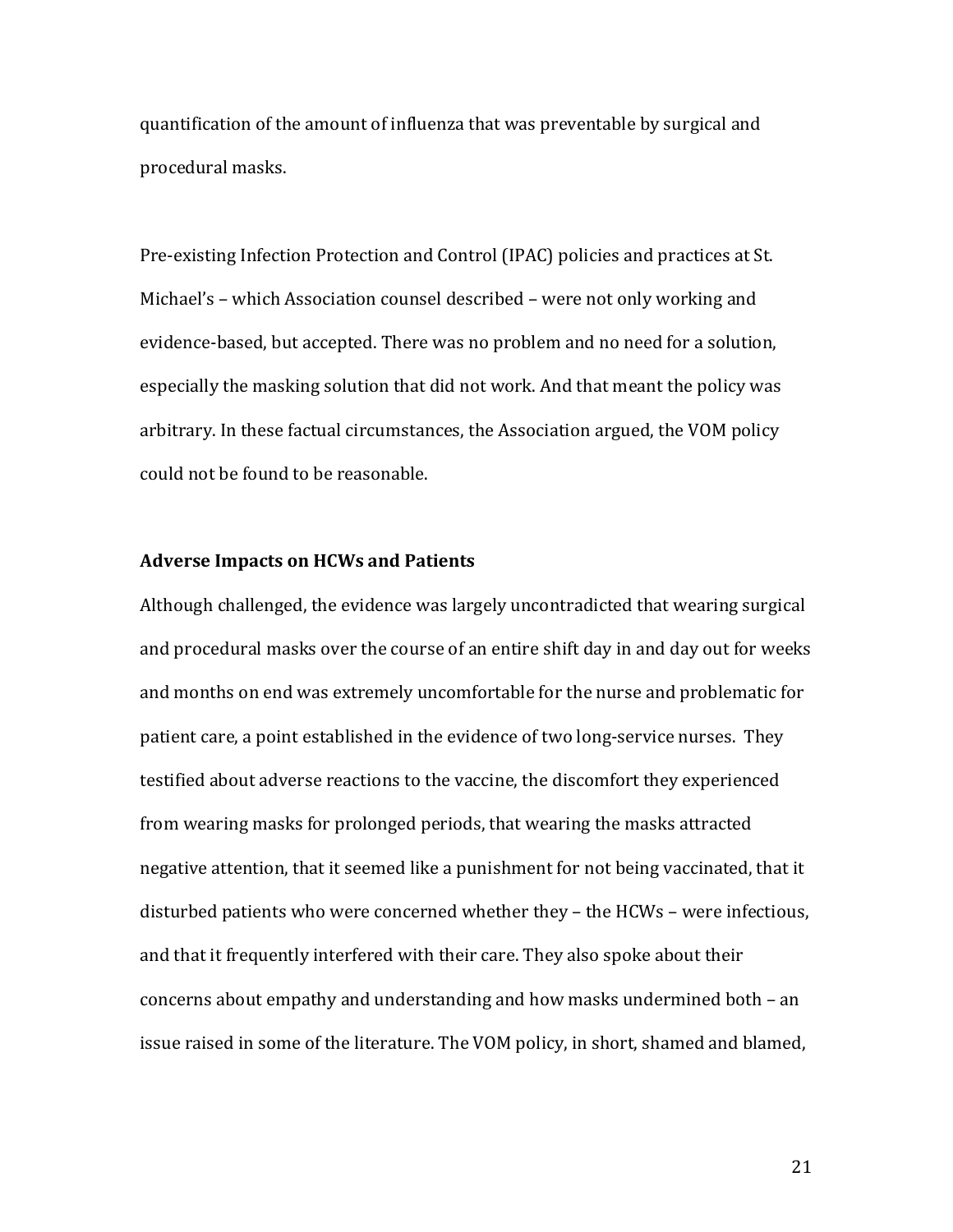and served no legitimate purpose, the Association argued, other than to coerce HCWs to submit to influenza vaccination.

## **Conclusion to Association Submissions**

The only conclusion that the Association could draw, when all the evidence was examined, was that the VOM policy was not a legitimate and scientifically based employer response to an identified problem with a reasonable and targeted solution. Instead, it was clearly designed from the outset with one objective in mind: to increase influenza vaccination.

HCWs were given an unacceptable, unjustified and unwelcome choice, and it was one that had close to zero medical justification, demonstrating its ulterior purpose: driving up vaccination rates in the face of a clear collective agreement entitlement to refuse an unwanted vaccine. The VOM policy was contrary to the collective agreement, it conflicted with the collective agreement, and it was illogical and unreasonable. Arbitrator Hayes had concluded it was completely improper, and the Association urged that I reach the same result. The Association asked that both its grievances be upheld and the VOM policy struck. The Association asked me to remain seized with the implementation of my award.

## **Submissions of St. Michael's**

In St. Michael's submission, the case for the VOM policy was straightforward: nosocomial influenza caused serious illness and sometimes death. HCWs can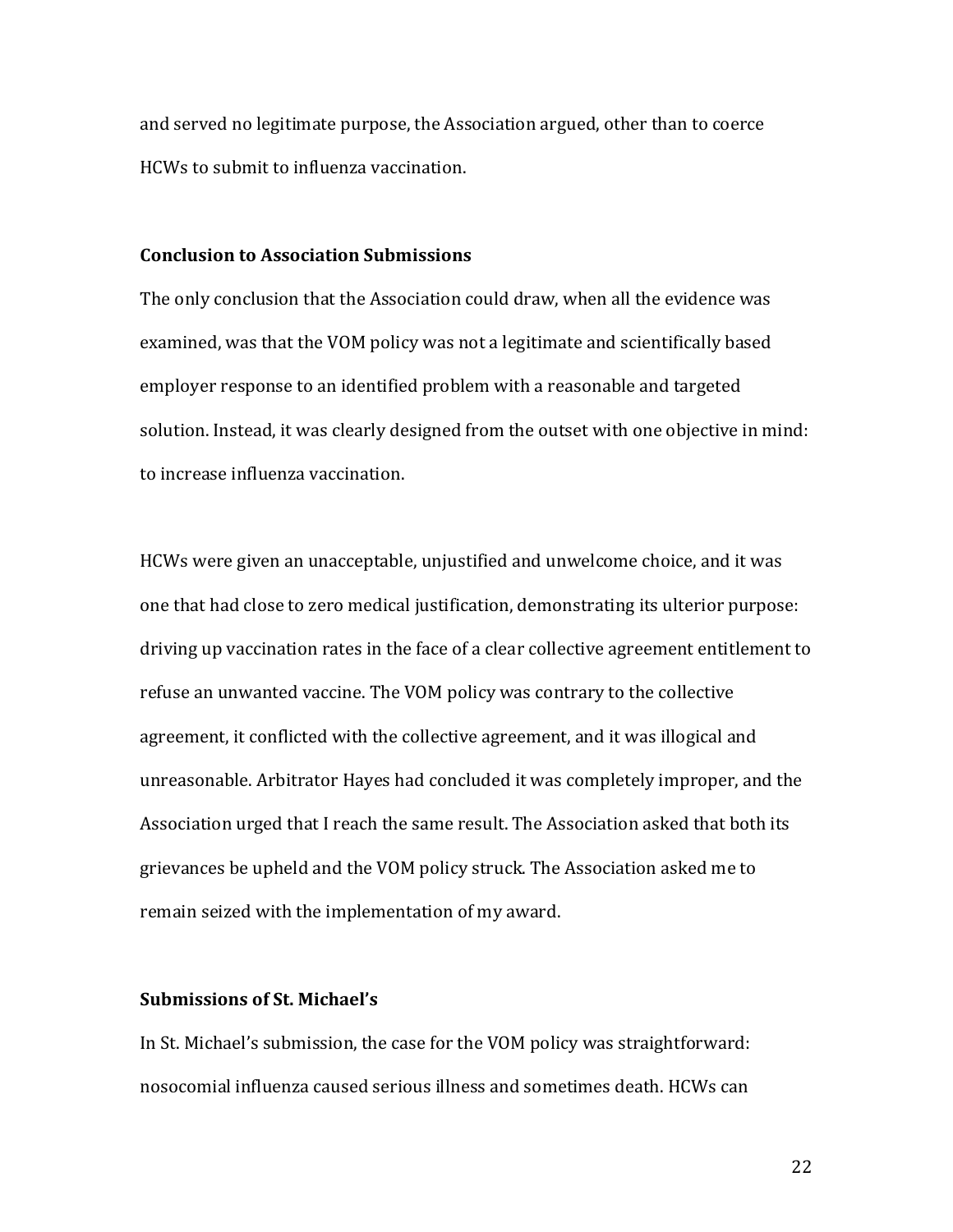transmit influenza to patients. Vaccination reduced the risk of HCWs becoming infected with influenza and, therefore, reduced the risk of HCWs transmitting influenza. Masks were effective as source control - they prevented transmission of influenza. And masks served as a reasonable alternative for HCWs who chose not to vaccinate. 

### **Origin of the VOM policy at St. Michael's**

The TAHSN working group that drafted the VOM policy was constituted to discuss options and make recommendations on how to best reduce nosocomial influenza. Increasing vaccination rates was the obvious first step because influenza vaccination provided protection. But the effort was unsuccessful. Notwithstanding various initiatives, influenza vaccination rates remained static. The working group exercise, involving a multi-disciplinary expert team, St. Michael's submitted, took the task seriously and directed considerable resources to it.

In the meantime, the evidence indicated  $-$  the four cRCTs in particular  $-$  that the burden of HCW-associated influenza was significant. One of the main contributors to the TAHSN report, and a witness called by St. Michael's, Dr. Allison McGeer, testified as follows: "Don't know that I can adequately represent hours and hours of discussion but I think that the focus of the committee became on what the least intrusive thing we could do...[to]...provide the best protection we could give to the patients in hospital from influenza." Dr. McGeer was looking for an alternative "to protect patients at the same time as trying to be the least intrusive to workers."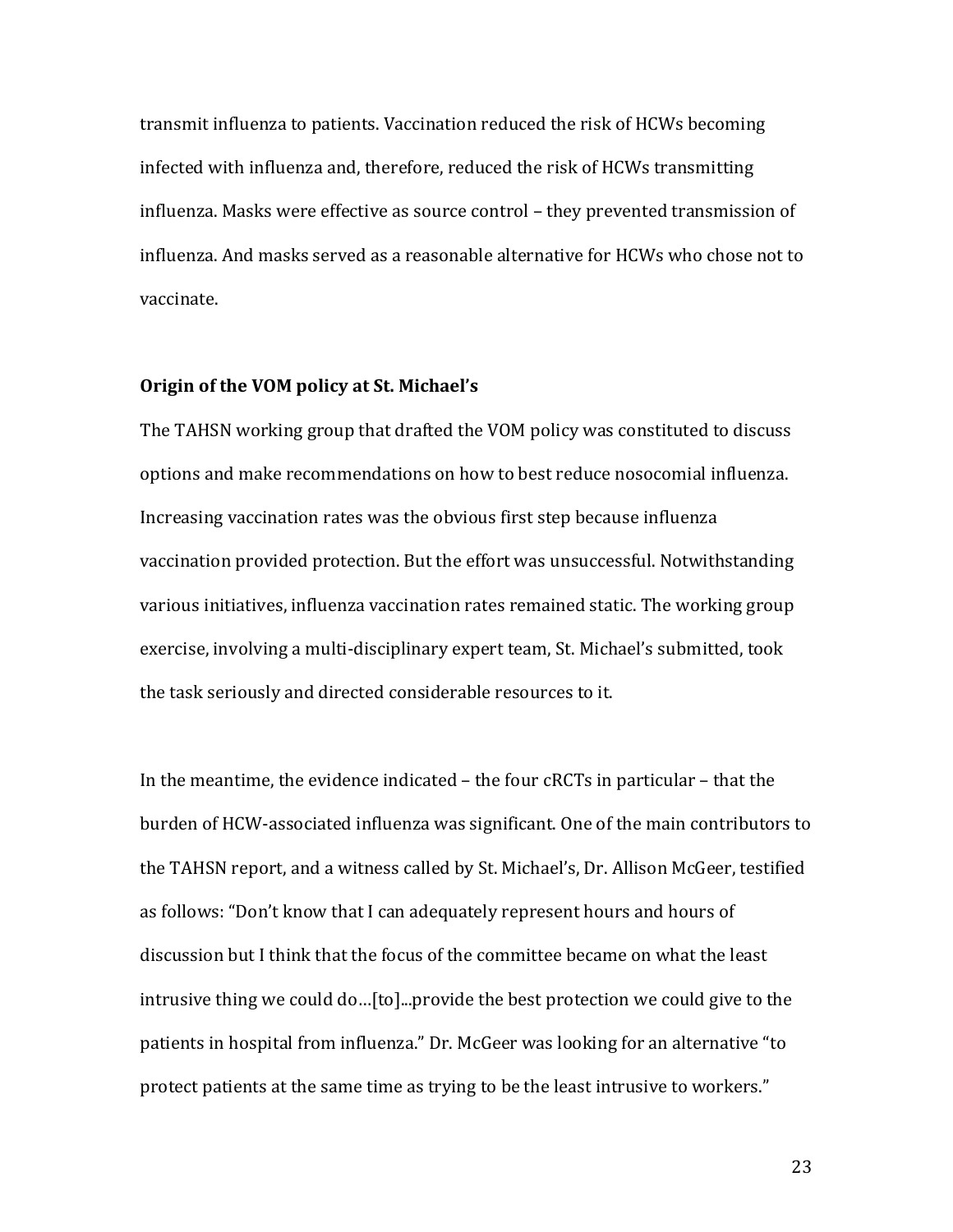That meant masking. There was, Dr. McGeer testified, and wrote in her report: "...evidence that masks, especially when combined with good hygiene, reduce the risk of infection to exposed persons; that is, that they can be expected to confer some protection against healthcare-associated influenza in unvaccinated HCWs." Indeed there was evidence that masking worked to prevent transmission of influenza and it was quite possibly as "effective as vaccine in protecting patients from influenza." Masking was especially important, and necessary, St. Michael's argued, as some influenza was transmitted by asymptomatic HCWs. The VOM policy was, therefore, properly arrived at: grounded in scientific evidence and carefully calibrated to balance interests.

All of this, St. Michael's argued, had been established in the evidence of its witnesses – internationally recognized experts and persons with subject matter expertise – whose evidence St. Michael's counsel carefully and comprehensively reviewed. The TAHSN report was not uncritically accepted. Its findings were carefully reviewed by epidemiologist Dr. Matthew Muller, St. Michael's Director of Infection Prevention and Control.

As Dr. Muller testified, "when I saw the results...it really increased my urgency about the fact that...perhaps to some extent we had been complacent...and thought that, if these interventions can save patient lives in the manner that was demonstrated in those cluster randomized trials, this is something we should be taking a different approach to this problem and we should have started yesterday essentially." Dr.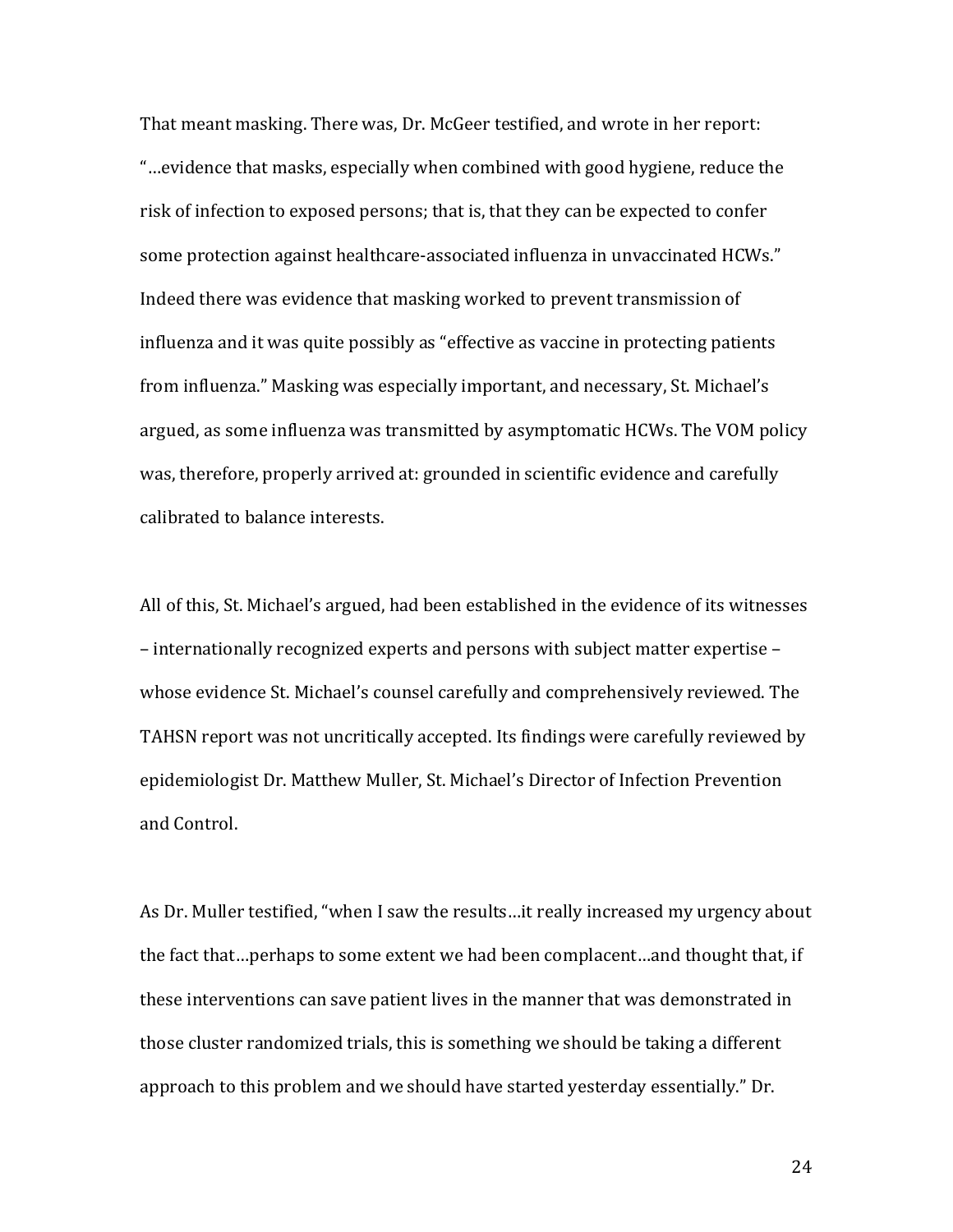Muller considered the differences in LTC facilities and acute hospitals and took notice of the biological plausibility of HCW vaccination reducing influenza among inpatients. He was also persuaded by some of the conclusions reached in some of the other literature including by Ahmed et al; indicating that HCW vaccination "can enhance patient safety."

Dr. Muller was not in favour of a mandatory vaccination program – although he understood that the only guaranteed method of substantially increasing influenza vaccination was by making it a condition of service - normative in the United States. He understood that a compromise position  $-$  VOM  $-$  had achieved some success in British Columbia – meaning that vaccination rates had increased – and determined that it was both a useful and appropriate compromise for St. Michael's. His research satisfied him that masks were a good means of source control and could interrupt influenza transmission. Simply put, "by wearing a mask, unvaccinated healthcare workers will protect patients from influenza, given the proven ability of masks to contain secretions, by preventing transmission of influenza from healthcare workers with asymptomatic or subclinical illness who are shedding virus, and from healthcare workers who continue to work despite significant symptoms of influenza."

Accordingly, Dr. Muller recommended that St. Michael's adopt a VOM policy, and a widespread and collegial process was then undertaken where the policy was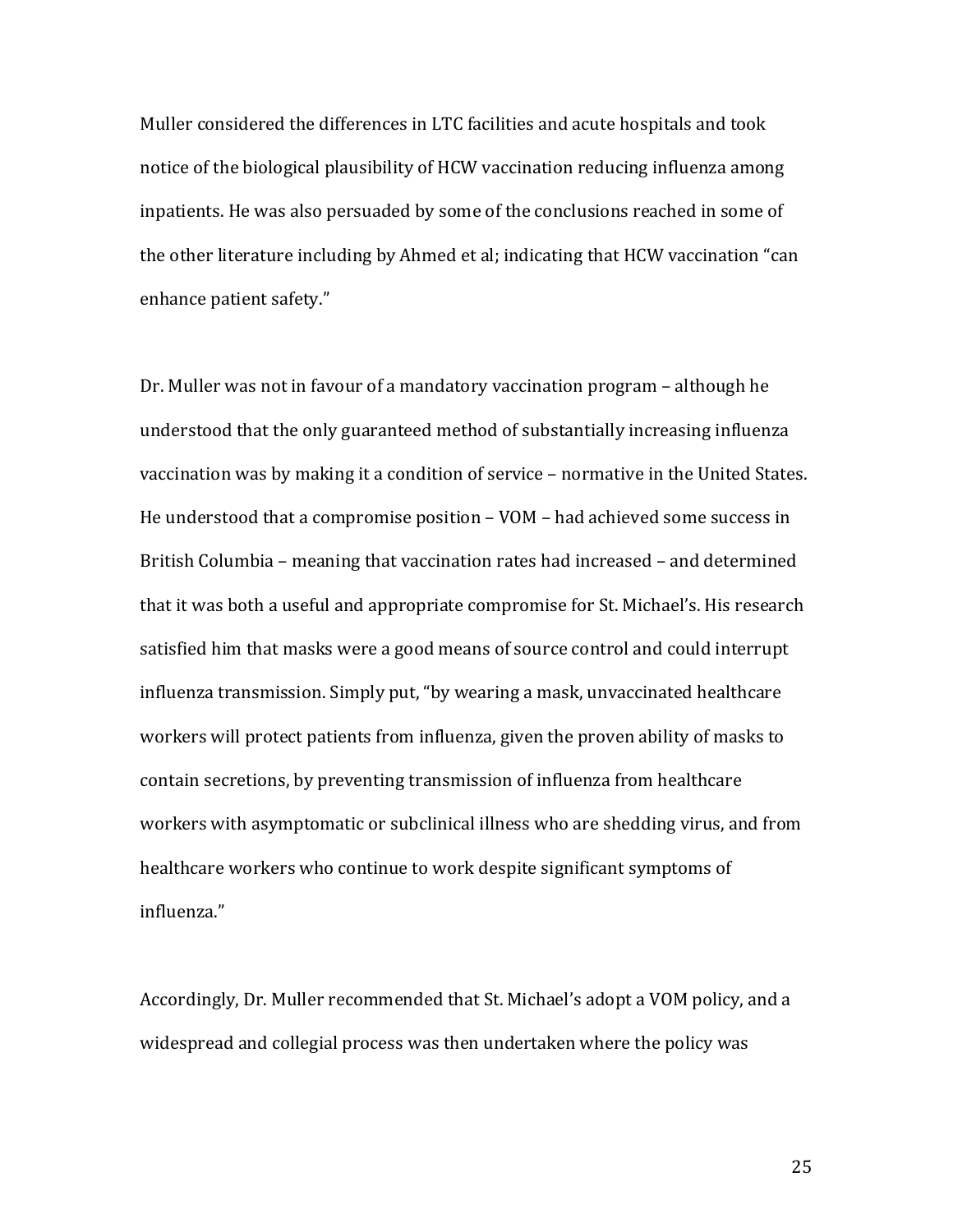presented and discussed: "...we felt that both the vaccine and the mask would protect patients."

#### **The VOM policy in Practice**

It was, St. Michael's insisted, entirely up to individual HCWs to decide whether to vaccinate or mask, and nothing in the administration of the policy – discussed in the evidence and submissions – could be fairly described as intrusive or coercive. HCWs at St. Michael's, for example, were not required to mask for the entire season but only that part of the period when influenza activity was the most significant (on average about 10 weeks a year).

St. Michael's rejected the evidence of the nurses who testified about difficulties in wearing the mask as well as the asserted concerns about interference with patient care. It noted that no HCW has been disciplined for non-compliance. In terms of mismatch years, while timing was problematical  $-$  the mismatch may not be evident until later in the influenza season - the amended VOM policy allows St. Michael's to require universal masking, if need be. An amendment to a related policy, referred to above, invites unvaccinated visitors to the hospital to wear masks.

### **Justification**

Much of the evidence, St. Michael's argued, was accepted and non-controversial. HCWs can be infected with influenza. HCWs can transmit influenza to their patients. Influenza causes serious illness and death. Nosocomial influenza is a serious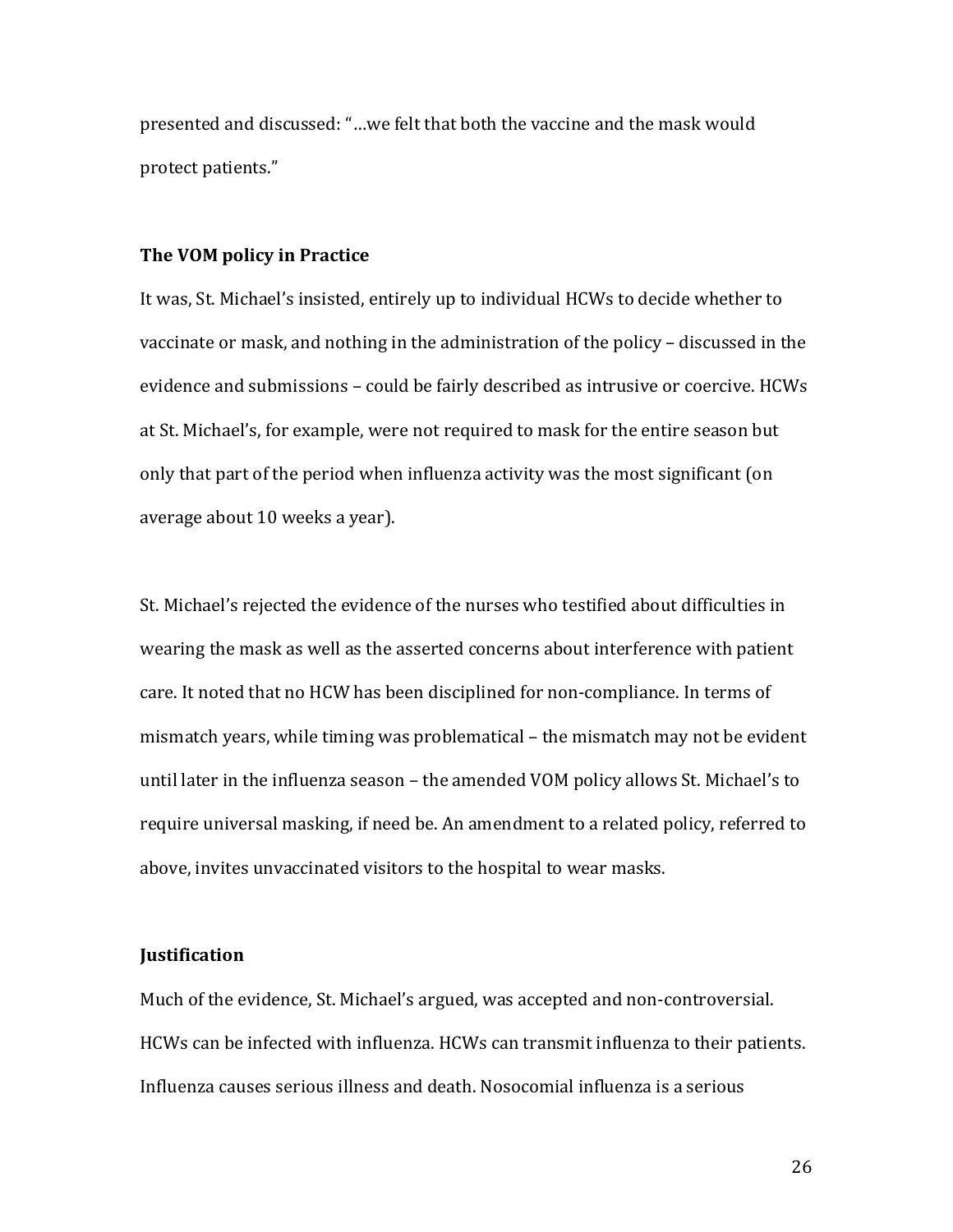problem, and one that must be addressed even if precise numbers of patients infected by unvaccinated HCWs is not readily ascertainable.

At the very least, the four cRCTs provided evidence of the problem and pointed the way to a solution. Vaccination was the first step. Association witnesses acknowledged as much – it protected HCWs from influenza. Although not perfect, it was the best protection available. And even in mismatch years, except in the rare and extreme case of a complete mismatch, vaccinations provide some protection, and that is obviously better than no protection. But if an HCW decided against vaccination, then VOM was a reasonable alternative, one that conferred protection against nosocomial influenza.

# **The four cRCTs**

The four cRCTs, followed by a fifth, referred to as the Dutch RCT, unambiguously established, in St. Michael's view, that vaccinating HCWs against influenza protected patients. While the Cochrane Review took issue with the four cRCTs, and found that the effect size was too big to be real, that criticism was, St. Michael's argued, unfounded. Dr. McGeer rebutted the Cochrane Review, and its finding that there was " no evidence" that vaccinating healthcare workers protects patients in their care in her appendix to the TAHSN report and in her evidence in these proceedings: "There is substantial evidence increasing vaccination rates in healthcare workers results in reduced mortality during influenza season in the residents they care for."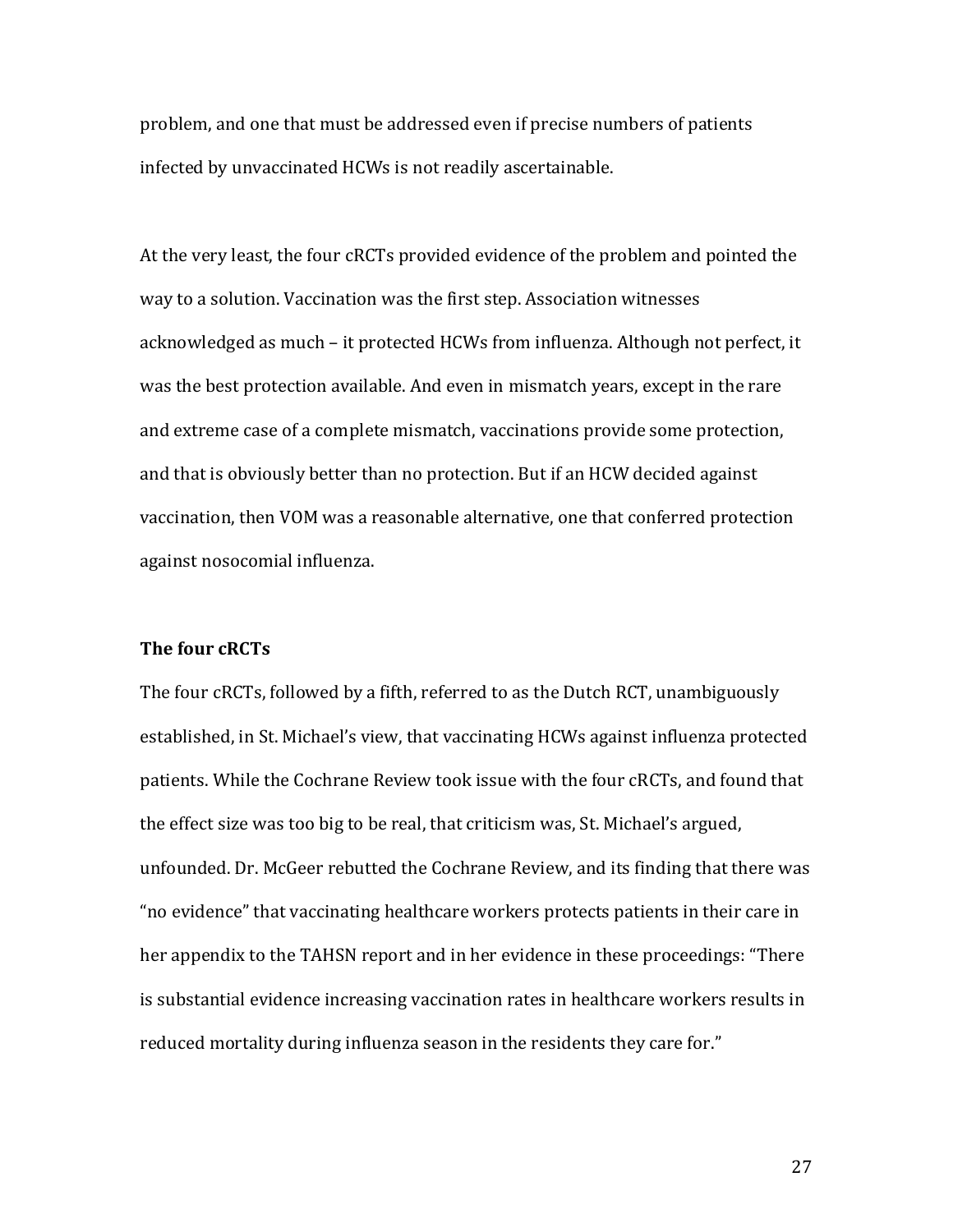Others who had looked into it, and reference was made to various studies, concurred: influenza vaccination can and does enhance patient safety, a point which, St. Michael's noted, the Association experts did not dispute. Equally important, Dr. De Serres's conclusions in the *Plos One* article had been thoroughly rebutted by St. Michael's expert Dr. Reka Gustafson. St. Michael's urged me to adopt her evidence and conclude likewise. Additional data that St. Michael's reviewed - for example, some observational studies - supported the VOM policy.

## **Asymptomatic Transmission**

People transmit influenza before they know they are sick. The extent of asymptomatic transmission is difficult to establish, but the weight of the evidence, nevertheless, St. Michael's argued, is that it occurs. It is also the case that some HCWs, even though it was contrary to established policy, work while sick (presenteeism). In St. Michael's view, this was another reason to require unvaccinated HCWS to mask: it protected patients.

### **Masking**

In St. Michael's submission, masks prevent unvaccinated HCWs from transmitting influenza. It also protected them from acquiring it. While there was not a lot of evidence demonstrating the efficacy of masking as source control, what there was and St. Michael's reviewed a number of studies - established that masking worked.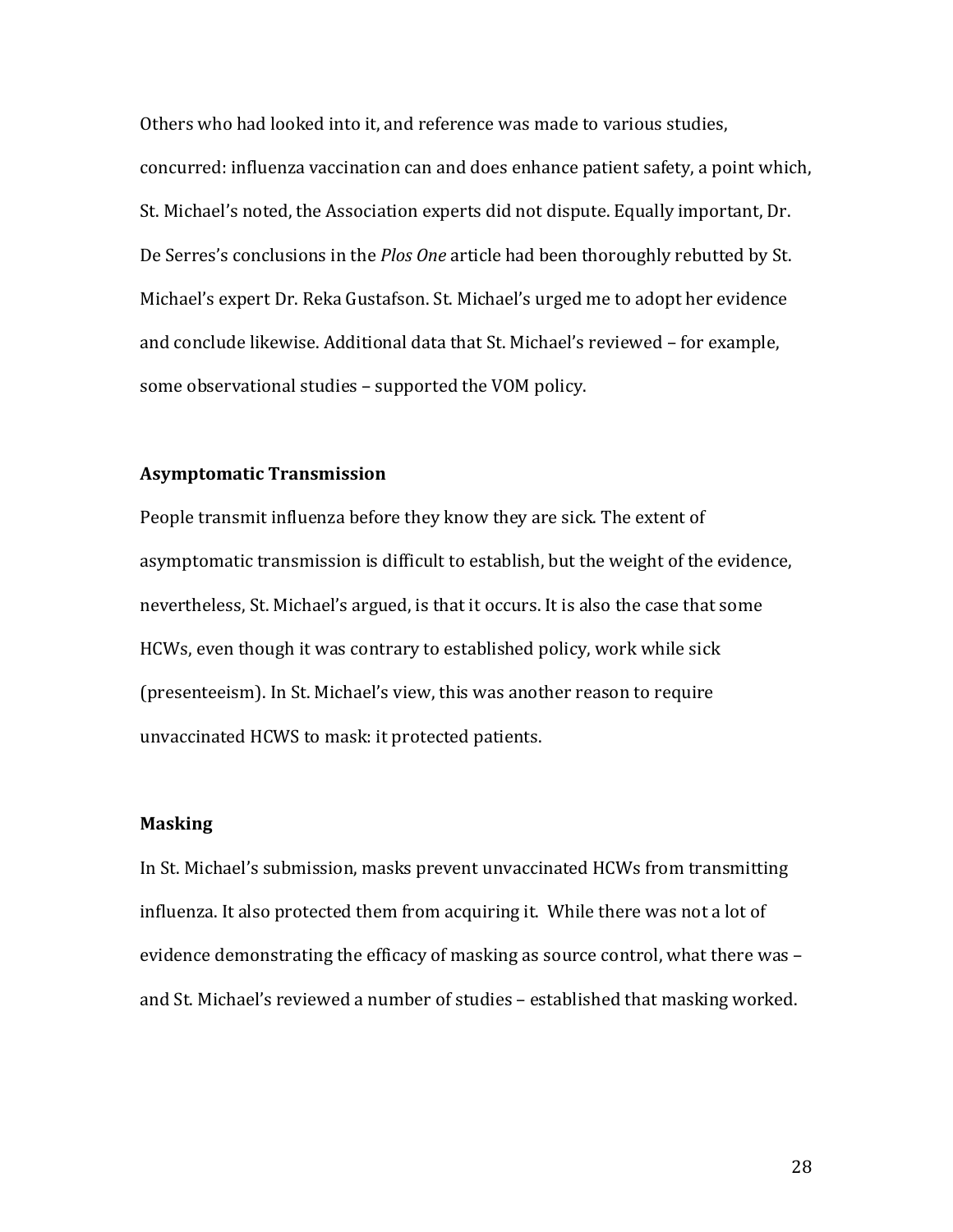#### **Standard of Care**

The medical data supported HCW immunization but so too, increasingly, did the standard of care, and this was especially important in an acute care institution like St. Michael's, where the patient population was particularly vulnerable. The CDC recommended it. Canada's National Advisory Committee on Immunization described HCW influenza vaccination as "an essential component of the standard of care." The Provincial Infectious Diseases Advisory Committee of Public Health Ontario recommended that influenza vaccination be a condition of HCW employment. Other organizations indicating support of one kind or another included the Ontario Medical Association, Toronto Public Health, the Canadian Nurses Association and the Registered Nurses Association of Ontario. Standards of care, St. Michael's argued, matter, and there was little question that influenza vaccination was appropriate and approved.

#### Not Inconsistent with or Contrary to the Collective Agreement

In St. Michael's submission, there was no inconsistency between the VOM policy and the collective agreement, and it was definitely not contrary to any collective agreement provision. The VOM policy gave effect to the parties' shared obligation to provide the best possible care and health protection for patients. It was based on good evidence - and in health and safety matters absolute scientific certainty was not a precondition to taking steps to reduce risks to protect HCWs and patients. St. Michael's was well within its negotiated rights to require HCWs to wear protective equipment.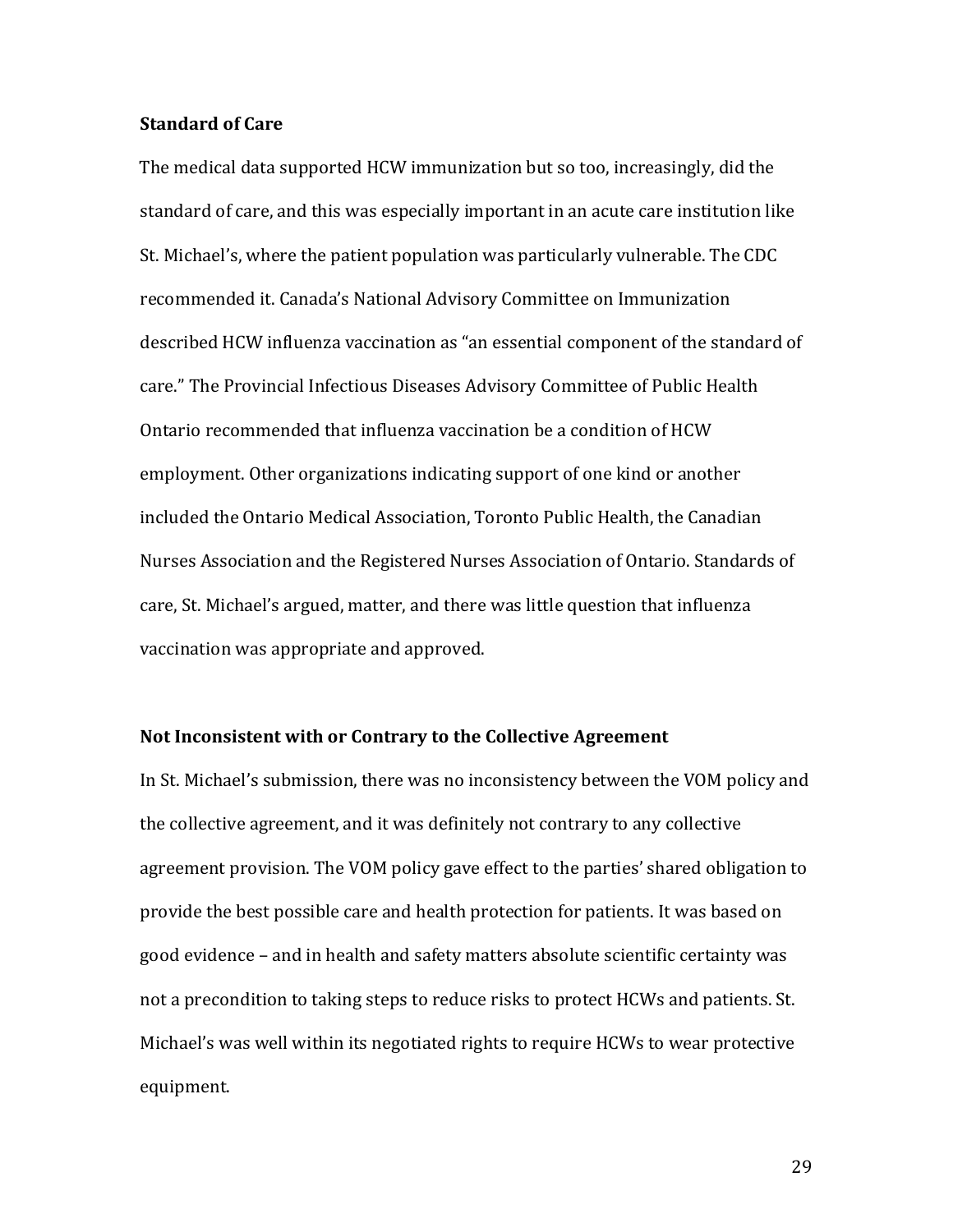The parties agreed that the influenza vaccine may be beneficial for patients and HCWs – they said so in the collective agreement – and this expressed their shared view that it was an appropriate medical intervention and established that the VOM policy was not only collective agreement-compliant but reasonable. And perhaps most importantly of all, Article  $18.07(c)$  was not impacted because the influenza vaccine was not "required". No one was ordered to take the vaccine. No one was disciplined for not taking the vaccine. There was no inconsistency, in St. Michael's view, between a policy that allows HCWs a choice between vaccination and masking and collective agreement provisions where the parties agree that vaccination may be beneficial for HCWs and patients.

#### **VOM Policy Reasonable**

The VOM policy provided HCWs with a choice: they could elect between two meaningful options. They could vaccinate or they could mask. Offering a choice, St. Michael's argued, was the exact opposite of coercion and exemplified reasonableness. All choice was subject to influence, but St. Michael's preference for vaccination did not affect the voluntariness of the decision being made. The choice may be difficult, but it was still a choice. That was the finding of Arbitrator Diebolt's in *Health Employers Assn. of B.C.* (2013) 237 LAC (4<sup>th</sup>) 1 ("the Diebolt Award").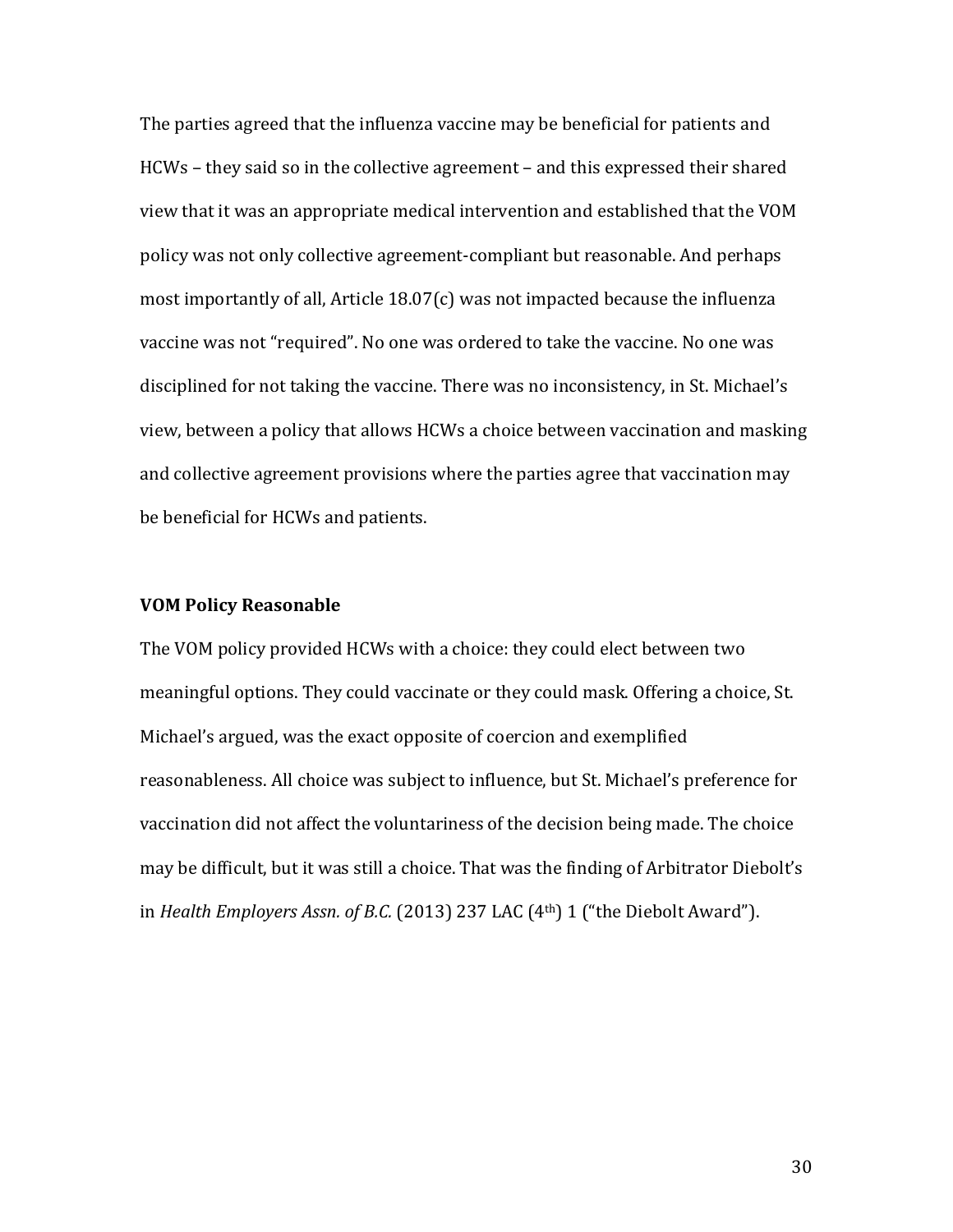# **The Diebolt Award**

A VOM policy was introduced in British Columbia after efforts to increase voluntary

influenza vaccination rates were unsuccessful. It was grieved. Arbitrator Diebolt

found that programs that increased HCW influenza immunization were reasonable:

Pausing here, in my view, the facts that:  $(1)$  influenza can be a serious, even fatal,  $disease$ ; (2) that immunization reduces the probability of contracting the disease, and (3) that immunization of health care workers reduces transmission of influenza to patients all militate strongly in favour of a conclusion that an immunization program that increases the rate of healthcare immunization is a reasonable policy  $(at para. 205)$ .

That left outstanding the contested policy: VOM. Arbitrator Diebolt accepted the

evidence that had been led that VOM policies increase immunization rates. He also

accepted that masking provided "some patient protection" (at para. 208).

That said, it would be troubling if the only purpose or effect of the Policy's masking component were to motivate health care workers to immunize. In that event, masking would only be a coercive tool. On all the evidence, however, I am persuaded that masking has a patient safety purpose and effect and also an accommodative purpose for health care workers who conscientiously object to immunization (at para. 207).

Accordingly, Arbitrator Diebolt upheld the VOM policy and dismissed the grievance,

and this result, for these reasons, was urged upon me in this case.

Speaking of arbitral results, St. Michael's argued that the Hayes Award not be followed. As indicated at the outset, I have concluded that the Hayes Award, in its most material respects, is on all fours with this case. That being said, there are some differences worth pointing out, especially as they go to Arbitrator Hayes characterizing the policy as coercive as a principal basis for his determination that the VOM policy was unreasonable (in contrast to the finding here).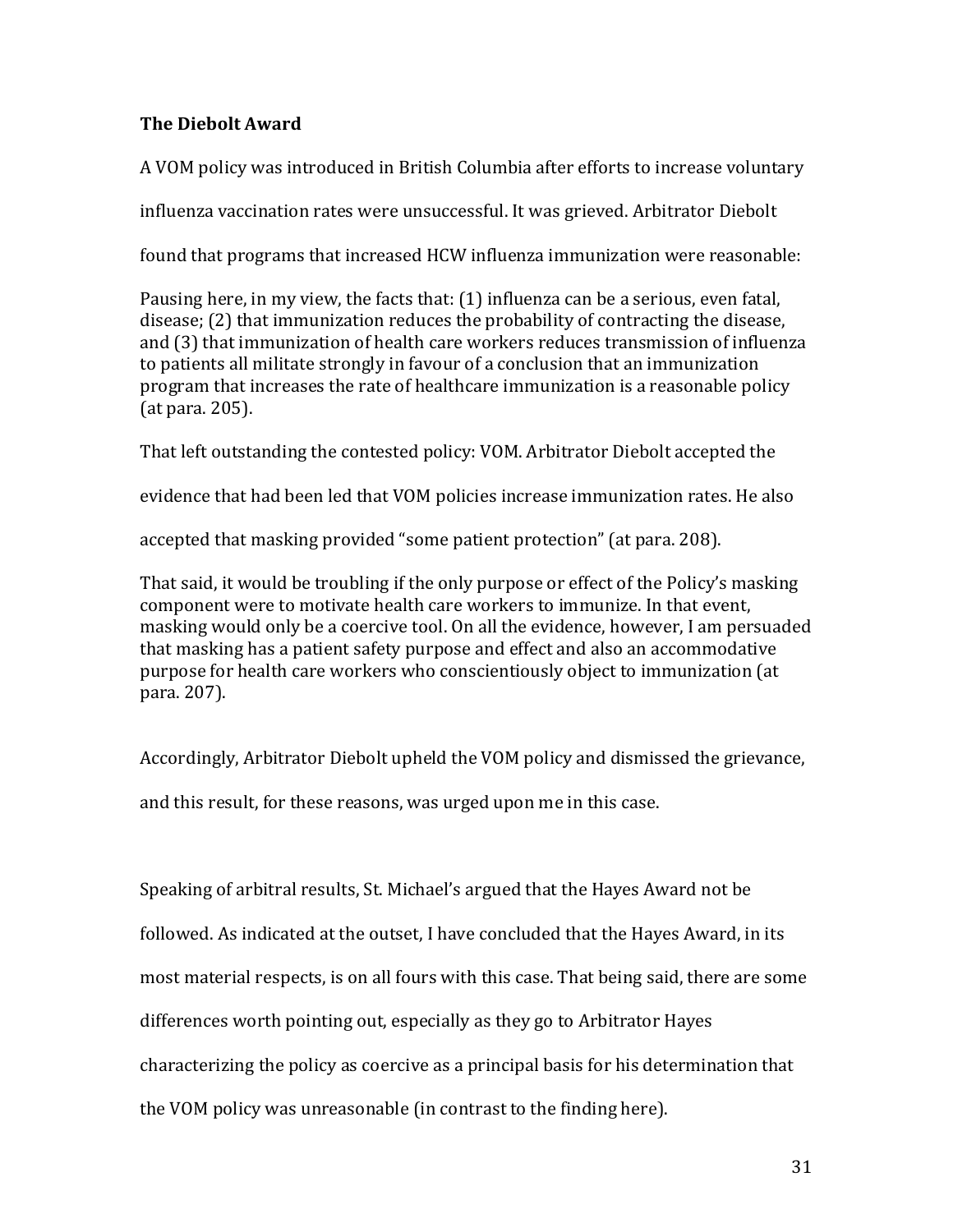The Sault Area Hospital set a 100% target vaccination rate. No target was set at St. Michael's. The Sault Area Hospital required VOM during the entire influenza season. St. Michael's requires it only during the most active phase. Sault Area Hospital actually implemented its VOM policy the month before the TAHSN report became effective. St. Michael's had an epidemiologist on staff who took the time to study it and consult with colleagues. St. Michael's counsel also pointed to some differences in the evidence of the HCWs who testified in the Sault Area Hospital case and the ones who testified in this proceeding and suggested that there was no evidence in this case of anything that could be remotely described as coercive. For all these reasons, and others, St. Michael's argued that the Hayes Award could not and should not be followed. Certainly, there was no basis to adopt that award's principal finding that the VOM policy in place at the Sault Area Hospital was coercive and that masks were cast as the consequence for non-compliance.

## **Conclusion to Saint Michael's Submissions**

The VOM policy had one goal: putting patients first. It was grounded in the evidence, evidence that established that encouraging and increasing HCW vaccination rates reduced nosocomial influenza. Experience elsewhere indicated that vaccination rates rise in response to introduction of a VOM policy, and that additional protection was obtained by requiring unvaccinated HCWs to wear masks.

Ultimately, there was no final answer in science, but no reason to wait for better evidence or the perfect study. Doing nothing was not a satisfactory response when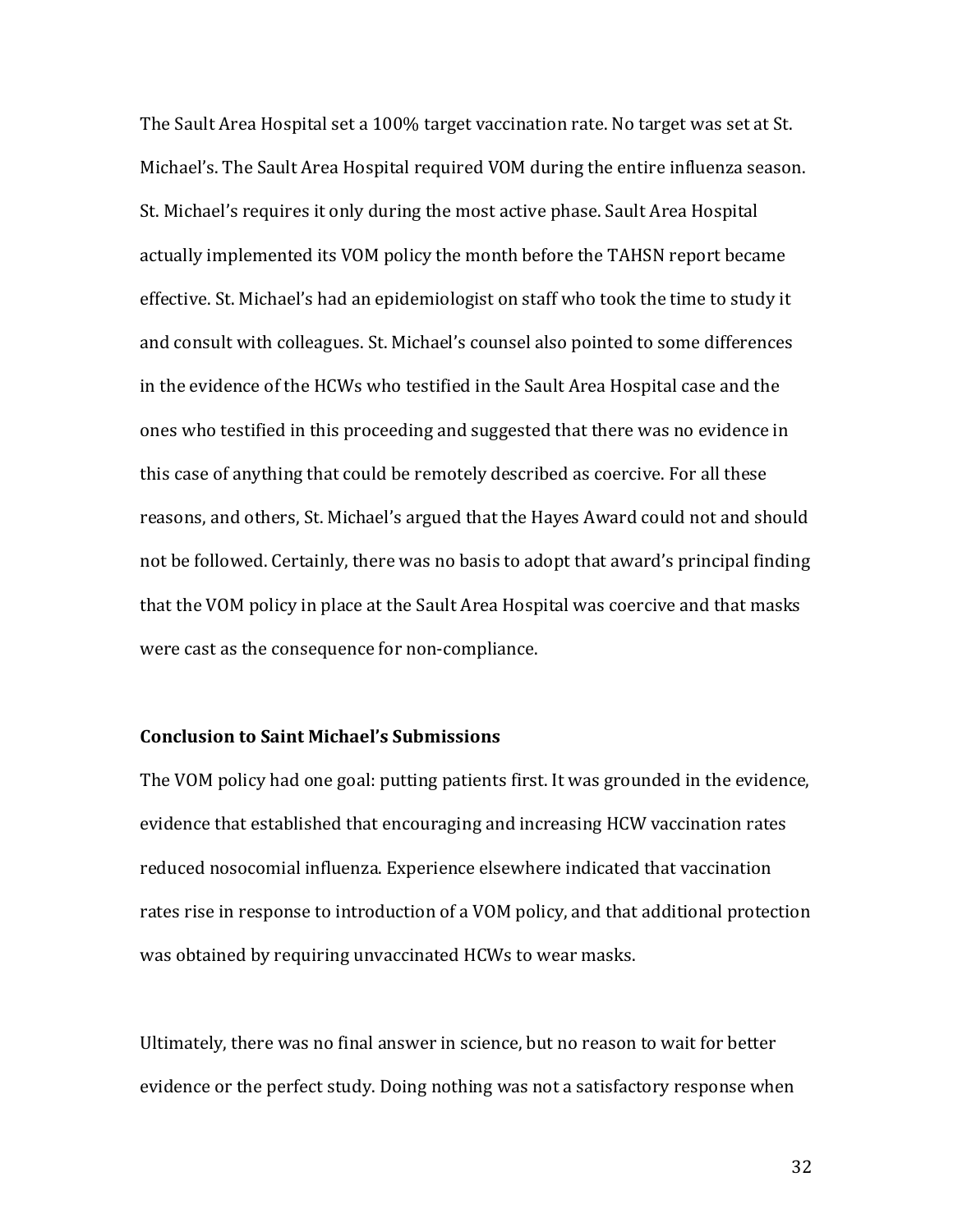active steps could and should be taken to promote patient welfare. The four cRCTS, and the other evidence St. Michael's relied upon, might not produce exact quantitative results that could be extrapolated across an entire health care system, but in total convincingly established that influenza transmission was reduced when HCWs vaccinate. The burden of preventable disease was addressed by encouraging influenza vaccination and by requiring masking for those HCWs who chose not to take advantage of the vaccine. Both provided protection against nosocomial influenza infection, a clearly desirable goal. And both did so in a reasonable and lawful manner that appropriately balanced all interests. St. Michael's asked that the grievances be dismissed.

#### **Decision**

Having carefully considered the evidence and arguments of the parties, I am of the view that the grievances must be allowed. The VOM policy - unilaterally developed and implemented by St. Michael's – comes directly within arbitral purview. For the reasons that follow, the VOM policy is inconsistent with and contrary to the collective agreement and it is also unreasonable.

## **General Observations**

The evidence establishes that, more or less, and other than the rare case of a complete mismatch year, influenza vaccination provides some - varying - degree of protection. It makes sense, therefore, that hospitals such as St. Michael's would want to encourage influenza vaccination as it is axiomatic that if one does not contract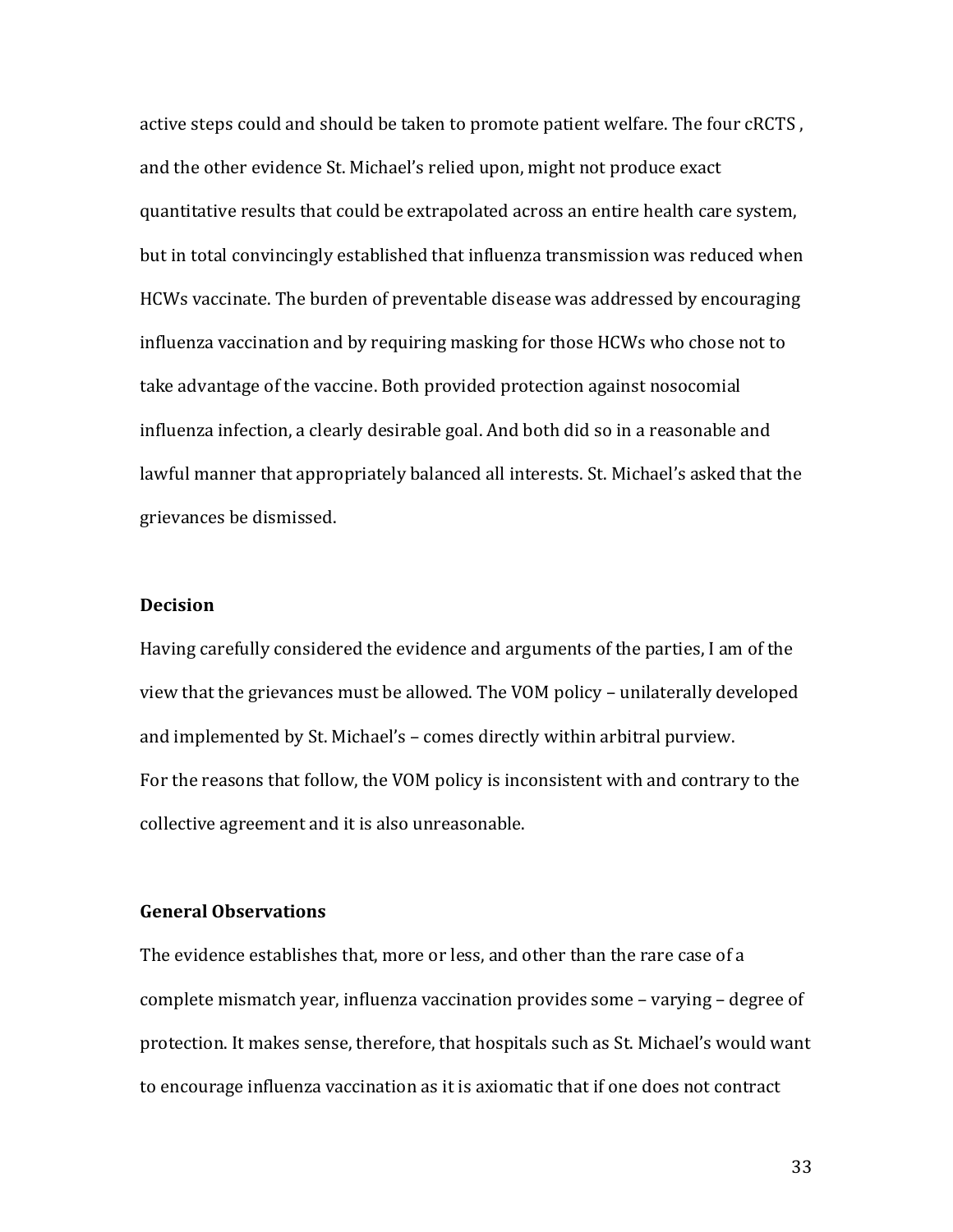influenza one cannot pass it on. It is hardly surprising, in these circumstances, that there is a general consensus in the medical establishment in favour of influenza vaccination. The parties have, however, agreed that HCWs can refuse an unwanted vaccination. And as Dr. Muller and others testified, individuals have all sorts of reasons to do so, the legitimacy of which has not been brought into question. Indeed, influenza vaccination is not required by St. Michael's.

The VOM policy, however, fails for a number of reasons: There is insufficient evidence of a problem to be addressed - nosocomial influenza transmitted by unvaccinated HCWs. There is insufficient evidence that asymptomatic or presymptomatic transmission is a significant source of infection. And there is insufficient evidence that masking prevents the spread of influenza.

In the face of all of this, the "ask" that HCWs wear a mask for their entire shift for possibly months on end when entirely free of symptoms is completely unreasonable and is contrary to the collective agreement.

In general, where matters of patient safety are concerned, caution is in order, and appropriate. Better to be safe than sorry. To be sure, one need not await all the evidence before taking appropriate steps. Nor is it necessary to await perfect evidence. Vaccinations are the best tool in the box to protect against influenza. A policy encouraging HCWs to vaccinate makes obvious sense (as does encouraging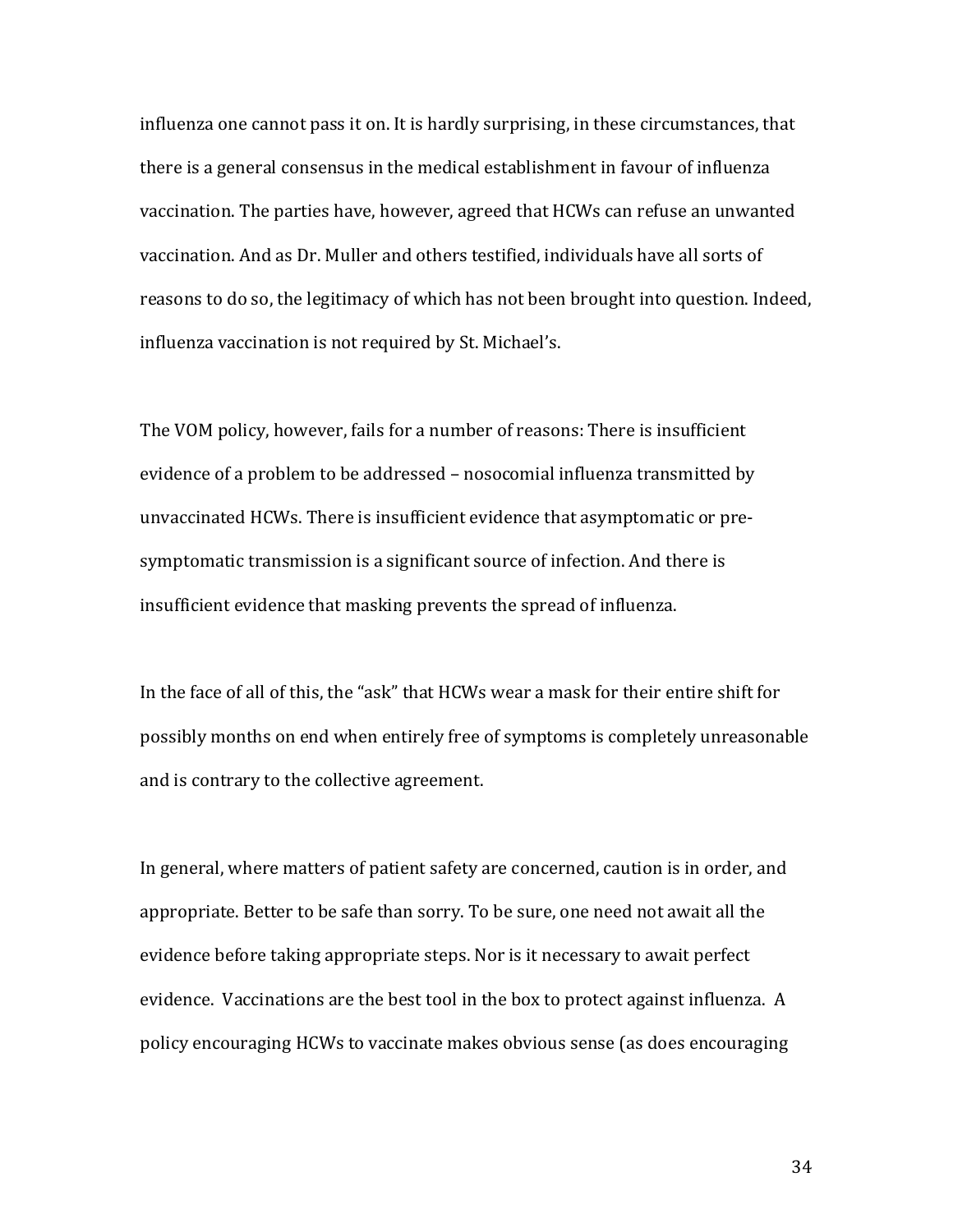hand washing hygiene, and discouraging people from coming to work when they are sick). However, the VOM policy fails for a number of reasons as set out below.

Before turning to the reasons why the grievances have been upheld, one assertion needs to be put to rest. The VOM policy, for all of its deficiencies, does not fail because it is coercive. That submission is completely rejected.

## **Not Coercive**

It is correct that St. Michael's HCWs are not required to submit to the annual influenza vaccination. But their right to refuse the vaccine is interfered with by an unreasonable policy. However, unlike the Hayes Award, I cannot conclude that the VOM policy is coercive. This finding requires elaboration.

In the Hayes Award, the evidence clearly established that the Sault Area Hospital determined that there was a problem  $-$  low influenza vaccination rates  $-$  and went about devising a solution to address that problem. The minutes of a hospital meeting held on January 30, 2013 say it all: "Need to determine the most aggressive stance that we can take...to either mandate staff to comply, or impose consequences (i.e. masks that they would be charged for)" (at para.  $52$ ). Quite clearly, the solution to the problem at the Sault Area Hospital had nothing to do with using masks to prevent transmission and everything to do with using the threat of masking, and charging HCWs for them, to increase vaccination rates.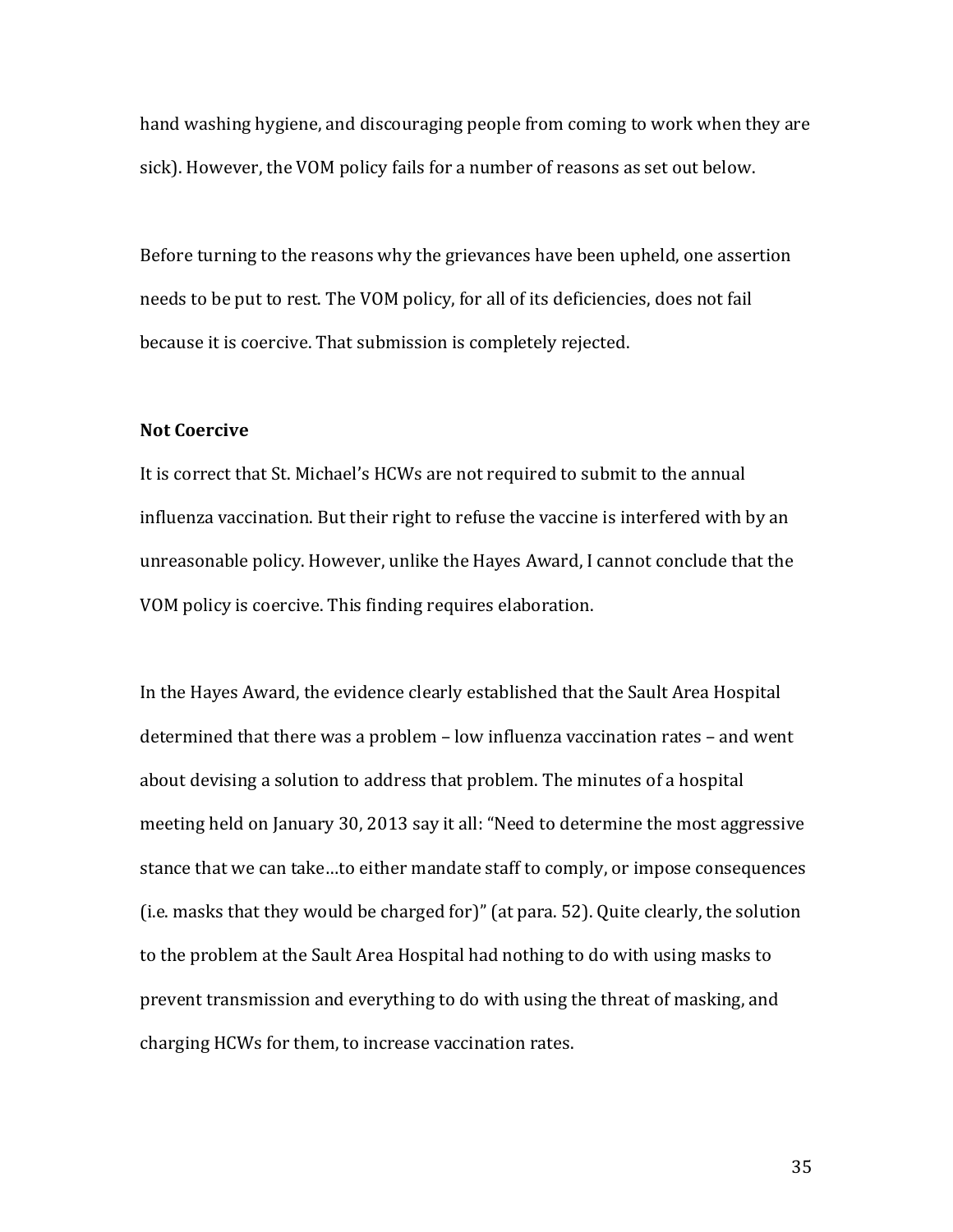When an arbitrarily set voluntary immunization goal failed to be reached, the Sault Area Hospital implemented its policy. Little or no attention was paid to evidence about masking efficacy in preventing nosocomial influenza. Rather, when the carrot of encouraging voluntary vaccination failed, the decision was made to turn to the stick, and that was imposing a masking obligation on unvaccinated HCWs as a punitive and coercive measure.

Moreover, at Sault Area Hospital the VOM policy was pursued notwithstanding concerns raised by senior medical staff. If the target immunization rate of 70% was not achieved, the VOM policy would follow. And it was not, and it did. The target of 70% was an arbitrary number in and of itself. The objective – increasing HCW influenza vaccination - was there, and here, entirely legitimate, but the means employed there to achieve that objective was highly colourable, as Arbitrator Hayes found. The situation at St. Michael's - the backstory - is completely different.

In my view, the evidence is absolutely clear that the decision to introduce the VOM policy at St. Michael's was made in pursuit of entirely reasonable objectives: to increase vaccination levels and thereby prevent nosocomial influenza based on a good-faith belief that the four cRCTs established a persuasive link between increased HCW influenza vaccination and reduced morbidity and mortality, and that masking was a reasonable alternative, providing some protection for patients when HCWs declined influenza vaccination. That was, in a nutshell, the reasons that informed the decision that was made.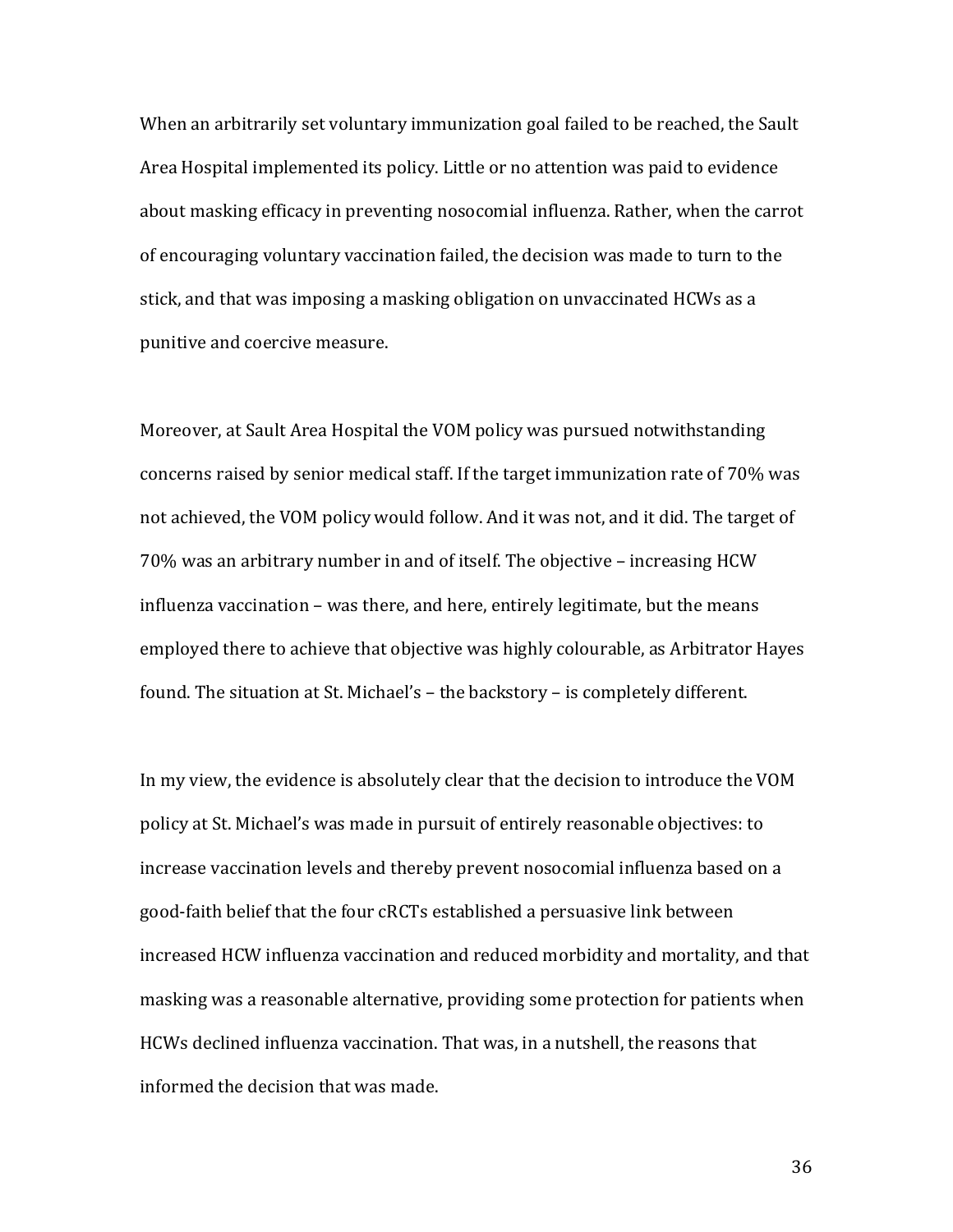While Arbitrator Hayes concluded on the location-specific evidence before him that masking was intended to coerce Sault Area Hospital HCWs to vaccinate, I do not reach the same conclusion. I conclude that St. Michael's introduced and defended its policy because it believed it to be in the interest of patients. I accept Dr. Muller's evidence on this point:

...I can say categorically that it was never my intention to shame or blame anyone by implementing this type of policy at St. Mikes. I would go further and say that on the different committees and groups that I've sat at where the policy was developed or presented or refined, every effort was made to avoid shaming or blaming, and the intention of the policy was always focused on patient and staff safety. So, I can say that absolutely.

I think that the mask was selected because of our belief that it affords some protection against influenza, both to the person wearing the mask and the people around the person wearing the mask. So, again, it acts as a piece of personal protective equipment that protects the person but it's also a form of source control. So, if that person were to have asymptomatic flu or develop mild symptoms of flu which they don't recognize or to have more significant symptoms which they choose to ignore, for whatever reason, that this could protect the people around them.

And I think we wanted to present health care workers with a real choice which means both choices had to be able to protect patients from flu, although our preference through all of this was to have more health care workers vaccinated.

So, the best evidence for vaccinating health care workers, we have the four cluster randomized trials as well as the other evidence that we've gone over in detail. We don't have four cluster randomized trials of masking but we have I think sound biologic rationale and some study data showing that masks should be effective....

So, by giving health care workers two choices, one is the vaccine and one is the mask, it means that every health care worker can make their own decision...

St. Michael's approved the VOM policy because vaccinations do (imperfectly) work

and therefore reduce influenza incidence. Encouraging vaccination is a good thing.

Masking may not provide perfect protection but it is better than nothing. Taken

together, St. Michael's concluded that it could deal with a problem - nosocomial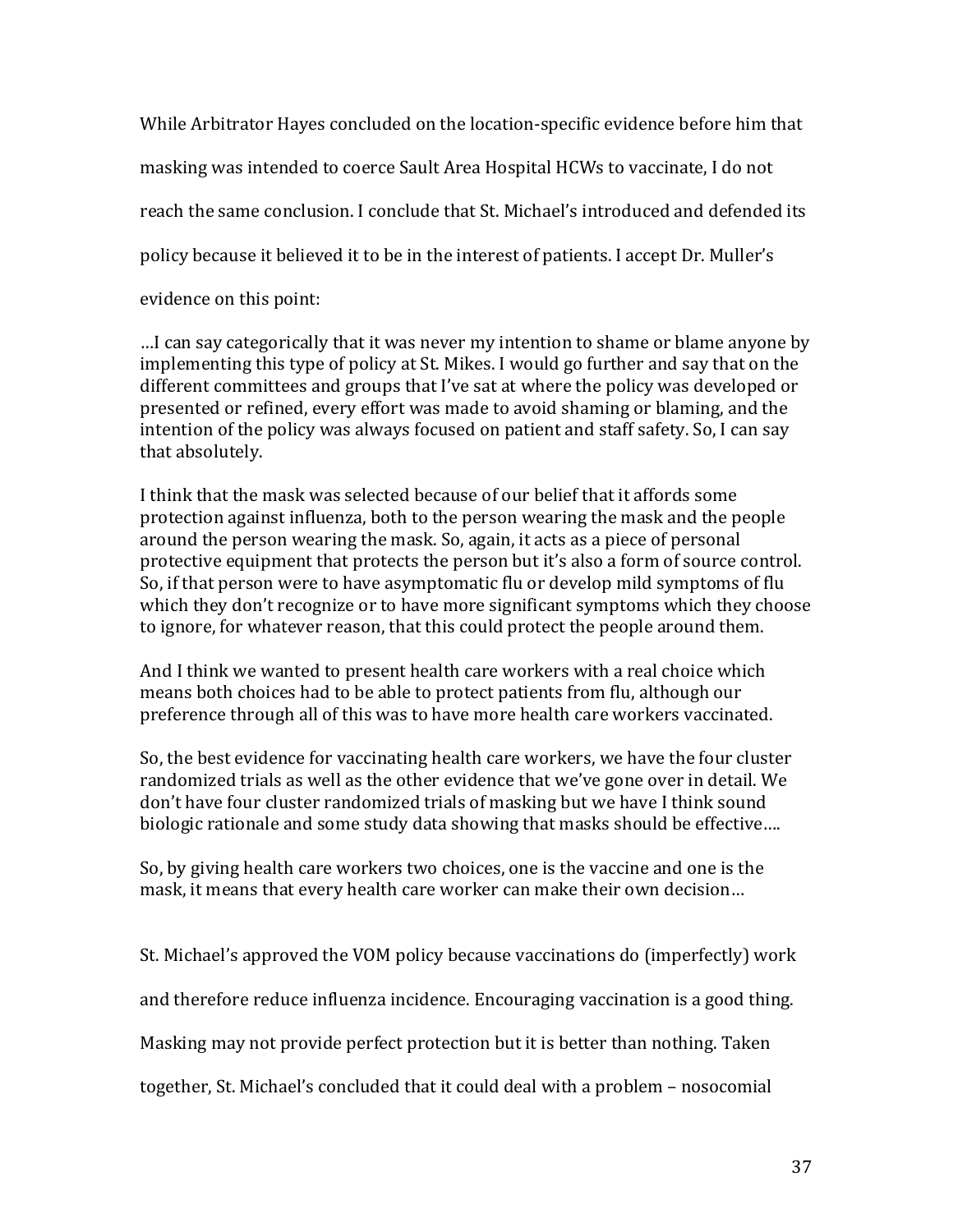influenza – and do so in a measured and balanced fashion. There is no evidence of coercion. 

There is also no evidence that masking was identified as a punishment or stigma to encourage vaccination. Nevertheless, the VOM policy does impinge on the collective agreement, as set out above, and fails the reasonableness test. Acting in good faith is not enough alone to establish that a unilateral employer policy is reasonable where, as here, it is inconsistent with the collective agreement and where it sits on a shaky evidentiary foundation.

## **The Reasonableness Test**

No one disputes that St. Michael's has the right and responsibility to take appropriate precautions to protect the health and safety of patients. But in this case, the steps taken – the VOM policy – are subject to a reasonableness test.

As is provided in the jurisprudence, and dealing with only the relevant parts of what is commonly referred to as *KVP* ((1965) 16 LAC 73), arbitrators must apply their labour relations expertise, consider context and decide whether a contested policy strikes a reasonable balance. In reaching a conclusion, among the factors to be considered is the nature of the interests at stake, whether there are less intrusive means available to achieve the objective, and the impact of the particular policy on employees. The policy must also not be inconsistent with or contrary to the collective agreement.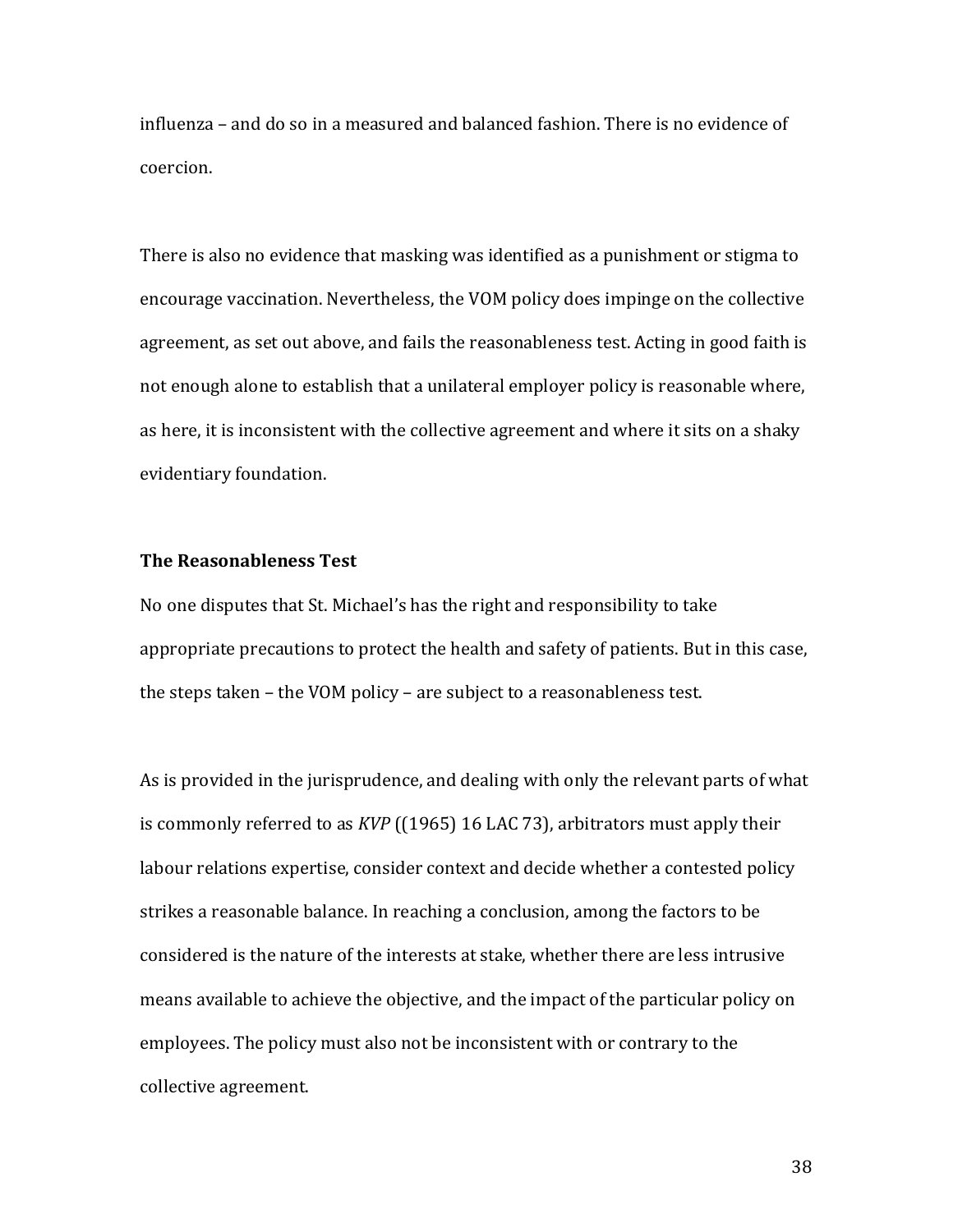A VOM policy cannot be upheld simply because it is supported by good faith and some evidence. To satisfy a reasonableness test, objective evidence is required of a real problem that will be addressed by a specific solution. And when the evidence is examined, these factual and legal elements are absent. For the reasons that follow, I am left to conclude that the VOM policy violates, and is inconsistent, with the collective agreement, and is unreasonable.

## **Insufficient Evidence of a Problem**

A useful starting point is the TAHSN report. It is, after all, the basis of the VOM policy. However, it cannot be relied upon because the evidence it cites as justification in support of the VOM policy does not withstand serious scrutiny. I am referring, of course, and in the main, to the four cRCTs.

As Dr. De Serres put it, "the four cRCTs...attribute implausibly large reductions in patient risk to HCW vaccination, casting serious doubts on their validity. (Notably, Dr. De Serres is in favour of influenza vaccination – he recommends it and is annually vaccinated.) Other persuasive evidence - for example, the Cochrane Review, generally understood to present the highest quality of analysis, supports this conclusion.

St. Michael's called Dr. Gustafson to rebut Dr. De Serres's expert evidence and publications. However, she was not an epidemiologist, and added virtually nothing to the discussion of vaccine efficacy, asymptomatic transmission, masking as source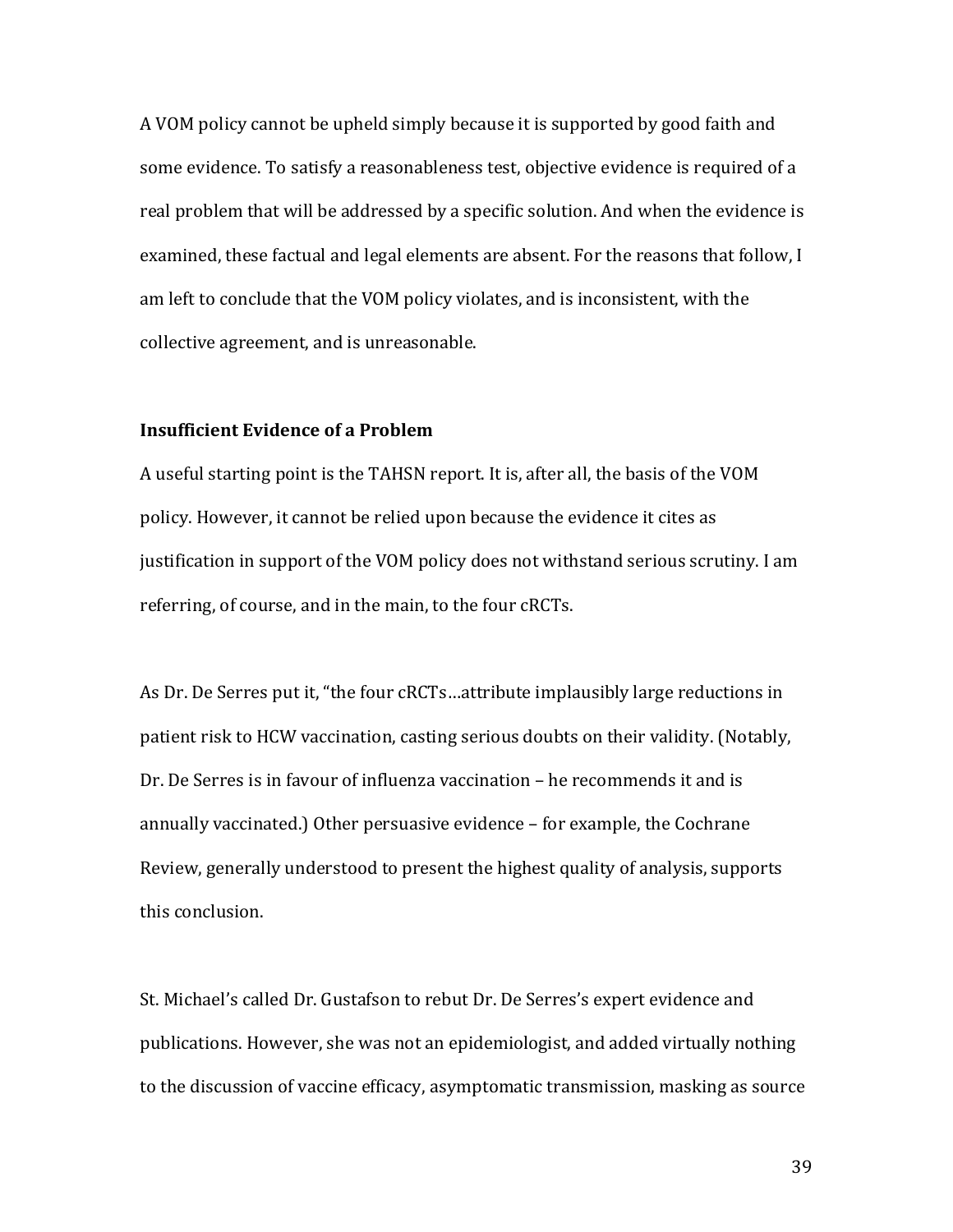control, or to protect the wearer, and minimal indirect evidence about the burden of nosocomial influenza in acute care. Her criticisms of Dr. De Serrres's work and conclusions fell short; they were entirely unpersuasive.

The suggestion that unvaccinated HCWs place patients at great influenza peril is, as Dr. De Serres testified, exaggerated. For example, the TAHSN report adopts the finding of one of the four cRCTS and concludes that for every  $8$  HCWs vaccinated, 1 patient life could be saved. If this were actually true, it would be hard to disagree with an assertion of an overwhelming public health interest in promoting influenza vaccination. But it is not true, for the reasons explained in the extremely detailed and persuasive evidence of Dr. De Serres, also as set out in his report, and in his *Plos One article*. I accept his conclusion that the assertion of 8/1 NNV is "preposterous." I accept his evidence that the four cRCTs provide impossible results from methodologically flawed studies that cannot be reasonably extrapolated and applied to an acute care hospital setting. Dr. McGeer conceded that NNV of 8/1 was incorrect. It was, another St. Michael's witness wrote, "a catchy phrase," but it is not a supportable one. Obviously, and even assuming there was persuasive data on the NNV, masking plays no role in the NNV.

To the extent that the four cRCTs have value, their value is surely limited to some extent by the fact that they arise in LTC, not in a major acute care hospital with a constant flow of personnel and visitors. Also, a reduction in all-cause mortality cannot be attributed to a higher vaccination rate. Influenza vaccines protect against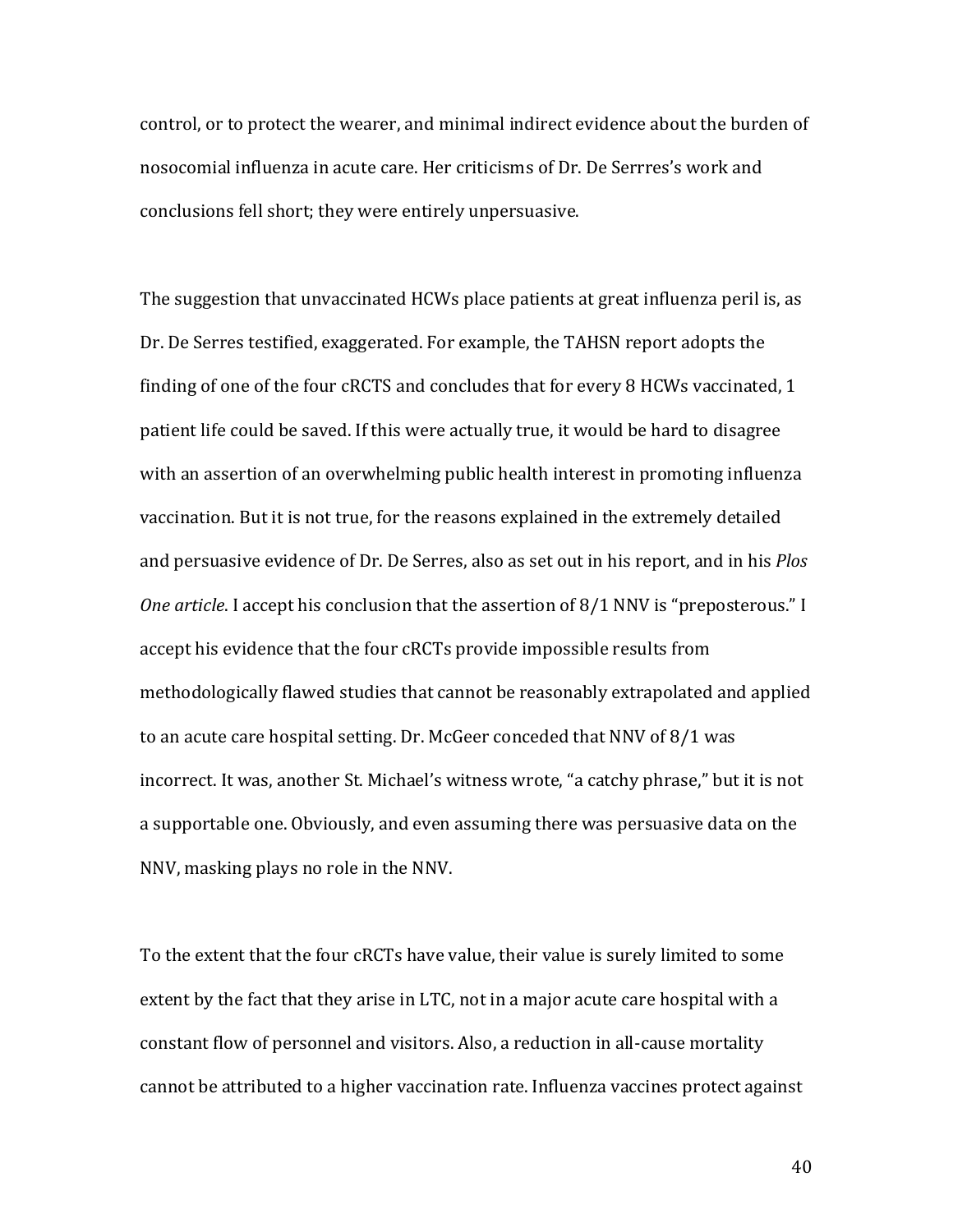influenza, not all causes of death, and it is logically unpersuasive to suggest that an influenza vaccine has a much wider reach. The four cRCTs provide results that really are too good to be true. As Dr. McGeer wrote in one article, "vaccine efficacy is limited, and considerable morbidity and mortality occurs even in vaccinated persons."

The fact is, notwithstanding all of the studies, that no one can accurately report on how much, if any, nosocomial influenza is caused by unmasked or unvaccinated HCWs. 

It is appropriate here to comment about some of the other new medical evidence (other than Gustafson, discussed above) relied on by St. Michael's. The new medical evidence, upon careful examination, was hardly new at all and/or subject to serious limitations and/or of questionable relevance - "smaller bricks", as one of the St. Michael's witnesses acknowledged. More seriously, some of the expert evidence advanced by St. Michael's was particularly problematic and actually inconsistent with the most basic academic norms.

It would serve no useful purpose to particularize this evidence in detail other than to observe that two of the principal experts advanced by St. Michael's put forward in their joint report propositions without evidentiary support, which was certainly troubling, but making matters worse, some of what they wrote was simply incorrect. On too many occasions their noted citations stood for the exact opposite of the point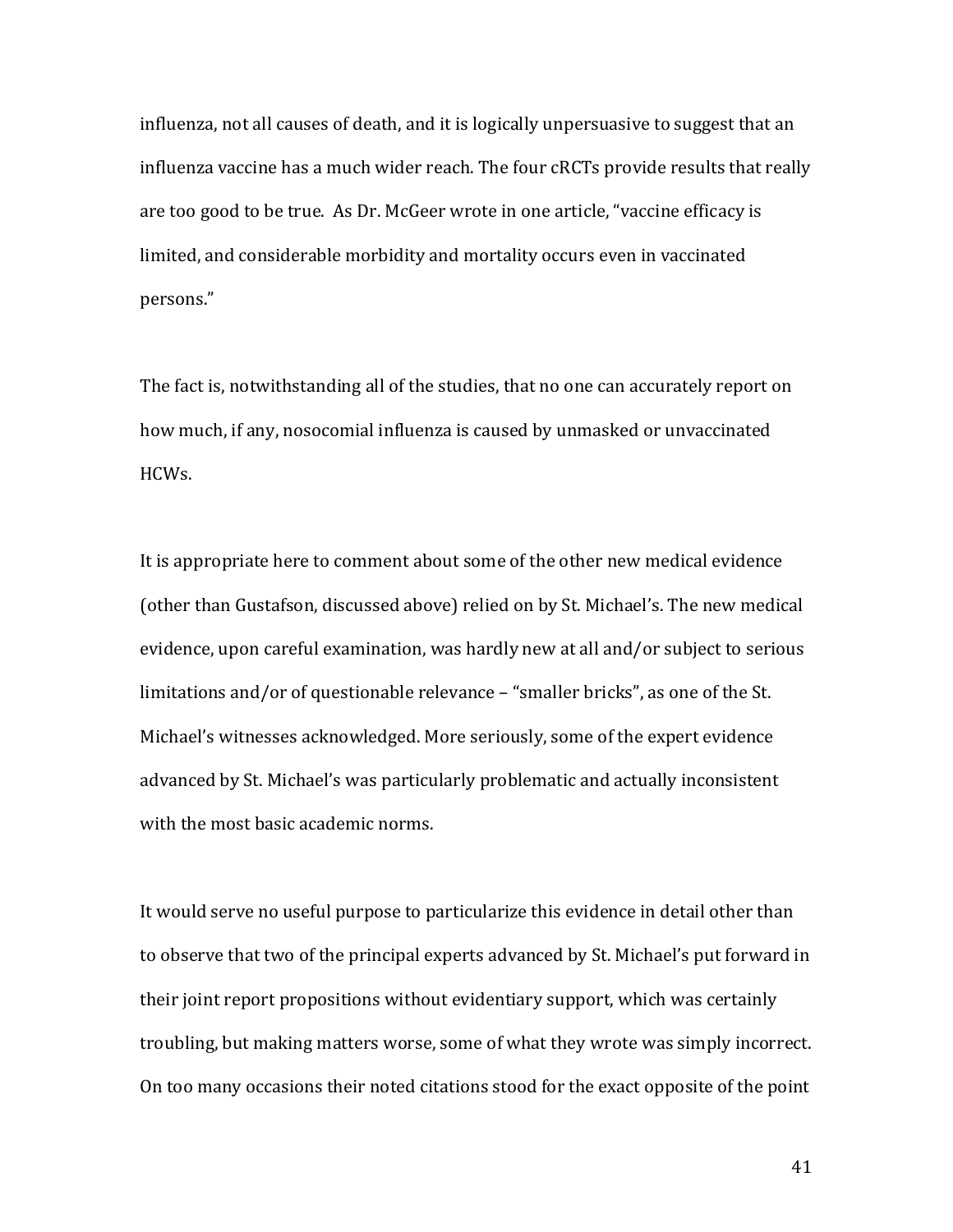being made  $-$  "I am going to agree with you that this is not the best reference..."  $-$  or, considered most favourably, completely overstated the proposition being advanced. There were too many apologies when errors were brought to their attention. As one of these witnesses testified, "we may have been sloppy...." Everyone makes mistakes, but this went beyond the pale. I completely disregard their report.

As the first step in establishing that the VOM policy is reasonable, St. Michael's had to establish that vaccination reduced transmission and/or that unvaccinated HCWs put patients at a greater risk of contracting influenza. It has not met this evidentiary burden. 

There is no question that HCWs have an obligation to do what they can to protect their patients from nosocomial influenza. And there is no question that influenza vaccination provides some protection except in those circumstances when it provides no or little protection. However, on the evidence led in this proceeding, the burden of disease presented by unvaccinated HCWs is absent.

Vaccination obviously reduces some influenza transmission - except in complete mismatch years. But its efficacy varies, and every year both vaccinated and unvaccinated HCWs can transmit influenza while both asymptomatic and symptomatic. But the actual extent to which influenza vaccination reduces transmission is open to question and debate. As Dr. Michael Gardam wrote in his report, we are "only able to say with certainty that influenza transmission occurs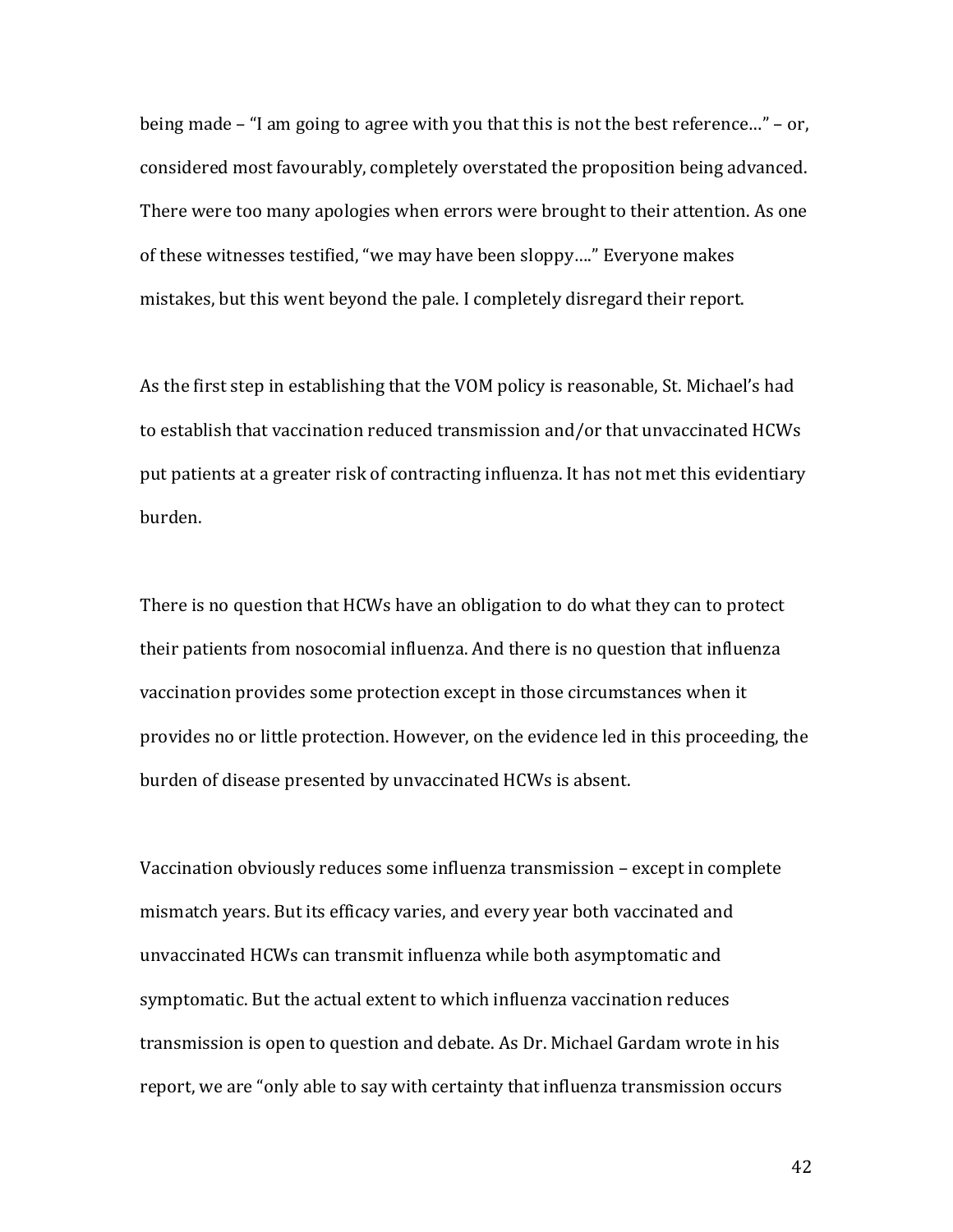from close contact with infected individuals. The relative particulars of what this means...were unknown."

As one study indicated, mandatory influenza vaccination of HCWs is of "uncertain clinical impact." In another study, a hospital achieved a 97% influenza vaccination rate but experienced no reduction in sick leave. Another study noted, "we cannot say for certain whether there was a change due to influenza vaccination." Anecdotal evidence was presented that influenza outbreaks can occur in highly vaccinated and isolated populations. Needless to say, there are other studies indicating the exact opposite. On balance, though, the case establishing a link between vaccination and prevention of nosocomial influenza was not made.

It is also noteworthy that there is little evidence of any positive impact on patient care outcomes as a result of the VOM policy. Both prior to and after introduction of the policy, St. Michael's experienced, and continues to experience, influenza outbreaks. In particular, there was one influenza outbreak before the VOM policy was introduced  $-$  in 2011  $-$  and there have been several since. The VOM policy, as earlier noted, was upheld in British Columbia, but evidence from that jurisdiction suggests that it does not achieve the stated objective. See *British Columbia Influenza Surveillance Bulletin, 2014-15, No. 21*. 

The four cRCTs are controversial; so too are the studies taking issue with them. Even those studies and reviews supporting vaccination report that the quality of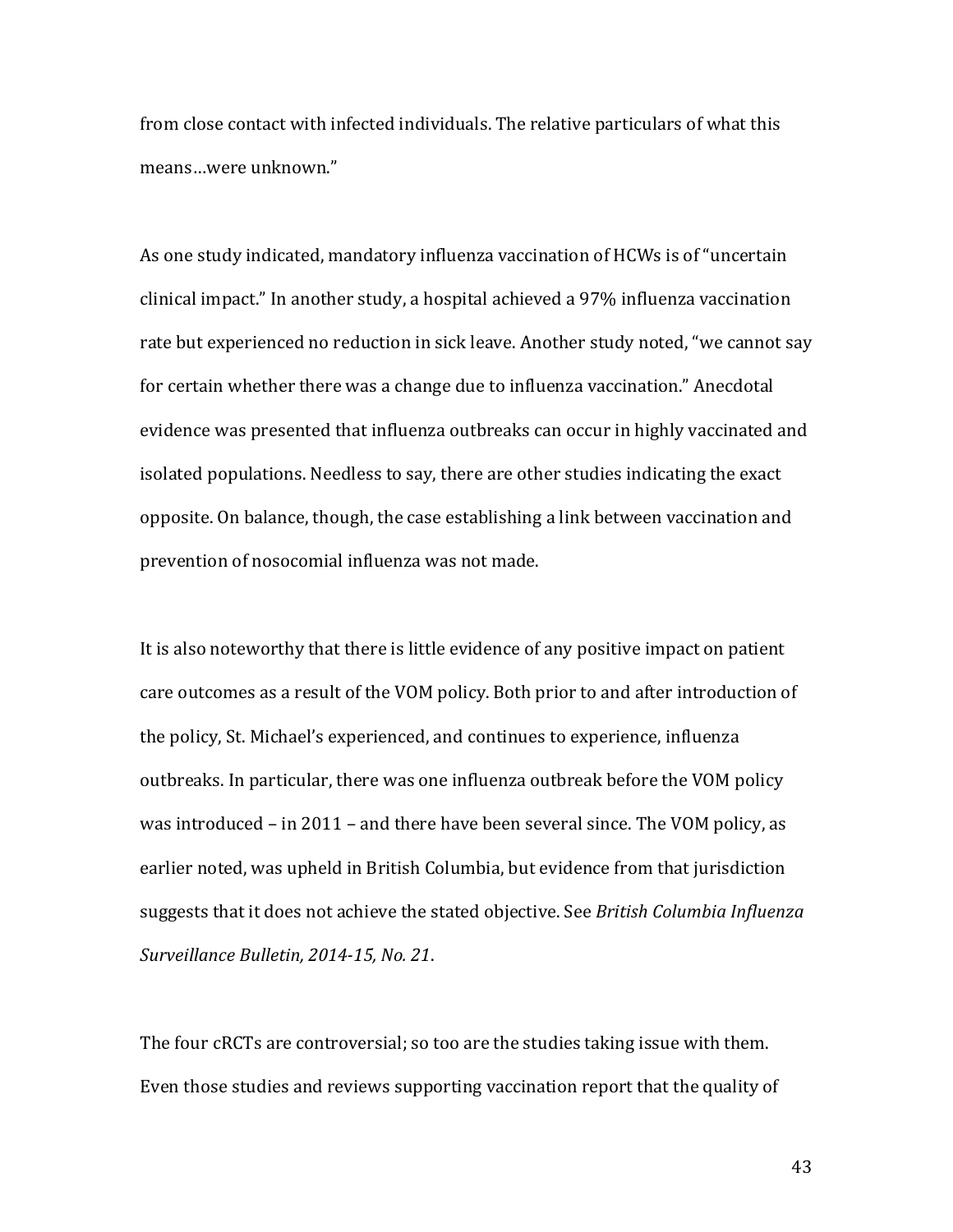evidence that HCW vaccination reduces mortality and influenza cases in patients of healthcare facilities is "moderate and low." At the end of the day, the evidence does not support the proposition that nosocomial influenza is associated with unvaccinated  $HCWs -$  the evidence simply does not demonstrate that there is a specific burden of disease associated with unvaccinated HCWs

While reasonable efforts to reduce risk in public health need not await scientific certainty, the fact of the matter is that the extent of the problem is unknown; we do not know the burden of disease for nosocomial influenza, and we do not know what proportion is caused by HCWs, vaccinated or not. We also do not know NNV. We do know that it is not  $8/1$ , the number cited in the TAHSN report. All of this evidence  $$ really absence of evidence - goes to the heart of reasonableness.

In any event, even assuming for the sake of argument that there was adequate or sufficient evidence that vaccination prevented or significantly reduced nosocomial influenza, the VOM policy still fails for a number of reasons, beginning with the fact that the evidence does not support masking as source control for unvaccinated HCWs, thereby putting the policy's reasonableness directly into question.

### **Masking - Not a Solution**

There is no persuasive evidence establishing a conclusive relationship between the use of surgical and procedural masks and protection against influenza transmission. The logical flaws in the policy are discussed below.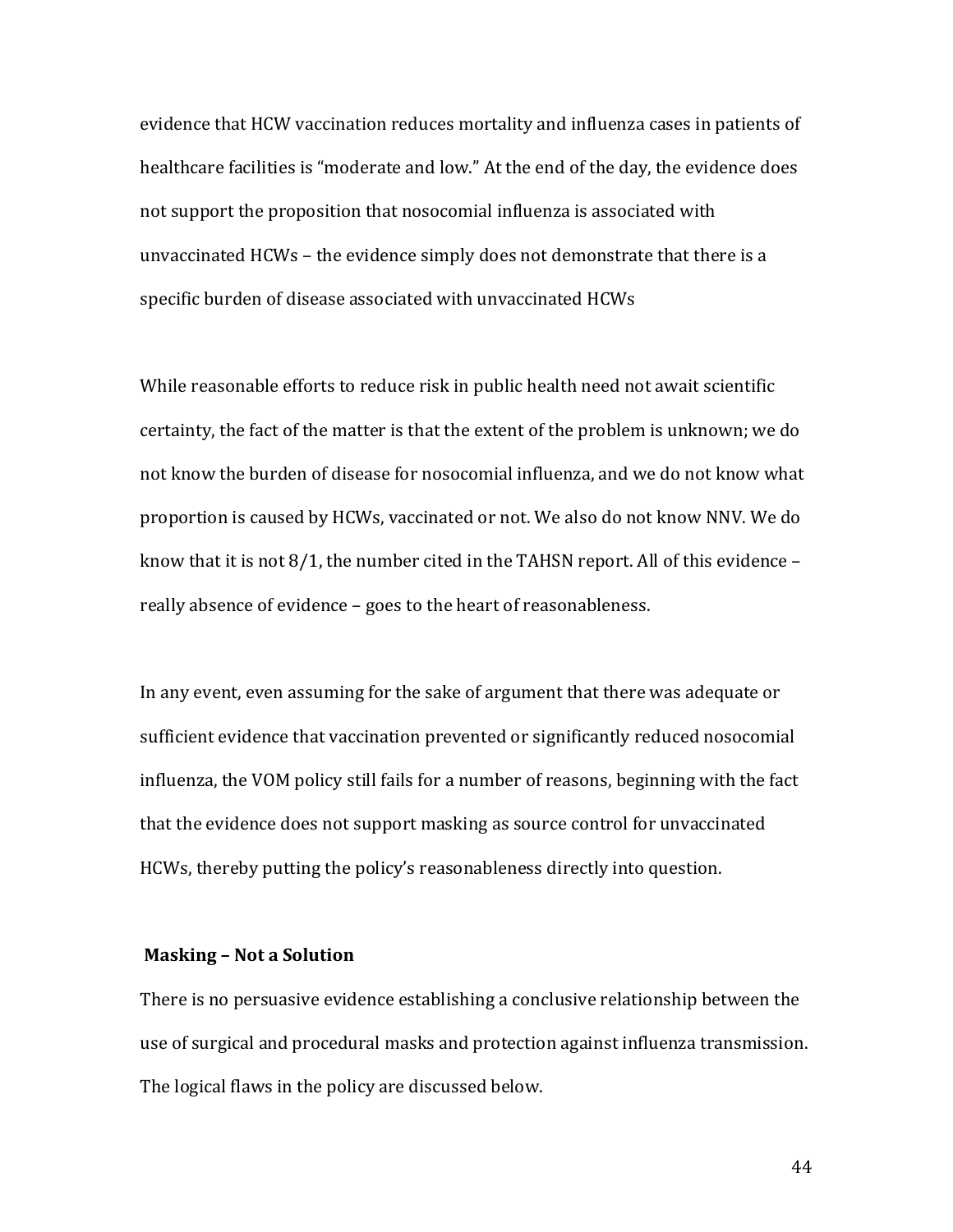St. Michael's did not call a masking expert, and urged me to reject the evidence of the expert called by the Association. However, the preponderance of the masking evidence is compelling - surgical and procedural masks are extremely limited in terms of source control: they do not prevent the transmission of the influenza virus. The two masks introduced into evidence clearly demonstrate why that would be the case. What protection they provide is self-evidently limited by their construction and how they sit on a human face.

I accept Professor Brosseau's evidence. She is an expert on masking. St. Michael's attempted to discredit her because of her advocacy for workers: "I am interested in protecting workers," she testified. And there is nothing in that, in my view, that undermines her testimony and expert report in any way: both were evidence-based, convincing and corroborated.

The bin-Reza systemic review concluded as follows: "None of the studies established a conclusive relationship between mask/respirator use and protection against influenza transmission." Dr. Gardam agreed: "The use of surgical or procedural masks is neither a viable nor scientifically supported alternative." And furthermore: "the evidence supporting people wearing a mask during flu season is far flimsier than the four cluster randomized controlled trials supporting influenza vaccination...." To quote one of the scientific articles, the studies supporting the use of masks as source control are "underpowered." As another study concluded, "there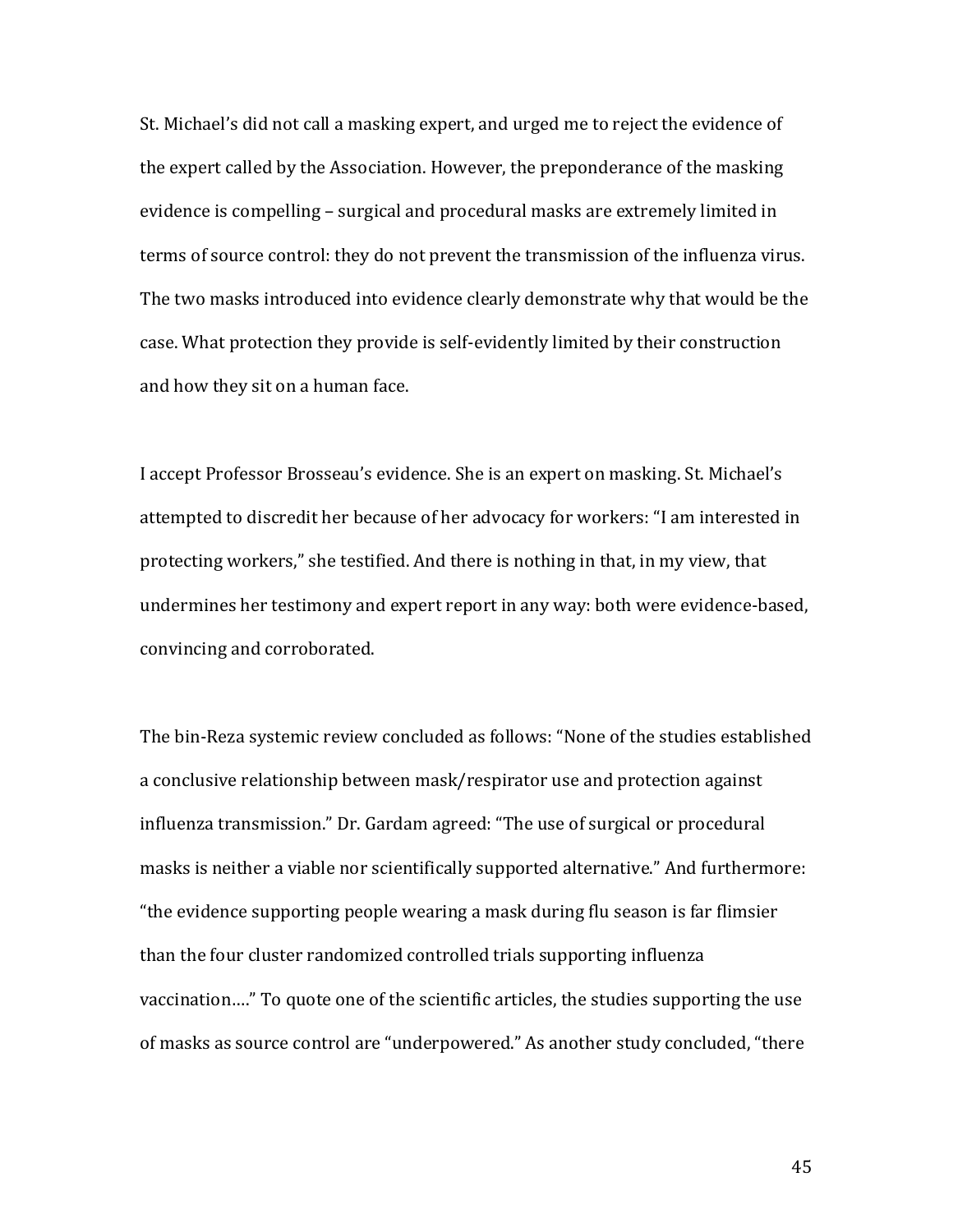is little good quality evidence to support surgical masks as an effective infection protection measure...."

Yet another study observed: "there is a lack of substantial evidence to support clams that face-masks protect either patient or surgeon from infectious contamination." The CDC is categorical: "No studies have definitively shown that mask use by either infectious patients or health-care personnel prevents influenza transmission." As the CDC also stated, "while a facemask may be effective in blocking splashes and large-particle droplets, a facemask, by design, does not filter or block very small particles in the air that may be transmitted by coughs, sneezes or certain medical procedures." As another study indicated, "overall, the evidence to inform policies on mask use in HCWs is poor, with a small number of studies that is prone to reporting biases and lack of statistical power."

The best case for masking is as follows: There is "ongoing debate" about the effectiveness of surgical and procedural masks as respiratory protection devices. The evidence in favour of masking is mostly "preliminary." Or, there is "some" evidence that surgical and procedural masks "may" reduce shedding and the concentration of the influenza virus in the air and environment around the wearer (with questions about actual transmission being entirely another matter). But the fact of the matter is, because of "leakage," surgical masks do not exhibit "adequate filter performance and facial fit characteristics to be considered respiratory protection devices."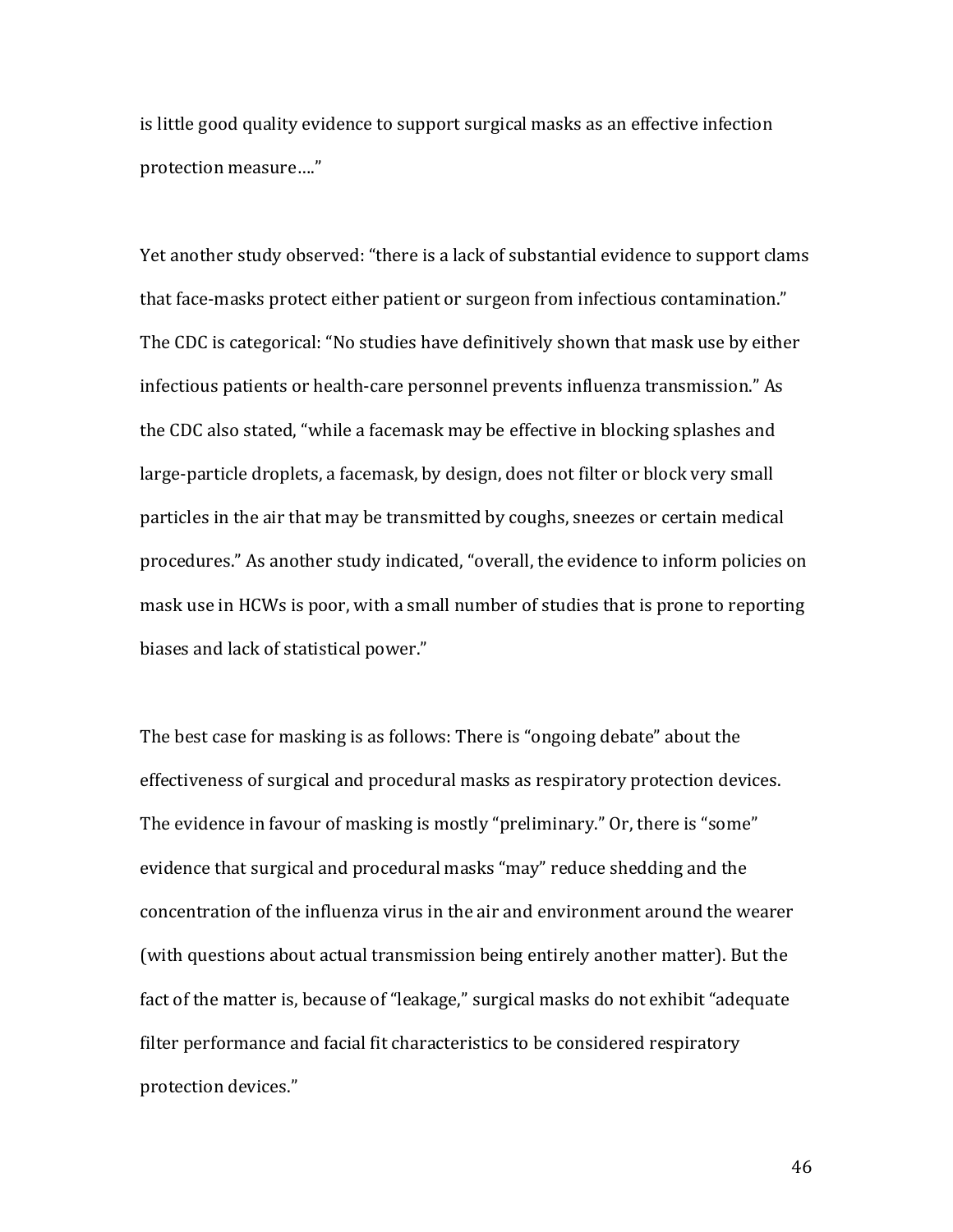On balance, and after the most thorough review of all of the testimony, studies and reports tendered in this proceeding, and with the greatest of respect to an accomplished and respected researcher and physician, I cannot conclude that the evidence comes even close to establishing that masking may be as "effective as vaccine in protecting patients from influenza."

Masking is the acknowledged and accepted standard of care when tending to an infected patient, but the expert evidence indicates that it is of limited value to anyone as a method of source control, particularly in case of an asymptomatic HCW. The fact that there is some evidence, for example, that masking can prevent transmission of large droplets  $-$  unlikely in asymptomatic transmission  $-$  is not enough to confer reasonableness on the policy. Little evidence – negligible evidence – cannot serve as the justification for this policy, all things considered, especially since the masking part of the VOM policy is not universalized in mismatch or bad match years. The "ask" is significant, but the benefit is so limited that the former cannot balance the latter. Independent of any other finding in this award, the VOM policy fails on a reasonableness basis for these reasons alone.

#### **Asymptomatic Transmission Overstated**

The argument was advanced by St. Michael's that masking was especially important to reduce the risk of nosocomial influenza by asymptomatic or pre-symptomatic HCWs. At best, the evidence indicates that asymptomatic transmission is not a significant factor in nosocomial influenza. As Dr. Muller testified, asymptomatic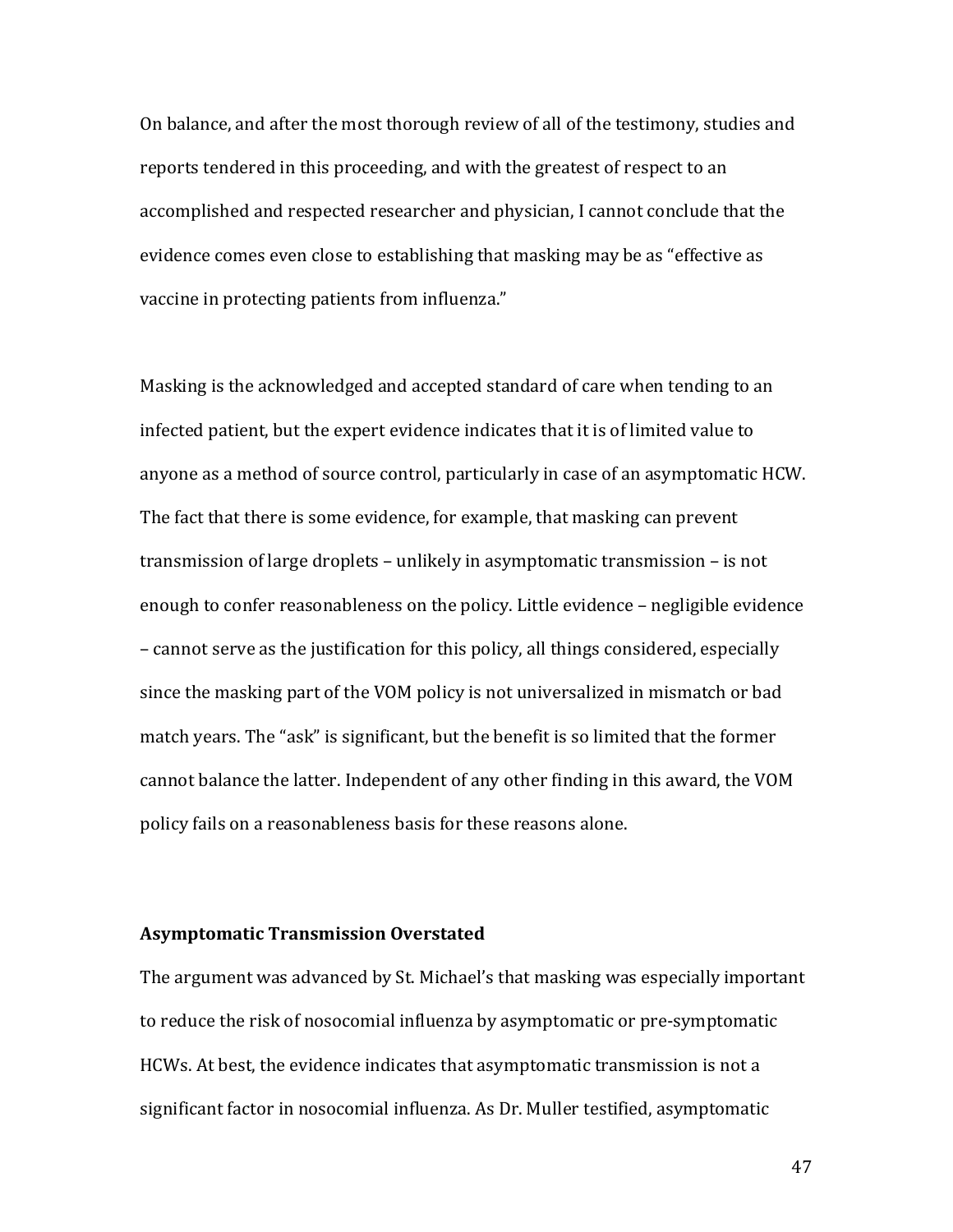transmission could not be ruled out, but "the likelihood of transmission is dramatically higher when you're coughing or sneezing." There is, nevertheless, some evidence that masking can prevent transmission of large droplets. However, in the same way that there is no credible quantification of the burden of disease attributable to unvaccinated HCWs, there is no credible quantification of the rate of infection that might occur in the asymptomatic period.

The degree to which asymptomatic individuals transmit influenza to others is, more or less, unknown: "Silent spreaders...may be less important in the spread of influenza epidemics than previously thought." As Dr. Eleni Patrozou concluded following her systemic review: "Based on the available literature, we found that there is scant, if any, evidence that asymptomatic or pre-symptomatic individuals play an important role in influenza transmission." As Dr. De Serres wrote, "The evidence that pre-symptomatic or asymptomatic infections contribute substantially to influenza transmission remains scant."

In general, secretion and symptoms are parallel, often rising up on a logarithmic curve. Carrat and others have demonstrated that asymptomatic transmission is unlikely to be of clinical significance. As Carrat observed, "viral shedding, the surrogate marker of infectiousness, was of moderate duration, and its dynamics largely overlapped those of systemic symptoms...." Best PPE practices indicate that individuals be required to wear protective equipment when it is necessary and appropriate for them to do so, and VOM while asymptomatic would not meet this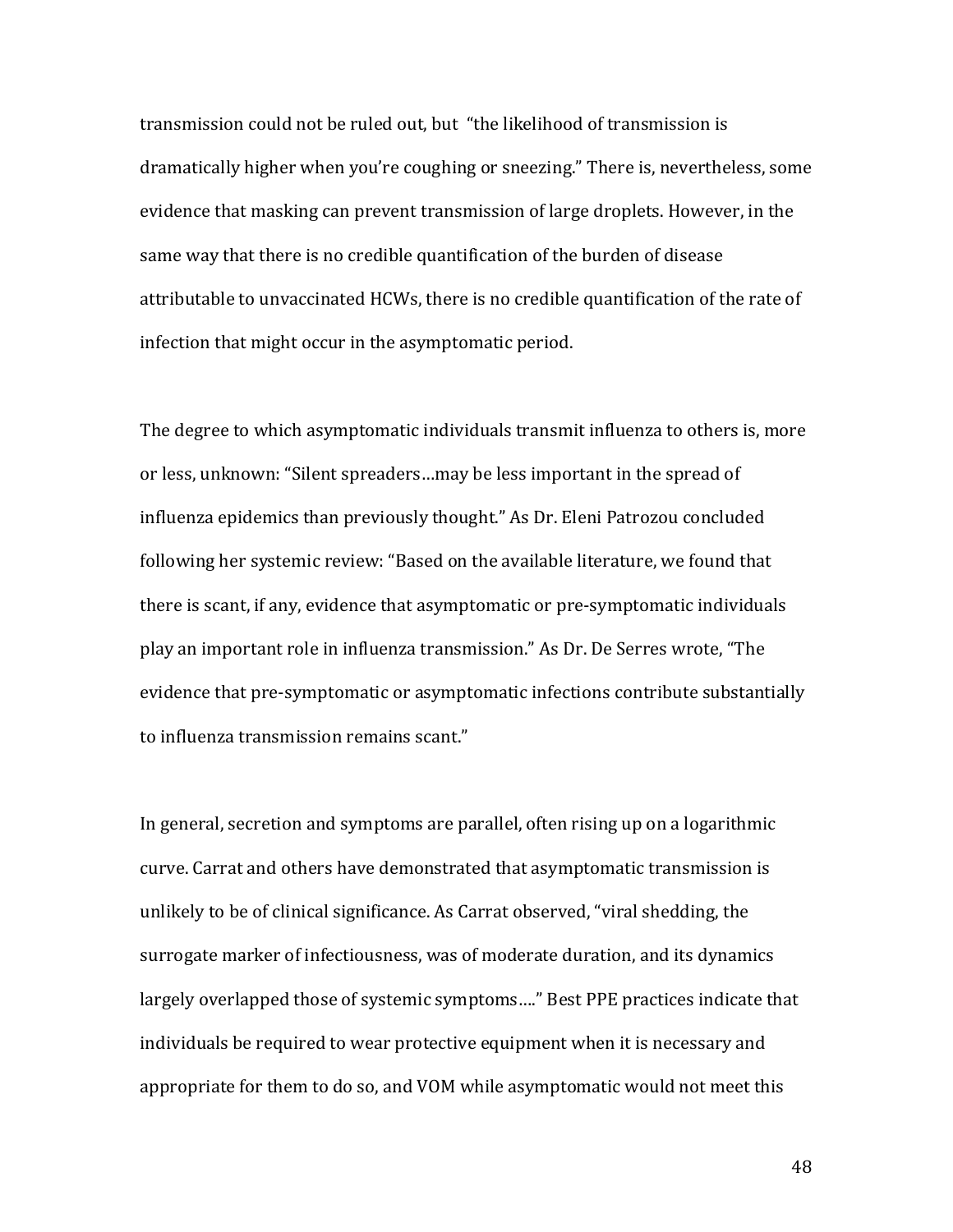test. Symptomatic individuals, problems with presenteeism aside, should not be at work (and the policies requiring this should be vigorously enforced). Moreover, and to repeat, if masking really did prevent asymptomatic transmission, the only logical conclusion that should be drawn, given general vaccine effectiveness, is that everyone should mask all the time during the influenza season, whether vaccinated or not.

The masking "ask" is significant, but the benefit is so limited that the former cannot balance the latter. Two nurses testified about the impact of the VOM policy on them and their patients. I accept their evidence, which was corroborated in some of the literature. For example, Dr. Priya Sampathkumar, Chair of the Mayo Clinic's Immunization and Control Committee, has observed, "you get hot under the masks, patients can't understand what you're saying sometimes...they are not patient friendly, and they can be scary to patients." The Mayo Clinic does not require its 32,000 HCWs to mask if unvaccinated – approximately 8 or 9 percent of the eligible workforce. Infectious HCWs are told to stay home when they are getting sick, and when they are sick. There is no evidence before me that could lead me to find, as was the case with Arbitrator Diebolt, that wearing a mask is accommodative.

On balance, I am persuaded by the evidence and accept the conclusion of the experts that there is, indeed, scant evidence of asymptomatic nosocomial influenza transmission. It is unlikely to be of clinical significance. Accordingly, requiring unvaccinated HCWs to wear surgical or procedural masks - notwithstanding the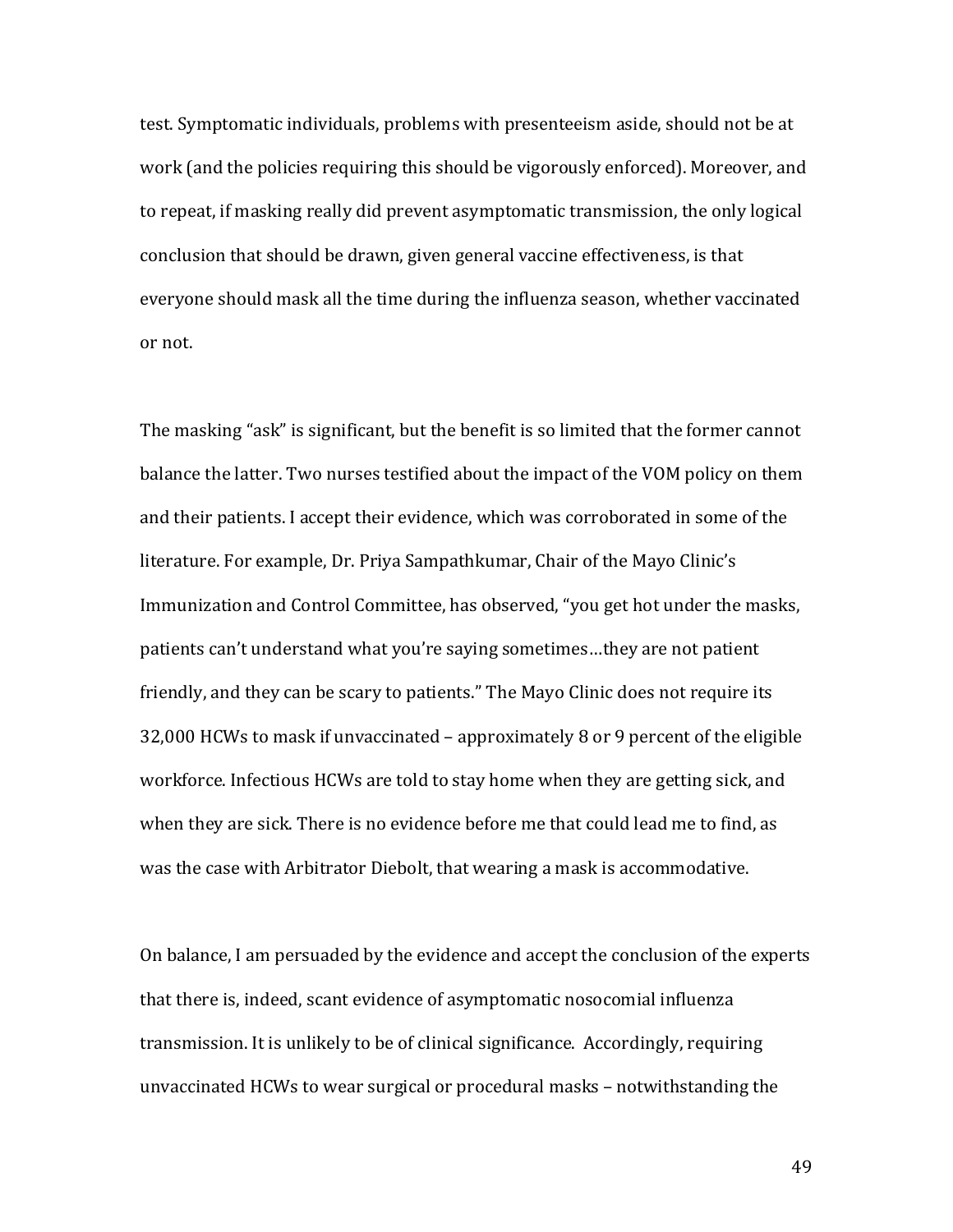inherent illogicality of it all  $-$  is unreasonable, and so, therefore, is the policy compelling it.

#### **Illogical and Unsustainable**

Influenza is highly contagious. Hospital patients are highly vulnerable. These are reasons to encourage vaccination – generally regarded as safe and almost always providing some degree of protection. However, both vaccinated and unvaccinated HCWs can transmit it and asymptomatic transmission can occur. If donning a surgical or procedural mask provided protection, the conclusion should be inevitable that everyone should mask – at least until a vaccine with one hundred percent effectiveness, or close to it, becomes available. That is not, however, required illustrating how illogical the VOM policy actually is.

At the very least, in complete mismatch years, the only logical application of the VOM policy would require everyone to mask, as the vaccine confers no or little protection – but even that is not done. In years of a complete mismatch, or a generally ineffective vaccine, St. Michael's did not require all HCWs to mask. If the vaccine were ineffective, or exceptionally of almost no value, and if masking provided protection, the logical inference would be that all HCWs should don masks because vaccinated HCWs would be at least as susceptible to influenza as unvaccinated HCWs. But they were not required to do so, leading to the irresistible conclusion that the policy is illogical and makes no sense - the exact opposite of it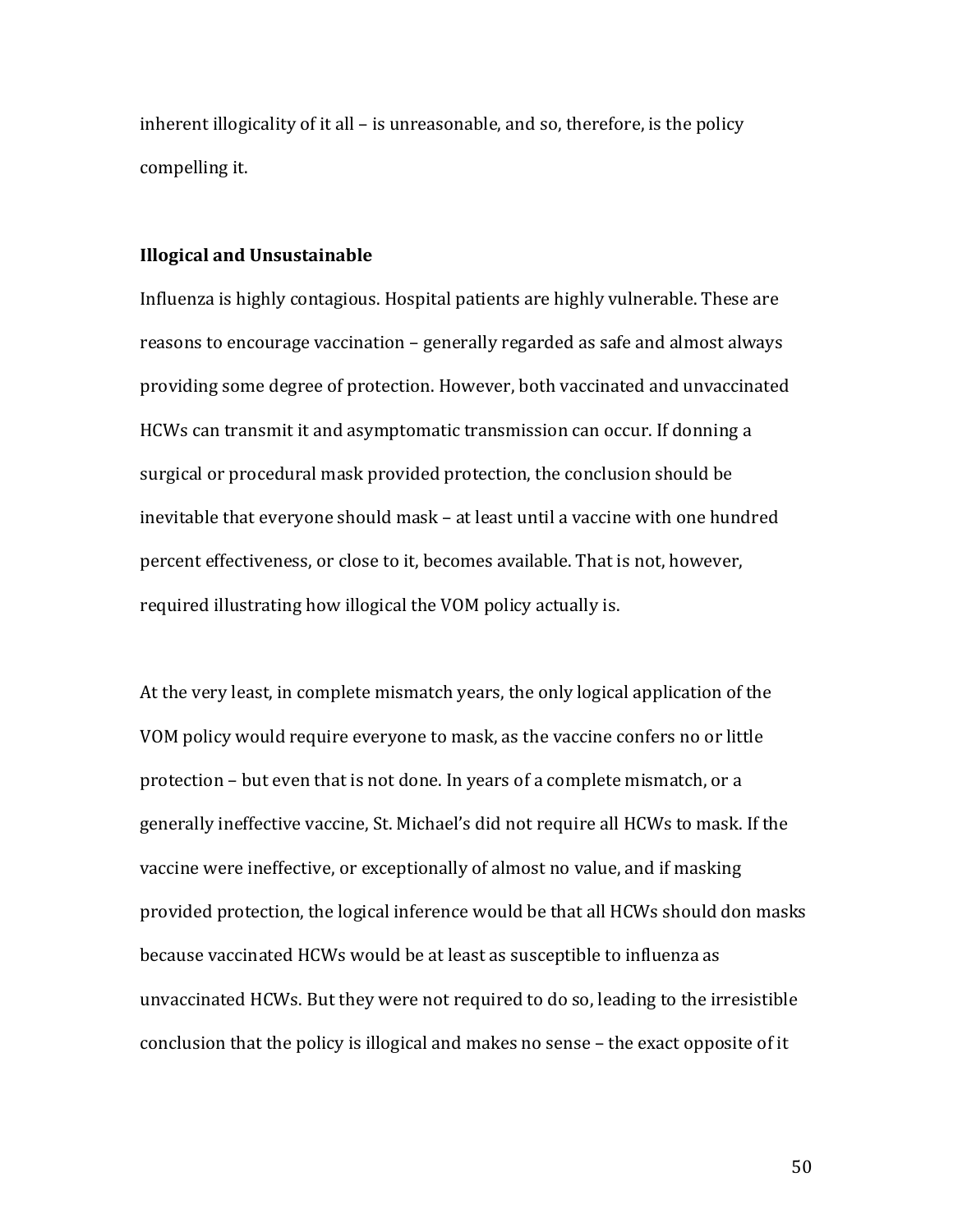being reasonable. There are a number of collateral reasons that support this conclusion.

In January 2018, St. Michael's began asking unvaccinated visitors to mask, but its efforts in this regard  $-$  no questions are asked about visitor vaccination status  $-$  are hardly muscular. Unvaccinated visitors logically present the same risk, and possibly a greater one, than unvaccinated HCWs. If masking is truly effective as source control, how can it be that they too are not required to mask? The answer to this question reveals that the masking part of the policy is, as one St. Michael's witness admitted, "weak." As Dr. Muller also testified, "there's far more evidence supporting influenza vaccination itself to protect us from flu transmission than there is for a mask." To require only unvaccinated HCWs to mask in the case of a complete mismatch, or in a year when the vaccine is of marginal utility, is simply bizarre and completely inconsistent with any notion of reasonableness.

The VOM policy is also undermined by real questions of enforcement. Assuming an average St. Michael's vaccination rate of 70%, approximately 30% of HCWs, one would expect, would be wearing masks at one point or another. However, as Dr. Muller testified, "you ought to see 30 percent of people wearing a mask...people felt we didn't see 30 percent of people...." As Dr. Muller explained, differences in vaccination rates between full-, part-time and casual employees may provide some explanation, but one is left with the irresistible inference that on the masking side of the equation, enforcement was not a hospital priority. Clinical HCWs work throughout the hospital, and the policy is expansive in its geographic scope,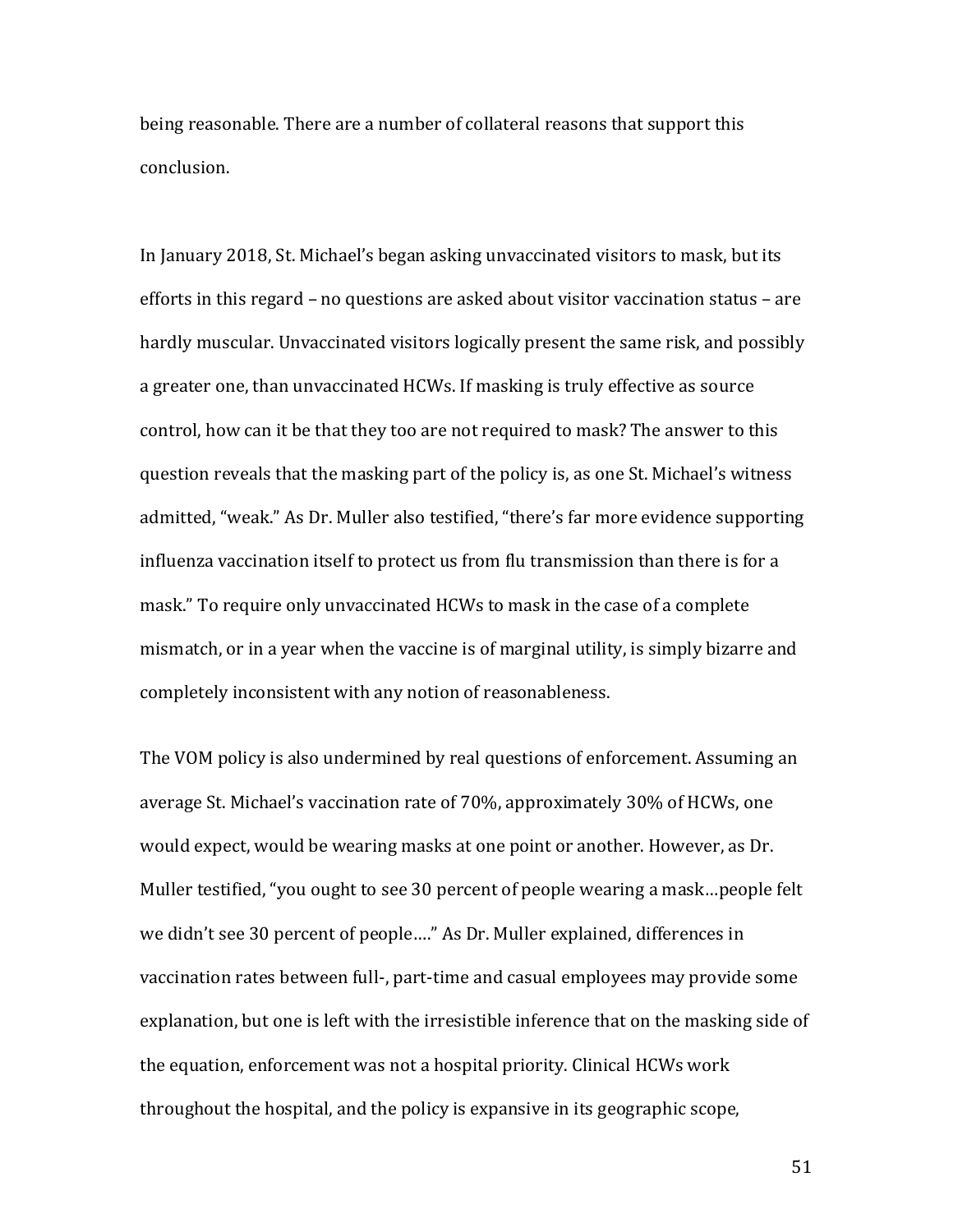meaning that one would expect that if the policy were enforced unvaccinated HCWs would wear their masks virtually non-stop and would, therefore, be highly visible. And I can only conclude that all of this buttresses the evidence - and at least tacit understanding – about the true effectiveness of masks as source control.

## **Inconsistent with and/or Contrary to the Collective Agreement**

The collective agreement is clear: Article  $18.07(c)$  states: "Hospitals recognize that nurses have the right to refuse any required vaccine." That right is categorical but the VOM policy, I find, interferes with the exercise of that right. Accordingly, and to this limited extent, there is a breach, but it is one that is particularly made meaningful by the fact that the VOM policy itself is unreasonable. Taken together  $- a$ collective agreement breach – both central and local – and an unreasonable policy – the grievances must succeed.

## **Conclusion**

It was noted at the outset that this case was, in large measure, a repeat of the one put before Arbitrator Hayes. It is not, therefore, surprising that there is an identical outcome. Ultimately, I agree with Arbitrator Hayes: "There is scant scientific evidence concerning asymptomatic transmission, and, also, scant scientific evidence of the use of masks in reducing the transmission of the virus to patients" (at para. 329). To be sure, there is another authority on point, and the decision in that case deserves respect. But it was a different case with a completely different evidentiary focus. It is not a result that can be followed.